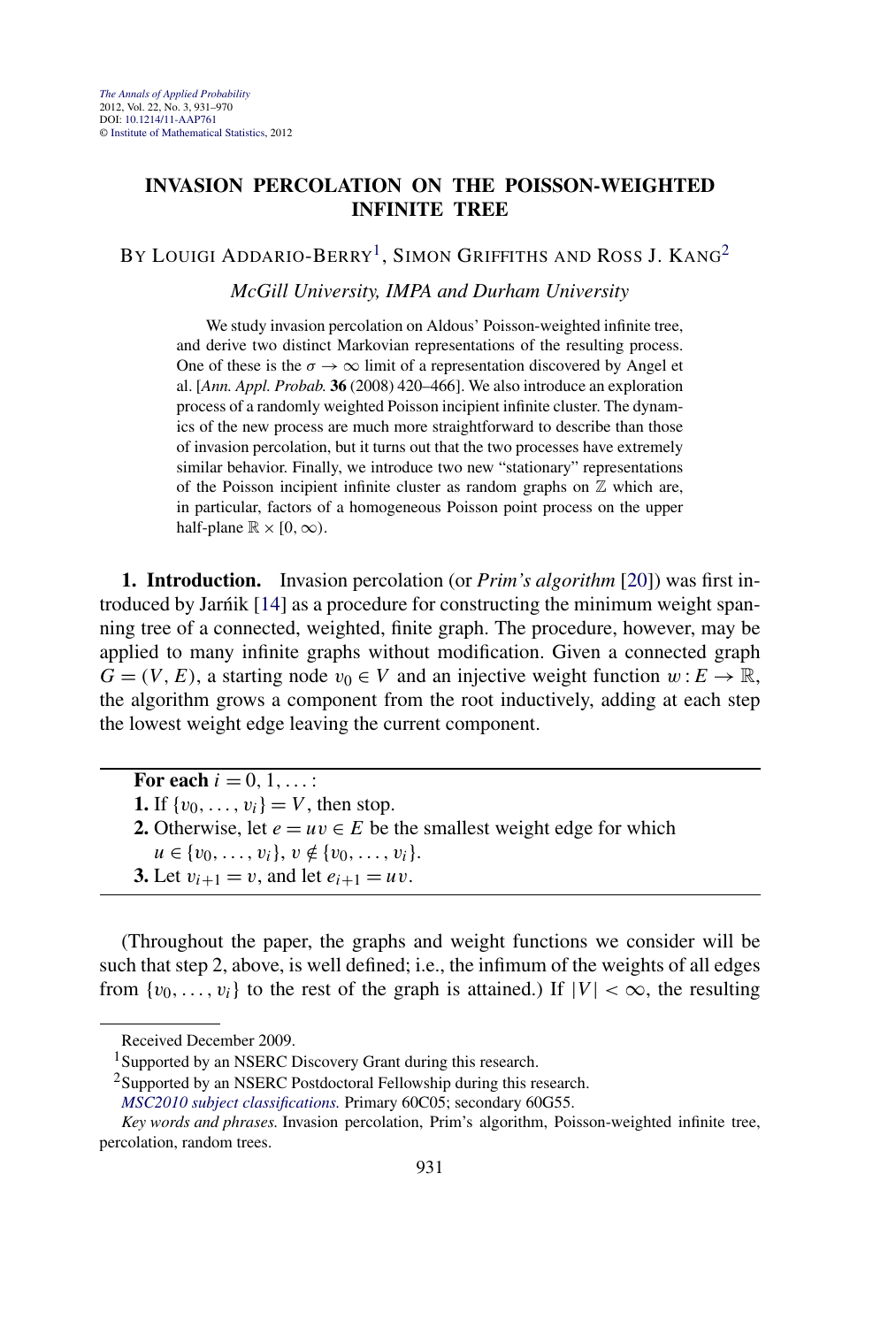graph with vertex set  $\{v_0, \ldots, v_{|V|-1}\}$  and edge set  $\{e_1, \ldots, e_{|V|-1}\}$  is the unique minimum weight spanning tree of *G*. However, in general, for an infinite graph, this procedure does not necessarily build a spanning subgraph of *G*. In particular, if there is an infinite path leaving  $v_0$  and containing only edges of weight at most  $h$ , for some  $h \in \mathbb{R}$ , then no vertex *v* for which  $\inf_{e \ni v} w(e) > h$  will ever be explored.

Prim's algorithm was rediscovered under the name of invasion percolation in the 1980s [\[5, 16\]](#page-38-0). The strong connection between invasion percolation and critical percolation was immediately recognized—a particularly nice example of this connection is contained in the fact that invasion percolation on  $\mathbb{Z}^d$  occupies an asymptotically zero proportion of the vertices of  $\mathbb{Z}^d$  if and only if the percolation probability at the critical point  $p_c(\mathbb{Z}^d)$  is zero (see Newman [\[19\]](#page-38-0), page 24).

The well-known heuristic that percolation-style processes on  $\mathbb{Z}^{\bar{d}}$  should behave like percolation on a regular tree when *d* is large led Angel, Goodman, den Hollander and Slade [\[3\]](#page-38-0) to study invasion percolation on regular trees. Angel et al. prove far too many results for us to summarize here. Among other topics, they study volume growth and boundary growth, spectral and Hausdorff dimensions for the set of vertices explored by invasion percolation. We hereafter refer to this set—and to the subgraph induced by this set, which will cause no confusion—as the *invasion percolation cluster*. Their results all stem from a Markovian representation of the invasion percolation cluster as—informally—a single infinite path, at each point of which is attached an independent random tree. (These trees are "subcritical Bernoulli percolation clusters" with a parameter which becomes increasingly close to critical the further along the backbone they are attached.) One of the major purposes of our paper is to explore a new approach to this structural representation which applies in some generality, so we take a moment to explain the representation itself in more detail.

For the duration of the introduction, for integers  $\sigma \geq 2$ , let  $\mathcal{T}_{\sigma}$  denote the infinite rooted  $\sigma$ -regular tree (each node except the root has degree  $\sigma + 1$ ), with each edge *e* labeled by  $U_e \sim \text{Uniform}[0, \sigma]$  independently of all other edges. In general, for a weighted rooted graph  $G$ , let  $G(p)$  be the connected subgraph of *G* containing the root when all edges of weight greater than *p* are discarded. Let  $p_1 = \inf\{p : T_{\sigma}(p)$  is infinite}. Then with probability one,  $1 < p_1 < \sigma$ , and  $\mathcal{T}_{\sigma}(p_1)$  is infinite and contains precisely one edge  $e_1$  of weight  $p_1$  (this is not hard, and in particular follows from Corollary [22](#page-16-0) in Section [2.3\)](#page-14-0). The component of  $\mathcal{T}_{\sigma}(p_1)$  containing the root when  $e_1$  is removed is finite (or else we never would have explored edge  $e_1$ ). Let  $\mathcal{T}_{\sigma,1}$  be the component of  $\mathcal{T}_{\sigma}(p_1)$  *not* containing the root when  $e_1$  is removed; then  $\mathcal{T}_{\sigma,1}$ , which we view as rooted at its unique vertex which is an endpoint of  $e_1$ , is infinite and contains only edges of weight less than  $p_1$ . Supposing we have defined  $p_1, \ldots, p_i, e_1, \ldots, e_i$ , and  $\mathcal{T}_{\sigma,1}, \ldots, \mathcal{T}_{\sigma,i}$ , let  $p_{i+1} = \inf\{p : T_{\sigma,i}(p)$  is infinite}. Then with probability one,  $1 < p_{i+1} < p_i$ , and  $\mathcal{T}_{\sigma,i}(p_{i+1})$  is infinite and contains precisely one edge  $e_{i+1}$  of weight  $p_{i+1}$ , which separates the root of  $\mathcal{T}_{\sigma,i}$  from infinity. We define  $\mathcal{T}_{\sigma,i+1}$  to be the component of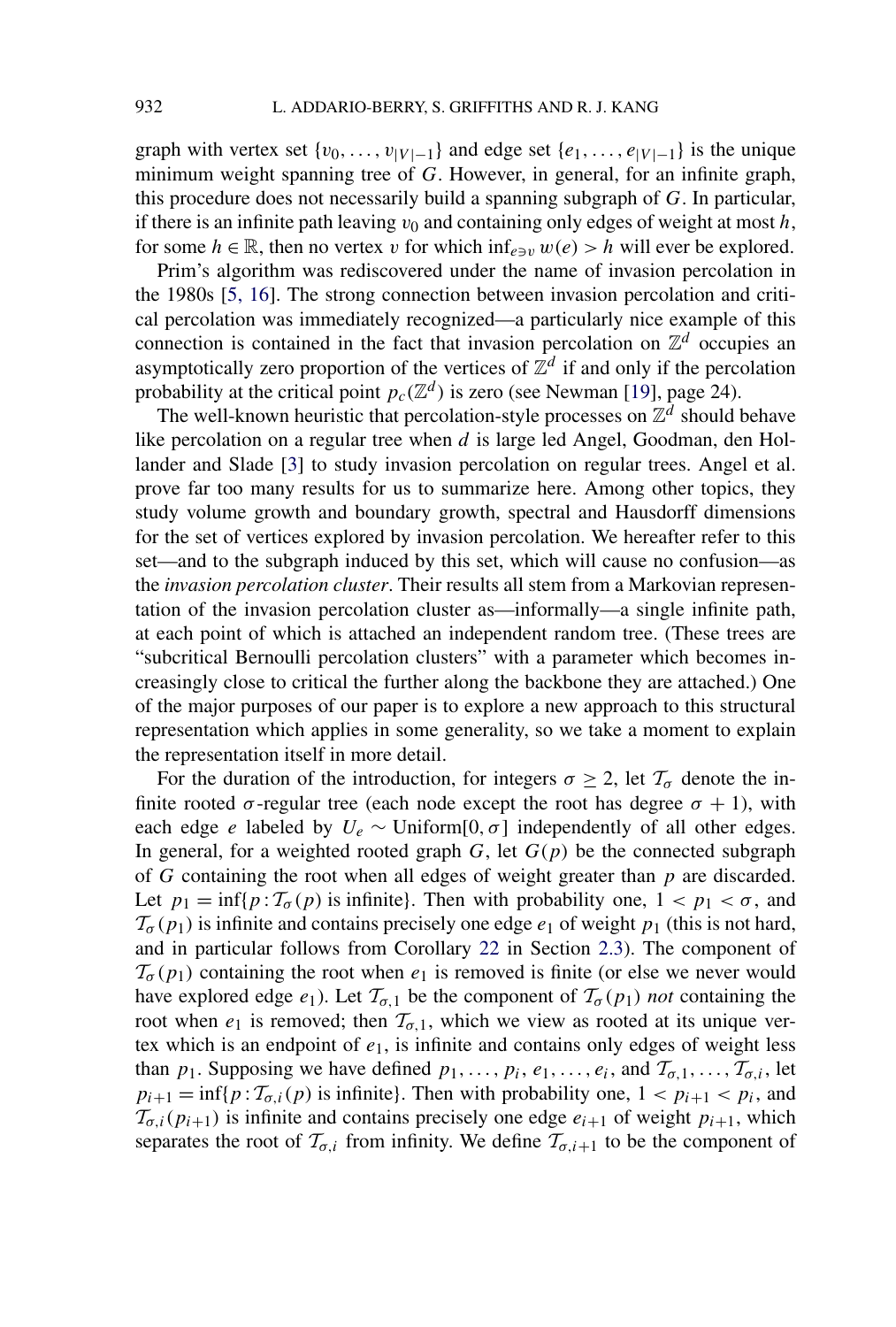$\mathcal{T}_{\sigma,i}(p_{i+1})$  not containing the root when  $e_{i+1}$  is removed, and root this tree at its unique vertex which is an endpoint of  $e_{i+1}$ .

Now let  $P = \{f_i\}_{i=1}^{\infty}$  be the unique path starting from the root of  $\mathcal{T}_{\sigma}$  and passing through all of  $\{e_j\}_{j=1}^{\infty}$  (so *P* is only a.s. defined). This path is called the *backbone* of the invasion percolation cluster. The components of the invasion percolation cluster when all edges in  ${e_j}_{j=1}^{\infty}$  are removed are called *ponds*; Angel et al. also study the sizes of these ponds. There is further interesting recent work on invasion percolation: on the sizes of ponds for invasion percolation in  $\mathbb{Z}^2$  [\[6, 7\]](#page-38-0) and on rescaled invasion percolation on trees [\[2\]](#page-37-0). For integers  $n \geq 1$ , let  $W_n = W_n(\mathcal{T}_{\sigma}) = \sup_{j \geq n} U_{f_j}$ . Angel et al. term the process  $\{W_n\}_{n=1}^{\infty}$  the *backbone forward maximal process* of  $\mathcal{T}_{\sigma}$ .  $W_n$  is nonincreasing and has  $\lim_{n\to\infty} W_n = 1$ . Note that  $W_n > W_{n+1}$  only when  $f_n$  is one of the edges  $e_j$ , in which case  $W_n = U_{f_n} = p_j$ . Angel et al. prove that  $\{W_n\}_{n=1}^{\infty}$  is a Markov process and specify both its transition probabilities and its large-*n* rescaled behavior.

The removal of the vertices and edges of *P* separates the cluster into components of finite size. Suppose *T* is one such cluster and that its neighbor on the path *P* has distance *n* from the root. Then Angel et al. show that *T* is distributed as  $\mathcal{T}_{\sigma}(W_n)$  conditioned to stay finite, independently of all other components. This fact and the results about the backbone forward maximal process mentioned in the preceding paragraph form the heart of their structural results.

In this paper we introduce a new mechanism for studying invasion percolation on randomly weighted trees, which can in particular give a new perspective on the structural results of Angel et al. The methodology works in some generality—in fact, parts of it are most easily formulated as statements about invasion percolation on graphs with deterministic weights. To apply such results, one then needs to check that the hypotheses hold a.s. in a randomly weighted tree under consideration (which in practice is always a trivial matter). We have chosen to present our results in the setting where they are the most simple and striking, which is that of the Poisson-weighted infinite tree, or PWIT.

Informally, the PWIT can be described as follows. The root *r* has a countably infinite number of children  $v_1, v_2, \ldots$ . The edges  $rv_1, rv_2, \ldots$  are assigned weights: for each  $i \ge 1$  the edge  $rv_i$  is weighted with the position of the *i*th point of a homogeneous Poisson process of rate 1 on [0*,*∞*)*. [Equivalently, starting from an infinite sequence of independent Exponential(1) random variables  $E_1, E_2, \ldots$ , for each *i* the edge  $rv_i$  is given weight  $E_1 + \cdots + E_i$ . This construction is repeated independently and recursively at each child of the root. We may view the nodes of the PWIT as labeled by  $\bigcup_{i=0}^{\infty} \mathbb{N}^i$ , so that the root has label  $\emptyset$  and in general, node  $n_1 n_2 \cdots n_k$  has parent  $n_1 n_2 \cdots n_{k-1}$  and children  $\{n_1 n_2 \cdots n_k n\}_{n \in \mathbb{N}}$ ; however, this labeling will not play a major role in the paper.

The PWIT shows up as a standard large-*n* limit for combinatorial optimization problems on the complete graph  $K_n$ ; see the excellent survey paper by Aldous and Steele [\[1\]](#page-37-0) for details of how. Our case is no exception; as one consequence of our study, we obtain novel proofs of the main results of [\[17\]](#page-38-0), about the early behavior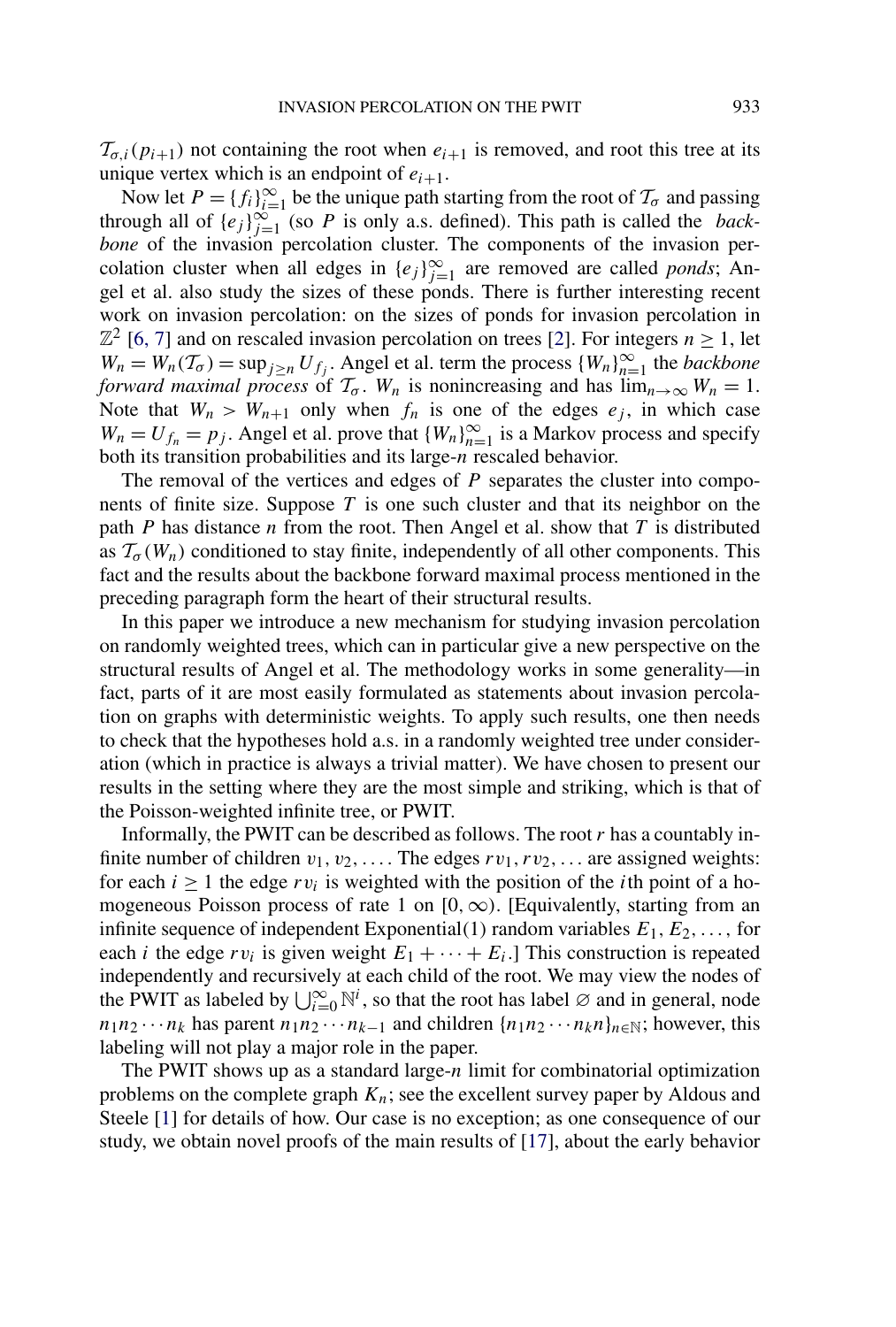<span id="page-3-0"></span>of Prim's algorithm on *Kn* with i.i.d. uniform weights. Our main results, however, link invasion percolation on the PWIT with the Poisson *incipient infinite cluster*— IIC, for short—constructed for general critical branching processes by Kesten [\[15\]](#page-38-0), but earlier in the Poisson case by Grimmett [\[10\]](#page-38-0). The Poisson IIC is, informally, a critical Poisson Galton–Watson tree—PGW*(*1*)*, for short—conditioned to be infinite. There are at least two natural ways to formalize this statement, but they both yield the same limiting construction, which we now describe. Start with a single, one-way infinite path, and then make each node of the path the root of an independent copy of PGW*(*1*)*. The resulting infinite tree is the Poisson IIC, which we denote by  $T_{\text{HC}}$ .

For the remainder of the introduction, let  $T_0$  be a random weighted tree with the distribution of the subgraph of the PWIT explored by invasion percolation, with vertices  $\{v_0, v_1, \ldots\}$  in order of exploration, and let  $\{W_i\}_{i=1}^{\infty}$  be its forward maximal process. (We have not yet proved that  $T_0$  *has* a forward maximal process, although the proof is straightforward—in particular, this fact follows from Corol-lary [22](#page-16-0) in Section [2.3.](#page-14-0)) Also, for any tree *T* and vertex *v* of *T*, let  $T^{(v)}$  denote *T* re-rooted at *v*. For two rooted random graphs *G*, *H*, we write  $G \stackrel{d}{=} H$  to mean *G* and *H* have the same distribution in the local weak sense (i.e., neighborhoods of finite order of the root have the same distribution in both graphs; see [\[1\]](#page-37-0), Section 2, for more details). Similarly, we write  $G_n \stackrel{d}{\rightarrow} G$  to denote local weak convergence of a sequence  ${G_n}$  of rooted random graphs to a limiting random graph  $G$ . (This notion of convergence in distribution deals only with the topological structure of the graph, so in particular ignores any edge weights of the graphs under consideration.)

Let P be a homogeneous Poisson process of rate 1 in the upper half-plane  $\mathbb{R} \times$ [0*,*∞*)*. Given two random variables *X* and *Y* , we say a random variable *X* is a *factor* of *Y* if almost surely  $X = f(Y)$  for some deterministic function *f*. (Usage of this term has not been fully standardized; ours agrees with that of [\[13\]](#page-38-0).) The first main theorem of our paper is the following.

**THEOREM 1.** *There exist two P-a.s. distinct random trees*  $T = T(\mathcal{P})$ ,  $T' =$  $T'(\mathcal{P})$  *with vertex set*  $\mathbb Z$  *such that:* 

- (a) *in T there is a unique infinite rightward path from each vertex* P*-a*.*s*.;
- (b) *in*  $T'$  *there is a unique infinite leftward path from each vertex*  $P$ -*a.s.*;
- (c) *neither*  $T$  *nor*  $T'$  *is a factor of the other.*

*Furthermore, setting*  $U = T$  *or*  $U = T'$ *, we have:* 

- (d) *for any*  $n \in \mathbb{Z}$ ,  $U(\mathcal{P} + n) = U(\mathcal{P}) + n$ ;
- (e) *for any*  $n \in \mathbb{Z}$ ,  $U^{(n)}$  *is distributed as*  $\mathcal{T}_{\text{HC}}$ *.*

This theorem seems very similar in spirit to results of Ferrari, Landim and Tho-risson [\[9\]](#page-38-0), on tree and forest factors of Poisson processes in  $\mathbb{R}^d \times \mathbb{R}$ ,  $d \ge 1$  (with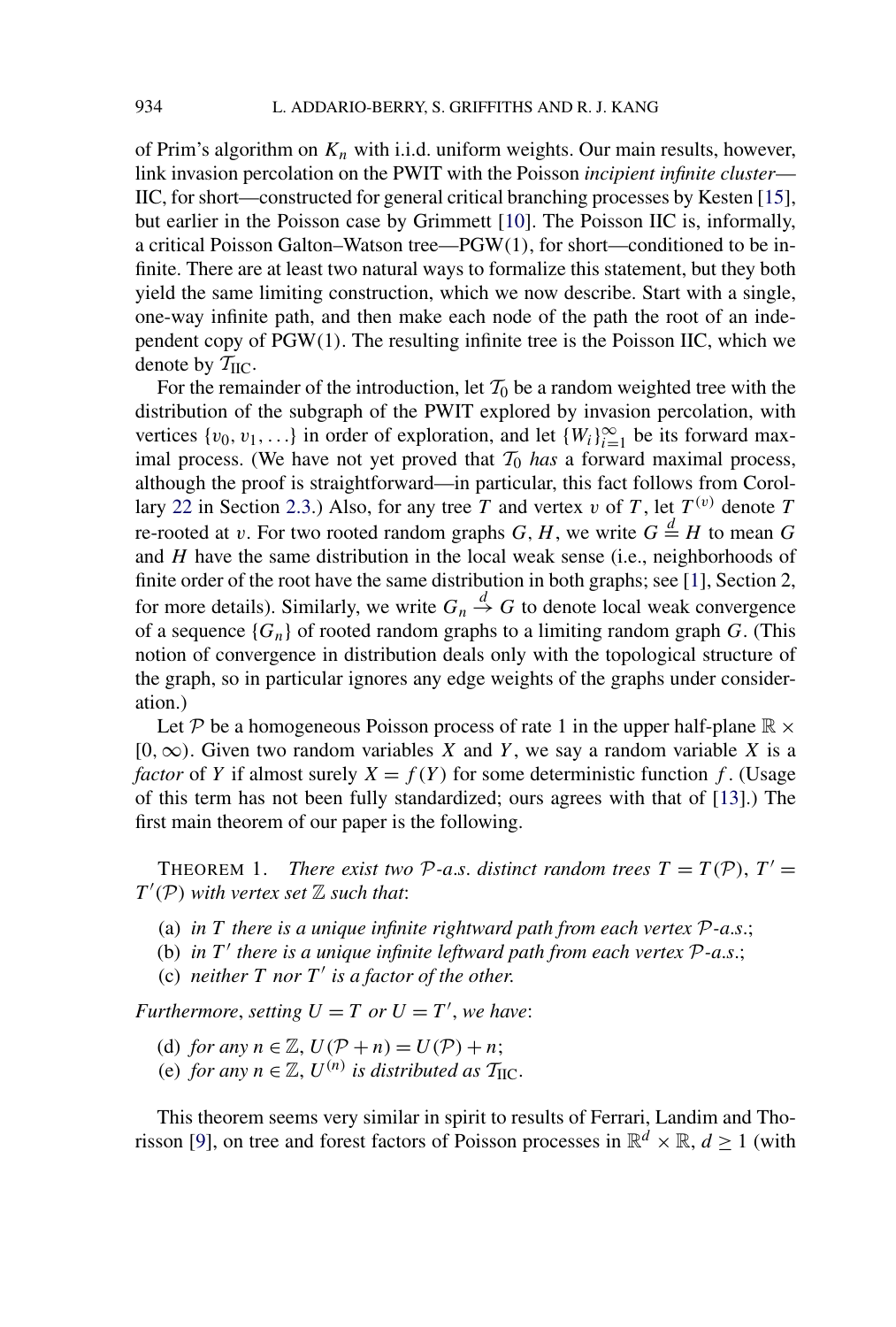<span id="page-4-0"></span>the final copy of  $\mathbb R$  viewed as a time dimension). The graph they define is a tree when  $d = 1, 2$  and a forest when  $d \geq 3$ . Some particular similarities of note: Ferrari et al. explain how to use a preorder traversal (or *depth-first search*, a procedure quite similar to invasion percolation) of the points of the Poisson process in order to view their trees as having vertex set  $\mathbb{Z}$ ; their graphs also have only one end (only one infinite path leaving any vertex); their graphs are built by joining each point to its first time-successor within  $\mathbb{R}^d$ -distance one, yielding a "coalescing random walk" interpretation of the construction, that is, reminiscent of our random-walk description of the forward maximal process in Section [2.3.](#page-14-0) Ferrari et al. do not explicitly identify the distribution of the graph they define, but it would be very interesting to know if it can be meaningfully interpreted as a higher-dimensional analog of the Poisson IIC. Holroyd and Peres [\[12\]](#page-38-0) have also studied tree and forest factors of Poisson point processes in  $\mathbb{R}^d$ , and Holroyd and Peres [\[12\]](#page-38-0), Timár [\[23\]](#page-38-0) have studied tree and forest factors of general point process in R*<sup>d</sup>* . Also, factors of one-dimensional Poisson processes that commute with discrete shifts [i.e., as in Theorem [1\(](#page-3-0)d), above] are one of the subjects studied in [\[11\]](#page-38-0).

As a byproduct of the proof of Theorem [1,](#page-3-0) we will also obtain the following theorem, which is a "PWIT analog" of [\[3\]](#page-38-0), Theorem 1.2.

THEOREM 2.  $\mathcal{T}_0^{(v_n)}$  $\stackrel{d}{\rightarrow}$   $\mathcal{T}_{\text{HC}}$  *as*  $n \rightarrow \infty$ .

Before stating our third theorem (in fact, the first two theorems lean heavily on tools introduced in proving the third), we have a few more concepts to introduce. For each edge *e* of  $T_{\text{HC}}$ , let  $X_e \sim \text{Uniform}[0, 1)$ , independently of all other edges. Let  $e_0 = v_0v_1, e_1 = v_1v_2, \ldots$  be the edges of the unique infinite path (the backbone) in  $\mathcal{T}_{\text{HC}}$ , let  $M_0 = 0$ , and for integers  $i \geq 1$ , let  $M_i = \max_{0 \leq j \leq i} X_{e_i}$ . Now let  $T_{\text{HC}}^{*}$  be the subtree of  $T_{\text{HC}}$  obtained as follows. Let *v* be a vertex of  $T_{\text{HC}}$ , and let  $v_i$  be the nearest vertex of the backbone to *v*. If any edge of the path from *v* to  $v_i$ has weight greater than  $M_i$ , then remove *v* from the tree. Do this for each  $v \in T_{\text{HC}}$ . Finally, remove  $v_0$  and root at  $v_1$ . The resulting subtree of  $\mathcal{T}_{\text{HC}}$  is  $\mathcal{T}_{\text{HC}}^*$ .

THEOREM 3. *There is a continuous*, *strictly decreasing bijective map q* :  $[1, ∞)$  →  $(0, 1]$  *such that*  $(q(W_1), q(W_2), ...) \stackrel{d}{=} (M_1, M_2, ...),$  *in the sense of finite-dimensional distributions. Furthermore,*  $T_0$  *conditional on*  $(W_1, W_2, ...)$  *is* distributed as  $T_{\text{HC}}^*$  conditional on  $(M_1, M_2, ...) = (q(W_1), q(W_2), ...)$ , *in the local weak sense*.

It is worth mentioning that the Markovian nature of  $(W_1, W_2, \ldots)$  can be immediately deduced from this theorem. Given  $M_i$ ,  $M_{i+1}$  is greater than  $M_i$  precisely if  $X_{e_{i+1}} \in (M_i, 1]$ , in which case  $M_{i+1} = X_{e_{i+1}}$ . Thus, given  $M_i$ ,  $M_{i+1}$  is equal to  $M_i$ with probability  $(1 - M_i)$ , and otherwise is uniform on  $(M_i, 1]$ . Translating this to *Wi* immediately yields the "PWIT analog" of the Markov process construction ([\[3\]](#page-38-0), Proposition 3.1).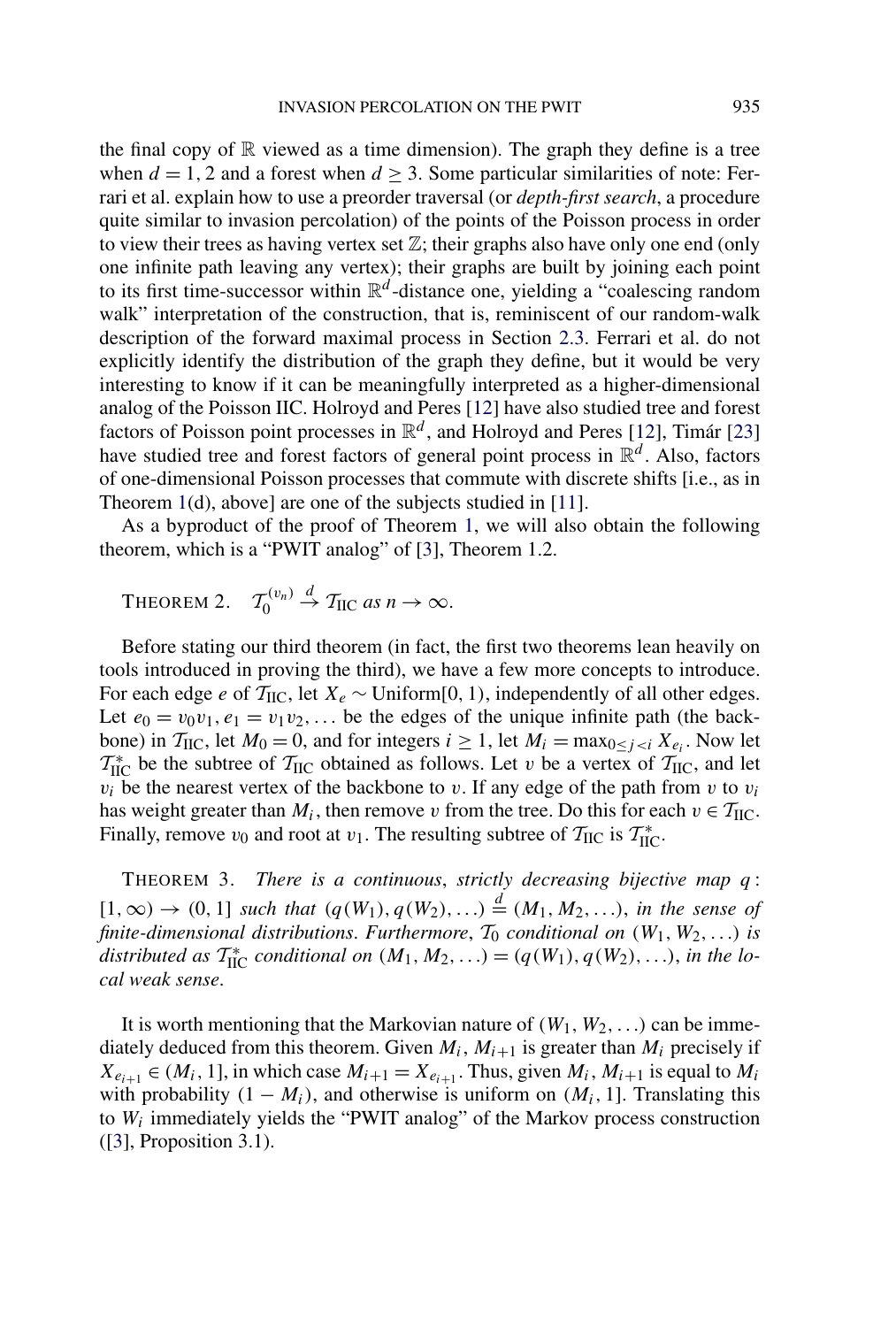<span id="page-5-0"></span>1.1. *The PWIT as a*  $\sigma \to \infty$  *limit of*  $K_{\sigma+1}$  *or of*  $\mathcal{T}_{\sigma}$ . We mention in passing that with not much effort, it is possible to prove convergence of invasion percolation on  $\mathcal{T}_{\sigma}$  or on  $K_{\sigma+1}$  to invasion percolation on the PWIT, in a stronger sense than the local weak sense. Let  $\mathbf{U} = (U_1^*, U_2^*, \dots, U_{\sigma}^*)$  be the order statistics of  $\sigma$ independent Uniform $[0, \sigma]$  random variables. Then *U* tends weakly to the vector of points of a homogeneous rate one Poisson process  $P$  on  $[0, \infty)$ . More importantly for our current purpose, the vector  $(U_1, \ldots, U_{\lfloor \sqrt{\sigma} \rfloor})$  has total variation distance  $O(\sigma^{-1/2})$  from the vector of the first  $\lfloor \sqrt{\sigma} \rfloor$  points of P. It follows, in a sense that can easily be made precise, that *the first*  $o(\sqrt{\sigma})$  *steps of invasion percolation on*  $\mathcal{T}_{\sigma}$  together have total variation distance  $o(1)$  from the same number of steps of invasion percolation on the PWIT. A similar statement holds for the first  $o(\sqrt{\sigma})$  steps of invasion percolation on  $K_{\sigma+1}$ . This in particular yields new proofs of the explicit error bounds derived in [\[17\]](#page-38-0) for the behavior of the early stages of Prim's algorithm on  $K_{\sigma+1}$ . The details are straightforward, and we leave them to the interested reader.

1.2. *Outline*. In Section 2 we construct the building blocks on which the remainder of the article rests. In particular, we describe a different way to view invasion percolation, in terms of a "note-taking" procedure that accompanies the invasion percolation procedure, and in the special case of invasion percolation on trees contains all the information required to reconstruct the original procedure. To best understand this note-taking procedure we introduce the "box process" (Definition [6\)](#page-8-0), which gives us a clear picture of the connection mechanism of invasion percolation. The box process also allows for an understanding of a related "twoway infinite" invasion percolation process, which can be seen as describing the behavior of invasion percolation far from the root. Furthermore, with the introduction of the "box graph" in Section [2.2,](#page-13-0) the box process itself becomes an interesting object of study, and we derive some of its fundamental properties. Throughout Section 2, our studies are in the deterministic setting.

In Section [3](#page-16-0) we apply our tools to study  $\mathcal{T}_0$ . In particular, we prove the PWIT analog of the forward maximal representation of  $\mathcal{T}_0$  in more detail. Section [3](#page-16-0) also contains some results concerning ballot style theorems, queueing processes and Poisson Galton–Watson duality that are of use in proving Theorems [1–](#page-3-0)[3.](#page-4-0)

Finally, in Section [4](#page-25-0) we prove a number of results concerning the box graph and the stationary process. In particular, we find that these graphs resemble the Poisson IIC locally. Using these results, we deduce Theorems [1](#page-3-0)[–3.](#page-4-0)

**2. Redrawing invasion percolation.** In this section we describe a different way to view invasion percolation which is at the heart of most of the results of this paper. First, imagine keeping notes of the local edge landscape we see as we perform invasion percolation, as follows. At step *i* of invasion percolation, we explore vertex  $v_i$  and record the weights of all edges leaving  $v_i$  and heading into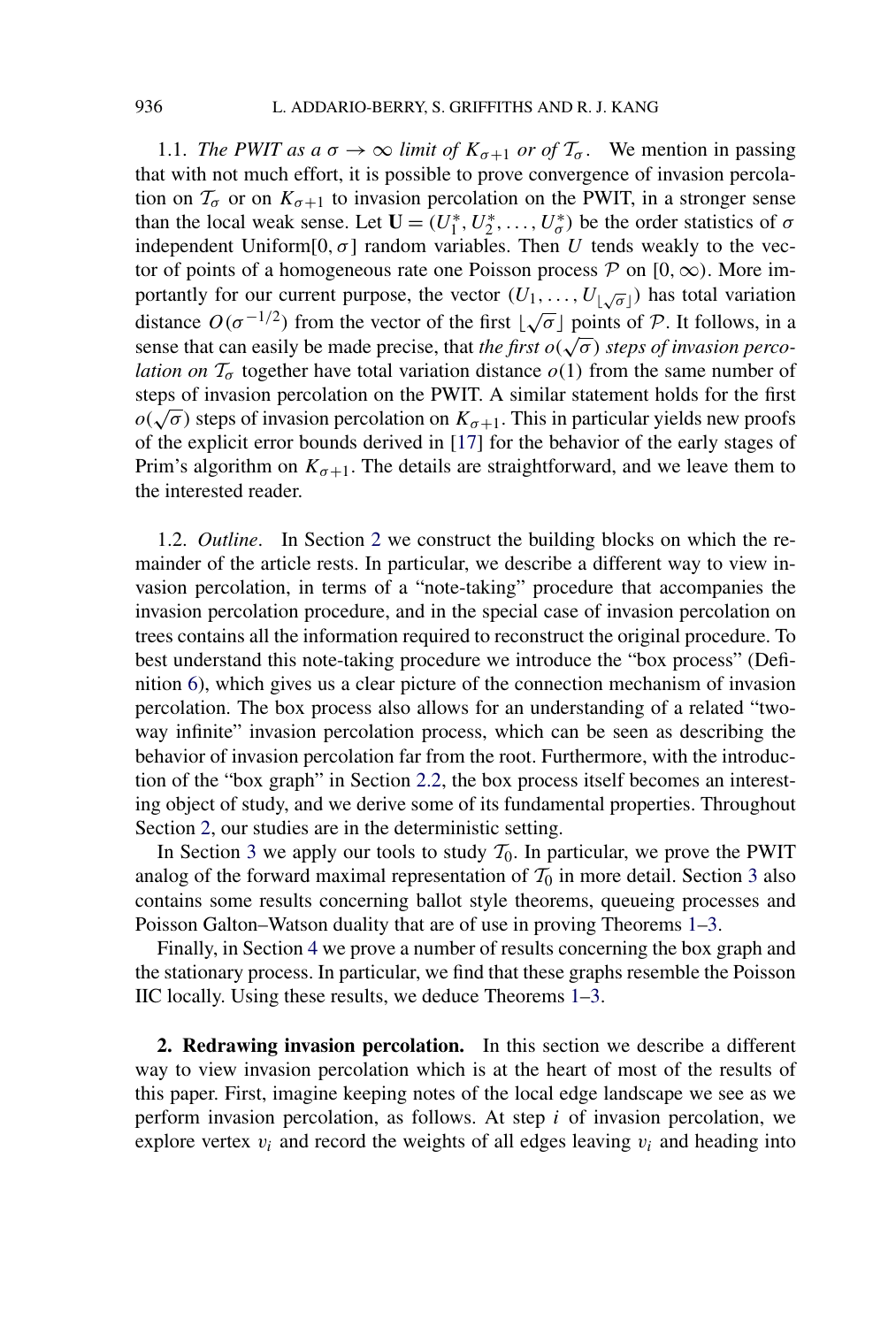<span id="page-6-0"></span>new territory by putting marks on the vertical half-line  $\{i\} \times [0, \infty)$  whose heights are the weights of these edges. (When performing invasion percolation on a rooted tree  $T$ , the edges "heading into new territory" are precisely the edges from  $v_i$  to its children in *T* .) Running the invasion percolation process until it terminates (or forever) then yields some set *P* of points in the positive quadrant.

Formally, suppose  $G = (V, E)$  is a weighted graph with all edge weights distinct, and with distinguished vertex  $v_0$ . Then the invasion percolation procedure defines an infinite subtree *T* of *G*, with vertex set  $\{v_0, v_1, \ldots\}$ . For each  $i \geq 0$ , let  $p_i(1), p_i(2), \ldots, p_i(j_i)$  be the weights of the edges from  $v_i$  to  $V \setminus \{v_0, \ldots, v_i\}$ , in increasing order of weight. Let  $P^i = P^i(G) = \{(i, p_i(j))\}_{j=1}^{j_i}$ , and let  $P =$  $P(G) = \bigcup_{i=0}^{|V|-1} P^i$ .

In general, it is not possible to *reconstruct* the steps taken by invasion percolation by considering only the set *P* . However, this *is* possible for invasion percolation on trees, and we now explain how. In order to do so, we introduce an inductive procedure for building a tree, given a set of points  $P \subset \mathbb{R}^2$  and an interval  $\mathcal{I} \subset \mathbb{Z}$  of consecutive integers. We write  $n_{\mathcal{I}} = \inf\{n \in \mathcal{I}\}\geq -\infty$  and  $m_{\mathcal{I}} = \sup\{n \in \mathcal{I}\}\leq \infty$ .

For notational convenience, given  $X \subseteq \mathbb{R}^2$ , we write  $|X|_P$  for  $|P \cap X|$ . Also, for a point  $p \in \mathbb{R}^2$ , we write  $x(p)$  for the *x*-coordinate and  $y(p)$  for the *y*-coordinate. Let us assume the following:

1. All points of *P* lie in the upper half-plane. No bounded set contains unboundedly many points.

2. For any  $n \in \mathcal{I}$ , there exists  $k > 0$  with  $n - k > n_{\mathcal{I}} - 1$  for which  $\vert (n - k, n) \times$  $[0, \infty)$ | $P \geq k$ .

3.  $|P((-\infty,\infty) \times \{y\})| \leq 1$  for any  $y \in \mathbb{R}$ .

If *P* satisfies these three conditions, we say it is *reasonable* (or  $I$ -reasonable, if  $I$ is not clear from context). (Here, as well as later, we state deterministic requirements for the point set  $P$ ; these requirements—and therefore, the results derived from them—will hold almost surely for all the random point sets we consider. In particular, the reader will always be safe thinking of *P* as a Poisson point set of intensity one in the upper half-plane.) We start from an empty set  $P_{n\tau} = \emptyset$ , from which we will build an increasing sequence of subsets of  $\mathcal{N}_0$ . The following procedure requires  $n<sub>\mathcal{I}</sub> > -\infty$ .

For each  $i = n_{\mathcal{I}}, n_{\mathcal{I}} + 1, \ldots, m_{\mathcal{I}}$ : **1.** Let *p*<sub>*i*+1</sub> = *p*<sub>*i*+1</sub>(*P, I*) be the point of  $([n<sub>I</sub>, i + 1) \times [0, \infty)) \cap (P \setminus P_i)$ minimizing  $y(p_{i+1})$ . **2.** Let  $P_{i+1} = P_{i+1}(P, \mathcal{I}) = P_i \cup \{p_{i+1}\}\text{, and let } e_{i+1} = e_{i+1}(P, \mathcal{I}) = (i+1, \mathcal{I})$ 

 $[x(p_{i+1})]$ .

We refer to this procedure as *point set invasion percolation*. Since *P* is reasonable, the procedure is well defined. The resulting graph  $IPC(P, \mathcal{I})$  has vertex set  $\mathcal{I}$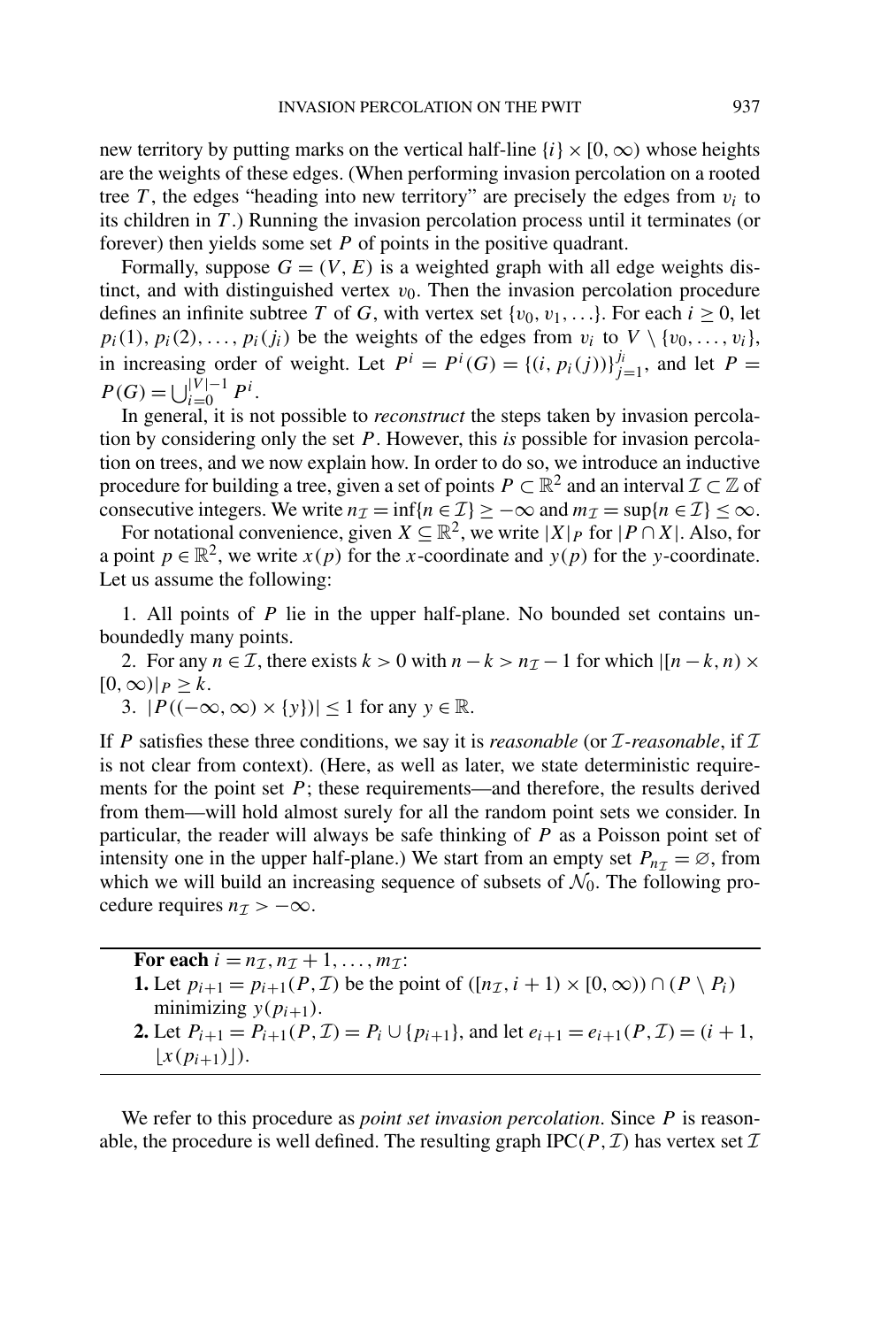<span id="page-7-0"></span>

FIG. 1. *Top, an I*-reasonable set of points  $P$ , with  $\mathcal{I} = \{0, \ldots, 13\}$ , and the corresponding boxes (*defined in Definition* [6\)](#page-8-0). *Middle*, *the tree* IPC $(P, \mathcal{I})$ . *Bottom*, *the forest*  $BG(P, \mathcal{I})$ , *defined at the start of Section* [2.2.](#page-13-0) *All arrows point from child to parent*.

and edge set  $\{e_i : n_{\mathcal{I}} < i < m_{\mathcal{I}} + 1\}$ . (We write  $i < m_{\mathcal{I}} + 1$  instead of  $i \leq m_{\mathcal{I}}$  since we may have  $m<sub>\mathcal{I}</sub> = \infty$ , but *i* is always finite.) An example is shown in Figure 1. Note that IPC( $P, I$ ) is a tree, which we view as rooted at  $n<sub>T</sub>$ . We often also view IPC( $P, I$ ) as a weighted tree in which edge  $e_i$  has weight  $y(p_i)$ . In general in this section we work in the deterministic setting. However, since our eventual aim is to link this work to invasion percolation on randomly weighted trees we briefly discuss how this can be done.

*IPC of the PWIT*. Now suppose that T is an instance of the PWIT, and let  $T_0$ be the subtree of  $\mathcal T$  explored by invasion percolation. The following lemma is then immediate.

LEMMA 4. IPC( $P(T)$ , N) *and*  $T_0$  *are identical, and for each*  $i \in \mathbb{N}$ ,  $w(e_i)$  = *y(pi)*.

When performing invasion percolation on T, for all *i*,  $P^i(T)$  is a Poisson point process of rate 1 on the vertical half-line  $\{i\} \times [0, \infty)$ , and  $P(T)$  is the union of these point processes.

We remark that since all points in *P* have integer *x*-coordinates, the floor in step 2, above, has no effect. The use of the floor is to ensure that if a point  $p =$  $(x, y)$  ∈ *P* is replaced by a point  $p' = (x', y)$ , as long as  $\lfloor x \rfloor = \lfloor x' \rfloor$ , the resulting graph IPC $(P, \mathcal{I})$  will be unchanged. As a result we obtain the following corollary.

COROLLARY 5. Let P be a Poisson point process of rate 1 on  $[0, \infty) \times$ [0*,*∞*)*. *Then* IPC*(*P*,*N*) and* <sup>T</sup><sup>0</sup> *are identically distributed*.

**PROOF.** Associate to each point  $p = (x(p), y(p))$  of  $P(T)$  an independent uniform  $U_p$ , and let  $p'$  be the point  $(x(p) + U_p, y(p))$ . Then  $P' = \{p' : p \in P\}$  is a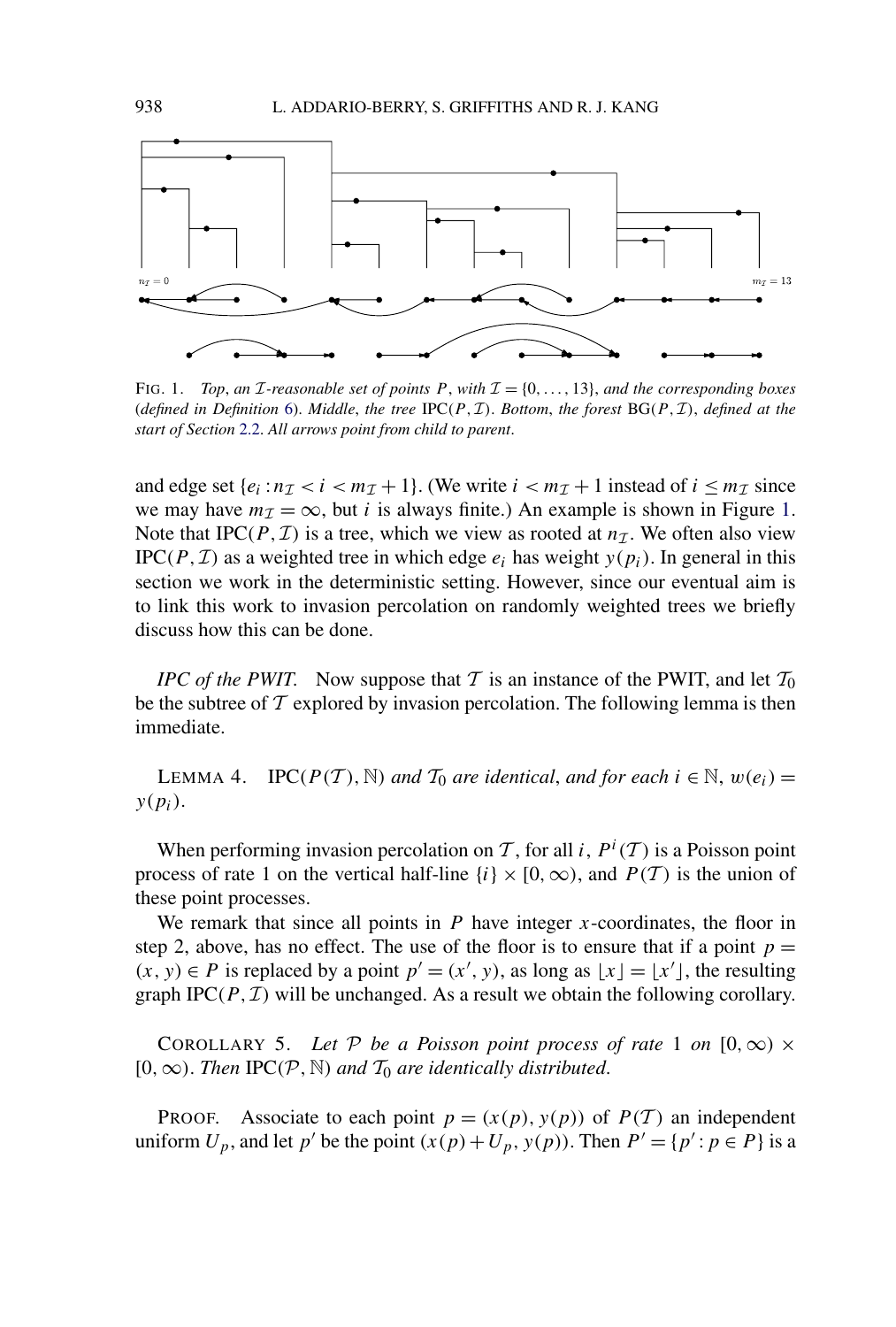<span id="page-8-0"></span>Poisson point process of rate 1 on  $[0, \infty) \times [0, \infty)$ , and IPC $(P', \mathbb{N})$  and IPC $(P, \mathbb{N})$ are identical. The result follows.  $\Box$ 

This corollary reduces the study of the distributional properties of  $T_0$  to that of the distributional properties of IPC $(P, \mathbb{N})$ , where  $P$  is a Poisson point process of rate 1 on  $[0, \infty) \times [0, \infty)$ .

We also demonstrate how the two examples of invasion percolation described in Section [1](#page-0-0) can be encoded by suitable point processes.

*IPC of an infinite randomly weighted*  $\sigma$ -regular tree. Let  $\mathcal{T}_{\sigma}$  be the rooted regular tree with forward degree  $\sigma \geq 2$ . We can model invasion percolation on  $\mathcal{T}_{\sigma}$ as follows: for each  $n \in \mathcal{I} = \mathbb{N}$ , choose  $\sigma$  independent, uniformly random points of  $[n, n + 1) \times [0, \sigma)$  (or of  $\{n\} \times [0, \sigma)$ ). Let *P* be the union of all these points.

*The minimum spanning tree of the complete graph.* Let  $K_{\sigma+1}$  be the complete graph on  $\sigma + 1$  vertices. We may approximately model invasion percolation on a randomly weighted  $K_{\sigma+1}$  as follows: for each  $n \in \mathcal{I} = \{0, \ldots, \sigma\}$ , choose  $\sigma - n$ independent, uniformly random points from the set  $[n, n + 1) \times [0, \sigma)$ . Let *P* be the union of all these points.

This representation is not exact due to the cycles in  $K_n$ . For example, it is possible that the second least weight leaving the starting vertex is on the edge between the second and third vertices visited by Prim's algorithm. However, the probability of events of this type is asymptotically negligible for the first  $o(\sqrt{\sigma})$  steps of the algorithm.

The acyclicity of trees is what allows us to model them by a point process without reference to the order of exploration of vertices. In general—for invasion percolation on  $\mathbb{Z}^d$ , for example—it may still be possible to use some of the following methodology while jointly constructing the point process *P* and the exploration process "as we go." However, we have not pursued this avenue of study.

For the remainder of the section, we explore what properties we can derive about the point process invasion percolation procedure with as few restrictions on the point set *P* as possible. The next definitions and lemma provide an alternative geometric characterization of the connection rule used in the above inductive procedure, one that will be useful throughout the paper.

DEFINITION 6. Given an interval *I*, with  $n<sub>I</sub> > -\infty$ , and an *I*-reasonable point set *P*, for each  $i \in \mathcal{I}$  with  $i > n_{\mathcal{I}}$ , let

 $h_i(P, \mathcal{I}) = \inf\{h : \exists j \in \mathcal{I}, n_{\mathcal{I}} \leq j < i \text{ such that } |[j, i) \times [0, h]| p \geq i - j\}.$ 

Let  $\ell_i(P, \mathcal{I})$  be the minimum integer  $\ell_i \in [n_{\mathcal{I}}, i)$  such that  $|[\ell_i, i) \times [0, \mathcal{I}]$  $h_{P,\mathcal{I}}(i)|_{P} = i - \ell_{I}$ , let  $B_{i}(P,\mathcal{I}) = [\ell_{i},i) \times [0,h_{i}]$  and let  $t_{i}(P,\mathcal{I})$  be the unique point in  $B_i$  with  $y(t_i) = h_i$ .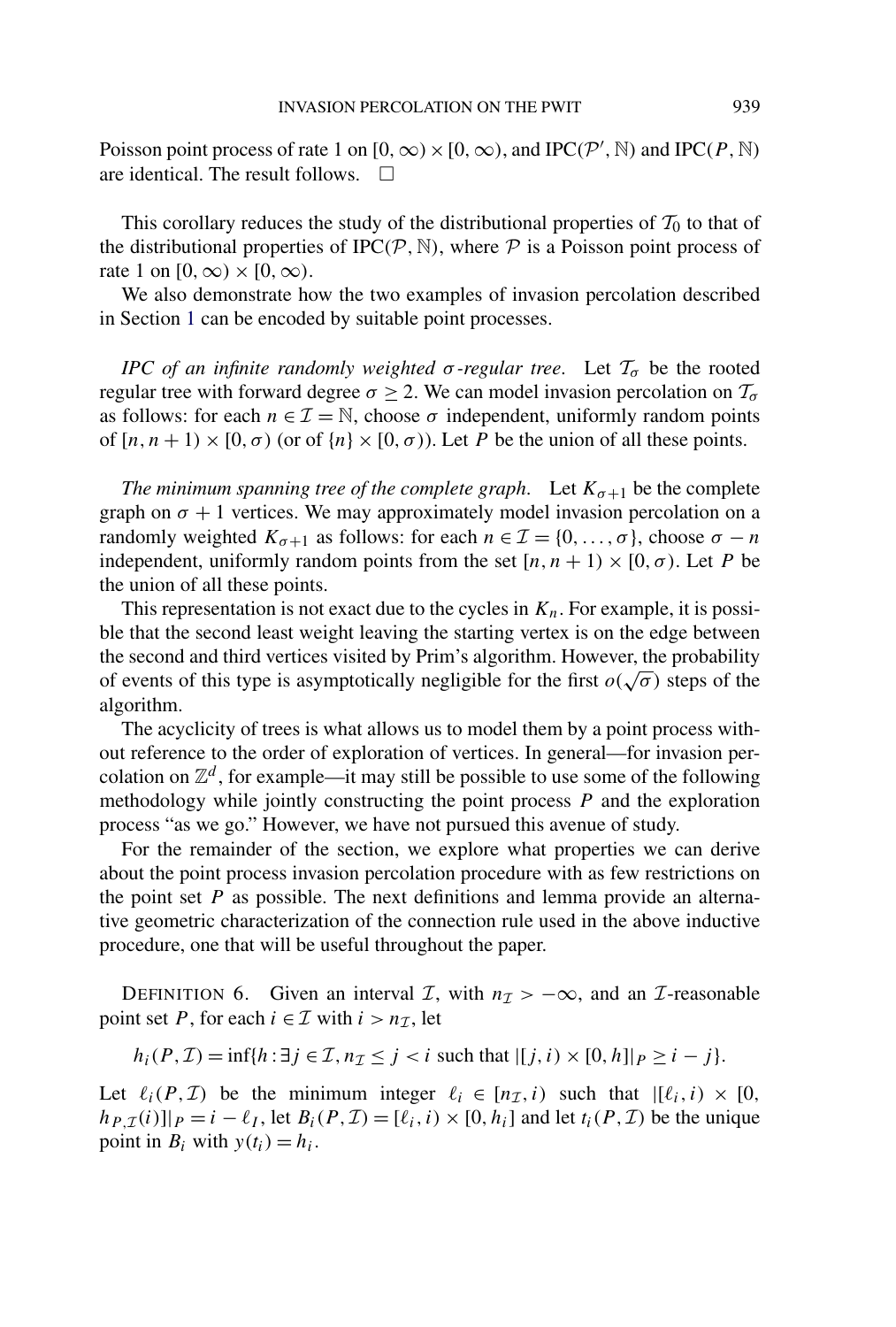We often omit reference to the parameters  $P$  and  $T$  if the context is clear.

We take a moment to observe that these functions are well defined. It follows from condition [2](#page-6-0) that  $h_i$  is finite, and from condition [1](#page-6-0) that it is positive. The minimality of  $h_i$  then implies the existence of a point  $p \in P(B_i)$  such that  $y(p) =$ *hi*. The fact there is a unique such point follows from condition [3.](#page-6-0)

LEMMA 7. *If*  $n_{\mathcal{I}}$  > −∞ *and P is I*-reasonable, *then for all*  $n \in \mathcal{I} \setminus \{n_{\mathcal{I}}\}$ , we *have*  $t_n = p_n$ .

**PROOF.** It suffices to show (by condition [3\)](#page-6-0) that  $y(t_n) = y(p_n)$ . We prove this by induction on *n*. Clearly, the assertion holds for  $n = n<sub>\mathcal{I}</sub> + 1$ . Assume  $n > n<sub>\mathcal{I}</sub> + 1$ and that  $t_i = p_i$  for all  $n_T + 1 \le i < n$ . First, since  $|B_n|_P = n - \ell_n$  and  $\bigcup_{i=n+1}^{n-1} p_i$ <br>contains at most  $n - \ell$ , and  $n - 1$  points of  $P \cap R$ , the set  $(P \setminus R) \cap P$ , or  $R$  contains of contains at most  $n - \ell_n - 1$  points of  $P \cap B_n$ , the set  $(P \setminus P_{n-1}) \cap B_n$  contains at least one point and so  $y(p_n) \leq y(t_n)$ .

To show that  $y(t_n) \leq y(p_n)$ , first note that if  $x(p_n) \geq n-1$ , then  $\vert [n-1,n) \times$  $[0, y(p_n)]|_P \ge 1$  and so certainly  $y(t_n) \le y(p_n)$ . We thus assume that  $x(p_n)$ *n* − 1 and construct a sequence  $\{a_i\}_{i=0}^k$  inductively as follows:

Let  $i = 0$  and let  $a_0 = n - 1$ . **1.** If  $a_i \leq x(p_n)$ , set  $k = i$  and **stop**. **2.** Otherwise, let  $a_{i+1} = \ell_{a_i}$ , then let  $i = i + 1$  and return to **1**.

For each  $0 \le i \le k$  for which  $a_i$  is defined, if  $a_i > x(p_n)$ , then  $y(p_{a_i}) < y(p_n)$  or else the point  $p_n$  was a better choice for  $p_{a_i}$ . By the inductive hypothesis,  $p_{a_i} = t_{a_i}$ . By construction,  $|B_{a_i}|_P = a_i - \ell_{a_i} = a_i - a_{i+1}$  for all  $i < k$ . Since  $B_{a_i} \cap B_{a_j} = \emptyset$ for all  $i \neq j$ , we conclude that  $\bigcup_{i=0}^{k-1} B_{a_i}$  has  $n-1-a_k$  points of *P*. Thus,  $\left| [a_k, n) \times \right|$  $[0, y(p_n)]|_P \ge |{p_n}$  ∪ ∪ $_{i=0}^{k-1}$  *B<sub>ai</sub>* |*P* ≥ *n* − *a<sub>k</sub>*. By the choice of *h<sub>n</sub>* minimum, it follows that  $h_n = y(t_n) \le y(p_n)$  as required.  $\Box$ 

The structure of the containment relations among the boxes  $B_i$  turns out to be interesting in its own right, and we explore aspects of it here as well as later in the paper.

LEMMA 8. *If*  $n_{\mathcal{I}}$  > −∞ *and P is I*-reasonable, then for  $n \in \mathcal{I} \setminus \{n_{\mathcal{I}}\}$ , either  $h_{\ell_n} > h_n$  or  $\ell_n = n_{\mathcal{I}}$ .

PROOF. Assume  $\ell_n \neq n_{\mathcal{I}}$ , suppose  $h_{\ell_n} \leq h_n$  and write  $m = \ell_n$ . Then both  $B_m$ and  $B_n$  are contained in  $[\ell_m, n) \times [0, h_n]$ , so  $|[\ell_m, n) \times [0, h_n]|_P \geq n - \ell_m$ . This contradicts either the choice of  $h_n$  or the choice of  $\ell_n$ .  $\Box$ 

LEMMA 9. *If*  $n_{\mathcal{I}} > -\infty$  *and P is I*-reasonable, then for any *i*,  $j \in \mathcal{I} \setminus \{n_{\mathcal{I}}\}$ *with*  $i < j$ , *either*  $B_i \cap B_j = \emptyset$  *or*  $B_i \subseteq B_j$ .

<span id="page-9-0"></span>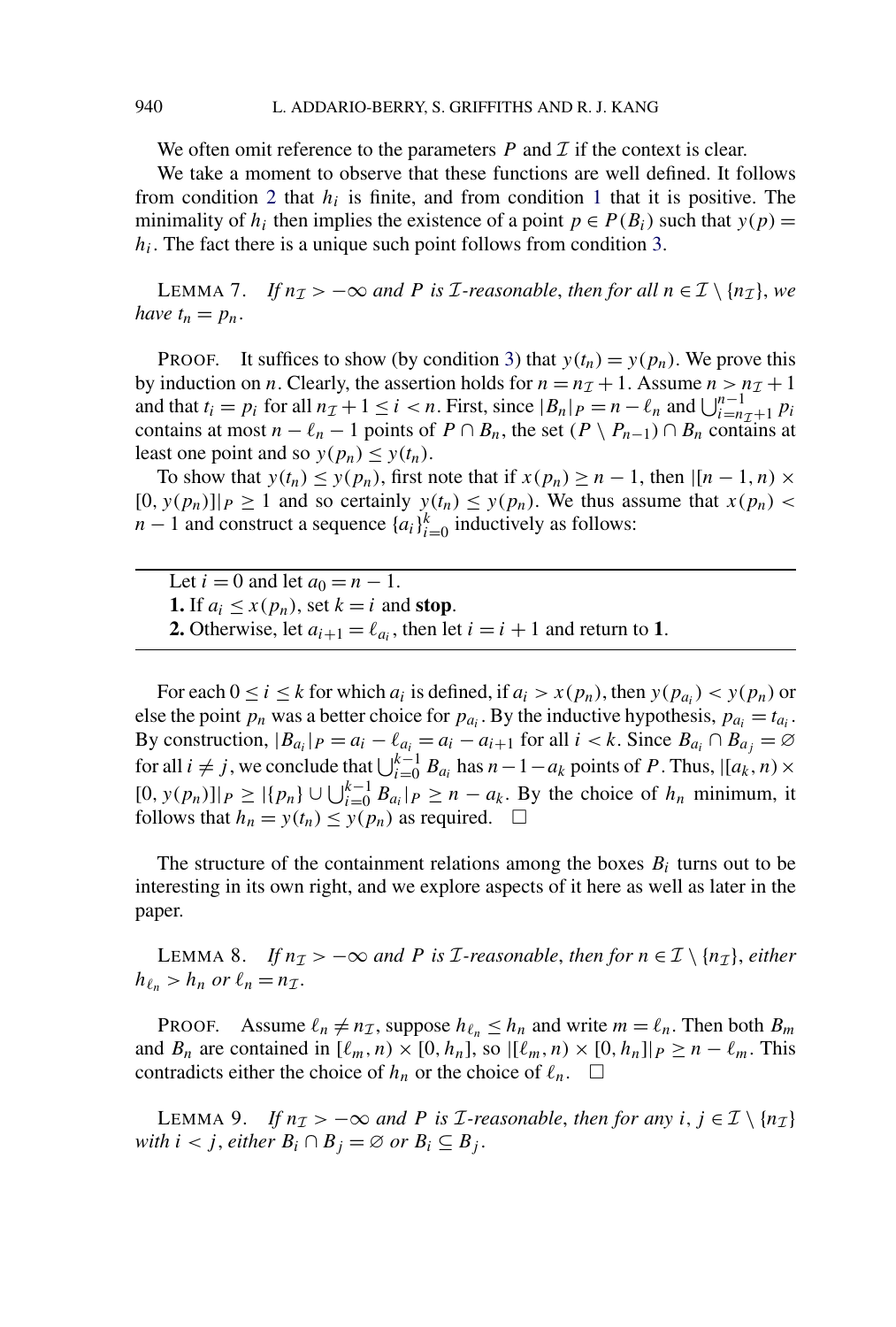<span id="page-10-0"></span>**PROOF.** Suppose that  $B_i \cap B_j \neq \emptyset$ . In particular this implies  $\ell_i < i$ . We prove that  $B_i \subseteq B_j$  by proving that  $h_i < h_j$  and  $\ell_j \leq \ell_i$ .

The minimality of  $h_j$  implies that  $|[\ell_j, j) \times [0, h_j]|_P = j - \ell_j - 1$  and that  $|[(i, j) \times [0, h_j)|_P \leq j - i - 1$ . Thus  $|[(i, j) \times [0, h_j)| \geq i - \ell_j$ , which immediately implies that  $h_i < h_j$ .

We now prove  $\ell_j \leq \ell_i$ . Suppose that  $\ell_i < \ell_j$ . Then, by reasoning as above, and using the fact that  $h_j > h_i$  we have that  $|[\ell_i, \ell_j) \times [0, h_j]|_P \geq |[\ell_i, \ell_j) \times [0, h_j]|_P$  $[0,h_i)|_P \ge \ell_i - \ell_i$ . This implies that  $|[\ell_i,j) \times [0,h_j]|_P \ge j - \ell_i$ , which contradicts the definition of  $\ell_j$ .  $\Box$ 

LEMMA 10. *If*  $n_{\mathcal{I}} > -\infty$  and *P* is *I*-reasonable, then for any  $i, j \in \mathcal{I} \setminus \{n_{\mathcal{I}}\}$ *such that*  $\ell_i < i \leq j$ , *there is a path in*  $\text{IPC}(P, \mathcal{I})$  *between i and*  $\ell_i$ .

PROOF. Observe that since  $\ell_j < i$ ,  $B_i \subset B_j$  by Lemma [9.](#page-9-0) We apply induction on *i* −  $\ell_j$ . If *i* −  $\ell_j$  = 1, then we must have  $\lfloor x(p_i) \rfloor = \ell_j$ , so  $e_i = (i, \ell_j)$ , verifying the claim.

For larger values of *i* −  $\ell$  *j*, first note that since  $B_i \subset B_j$ , we must have  $\ell_j \leq \ell_i \leq$  $\lfloor x(p_i) \rfloor < i$ . If  $\ell_i = \lfloor x(p_i) \rfloor$ , then  $e_i$  is a path from *i* to  $\ell_i$ . Otherwise,  $\lfloor x(p_i) \rfloor$  –  $\ell_j < i - \ell_j$ , so by induction there is a path from  $\lfloor x(p_i) \rfloor$  to  $\ell_j$ , which together with edge  $e_i$  yields a path from *i* to  $\ell_j$ .  $\Box$ 

2.1. *Point process invasion percolation in the upper half-plane*. For suitable point sets *P* , we may hope to define a version of the invasion percolation procedure in which  $\mathcal{I} = \mathbb{Z}$  (or more generally when  $n_{\mathcal{I}} = -\infty$ ). This is indeed possible, and the resulting infinite graph can be said to capture the behavior of invasion percolation "very far from the root." A direct inductive description of the graph seems difficult, and so we define the object  $\text{IPC}(P, \mathbb{Z})$  as the limit of  $\text{IPC}(P, \mathbb{Z} \cap \mathbb{Z})$  $[m, \infty)$ ) as  $m \to -\infty$ . Later, we shall also see how the alternative characterization of the connection rule given by Definition [6](#page-8-0) and Lemma [7](#page-9-0) can be used to define this extension of the invasion percolation procedure.

As before, we desire as few restrictions on *P* as possible. In this section, we suppose we are given a set of points  $P \subset \mathbb{R}^2$  and an interval  $\mathcal I$  with  $n_{\mathcal I} \geq -\infty$  and  $m_{\mathcal{I}} \leq \infty$ . We say that *P* is *seemly* (or *I*-seemly, if *I* is not clear from context) if *P* satisfies conditions [1–3](#page-6-0) and additionally either (a)  $n<sub>T</sub> > -\infty$ , or (b)  $n<sub>T</sub> = -\infty$ and *P* satisfies conditions 4 and 5, below.

4. For any  $n \in \mathcal{I}$ , there are infinitely many  $m \in \mathcal{I} \cap (-\infty, n)$  such that  $\vert [m, n) \times$  $[0, 1]$ | $p > n - m$ .

5. If  $\lambda$  < 1, then for any  $n \in \mathcal{I}$  there are at most finitely many  $m \in \mathcal{I} \cap (-\infty, n)$ such that  $|[m,n)\times[0,\lambda]|_P > n-m$ .

The reader can verify that the following two examples almost surely produce seemly point sets.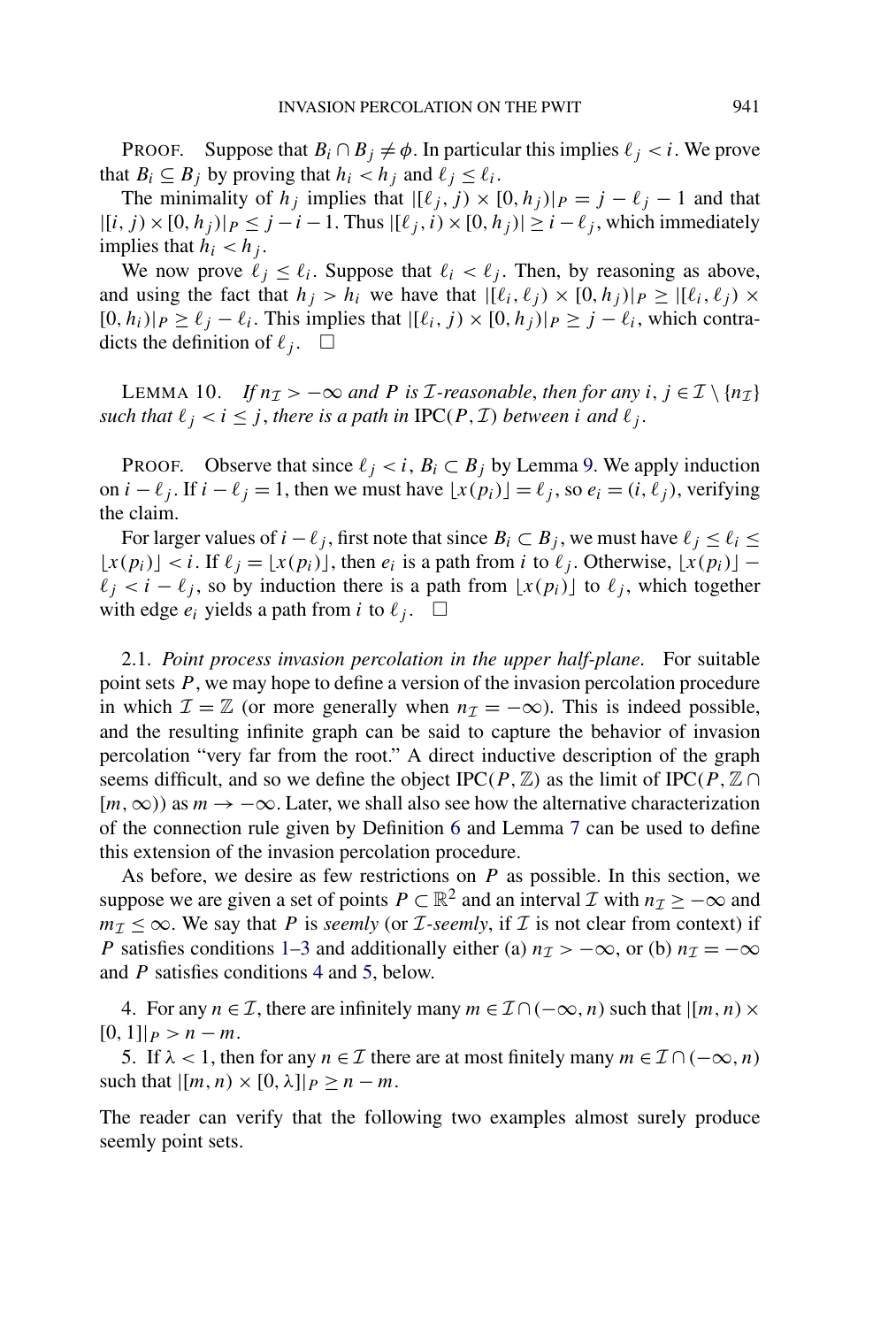*Stationary limit of IPC on*  $\mathcal{T}_{\sigma}$ . Let *P* be defined by choosing  $\sigma$  independent, uniformly random points in the set  $[n, n + 1) \times [0, \sigma)$  for each  $n \in \mathcal{I} = \mathbb{Z}$ .

*Stationary limit of the Poisson IPC*. Let *P* be a Poisson point process of intensity 1 in the upper half plane, and let  $\mathcal{I} = \mathbb{Z}$ .

The following lemma essentially states that for  $\mathcal{I}$ -seemly point sets with  $n_{\mathcal{I}} =$  $-\infty$ , all edges have weight less than 1.

LEMMA 11. *If*  $n<sub>I</sub> = −∞$  *and P is I*-seemly, *then for any*  $n ∈ I$  *there exists m*<sub>0</sub> ∈ *I such that*  $h_n(P, I ∩ [m, ∞)) < 1$  *for all integers*  $m ≤ m_0$ .

PROOF. By condition [4,](#page-10-0)  $\left[\left[m, n\right) \times \left[0, 1\right]\right]_{P} > n - m$  for infinitely many integers  $m < n$ ; therefore,  $h_n(P, \mathcal{I} \cap [m, \infty)) < 1$  for infinitely many integers  $m < n$ . But  $h_n(P, \mathcal{I} \cap [m, \infty)) = y(p_n(P, \mathcal{I} \cap [m, \infty)))$ , and  $y(p_n(P, \mathcal{I} \cap [m, \infty)))$  is nonincreasing as *m* decreases, so by condition [3](#page-6-0)  $y(p_n(P, \mathcal{I} \cap [m, \infty))) < 1$  for all *m* small enough.  $\Box$ 

We next consider the family of intervals  $\mathcal{I} \cap [m,\infty)$  for  $m \in \mathbb{Z}$ , and show that as  $m \to -\infty$ , each vertex only changes its parent a finite number of times. This allows us to consistently define the limiting object  $IPC(P, \mathcal{I})$ .

LEMMA 12. *If P* is *I*-seemly, then for any  $n \in I$ , there exists  $m_0 > -\infty$  such *that*  $p_n(P, \mathcal{I} \cap [m, \infty)) = p_n(P, \mathcal{I} \cap [m_0, \infty))$  *for all*  $m \in \mathcal{I} \cap (-\infty, m_0]$ .

PROOF. The lemma is obvious if  $n<sub>\mathcal{I}</sub> > -\infty$  so assume  $n<sub>\mathcal{I}</sub> = -\infty$ . Fix  $n \in \mathcal{I}$ and suppose the assertion of the lemma fails for this *n*. Then there exists a strictly decreasing integer sequence  ${m_i}_{i=0}^{\infty}$  and a sequence  ${q_i}_{i=0}^{\infty}$  of distinct points in *P* such that  $p_n(P, \mathcal{I} \cap [m_i, \infty)) = q_i$  for all  $i \in \mathbb{N}$ , whose *y*-coordinates decrease strictly as *i* increases. By Lemma 11, there exists some  $i_0$  such that  $y(q_i) < 1$  for all  $i \ge i_0$ . But then for all  $i \ge i_0$ ,  $B_n(P, \mathcal{I} \cap [m_i, \infty)) \subset [\ell_n(P, \mathcal{I} \cap [m_i, \infty)), n) \times$  $[0, y(q_i)]$ , and so for such *i*,

$$
\left\| \left[ \ell_n(P, \mathcal{I} \cap [m_i, \infty)), n \right] \times [0, y(q_i)] \right\|_P \geq \left| B_n(P, \mathcal{I} \cap [m_i, \infty)) \right|_P \geq n - \ell_n(P, Z \cap [m_i, \infty)).
$$

This is a contradiction to condition [5.](#page-10-0)  $\Box$ 

For a seemly point set P, we now define  $IPC(P, \mathcal{I})$  to be the graph with vertex set *I* and such that for each  $n \in I$ ,  $e_n = e_n(P, I) = \lim_{m \to -\infty} e_n(P, I \cap [m, \infty))$ . This limit is well defined by the preceding lemma. We likewise define  $p_n(P, \mathcal{I})$ ,  $\ell_n(P, \mathcal{I})$ ,  $h_n(P, \mathcal{I})$  and  $B_n(P, \mathcal{I})$ . By a limiting argument Lemmas [8,](#page-9-0) [9](#page-9-0) and [10](#page-10-0) are also valid with respect to IPC( $P$ ,  $\mathcal{I}$ ) when  $n_{\mathcal{I}} = -\infty$ . We therefore obtain the following theorem.

<span id="page-11-0"></span>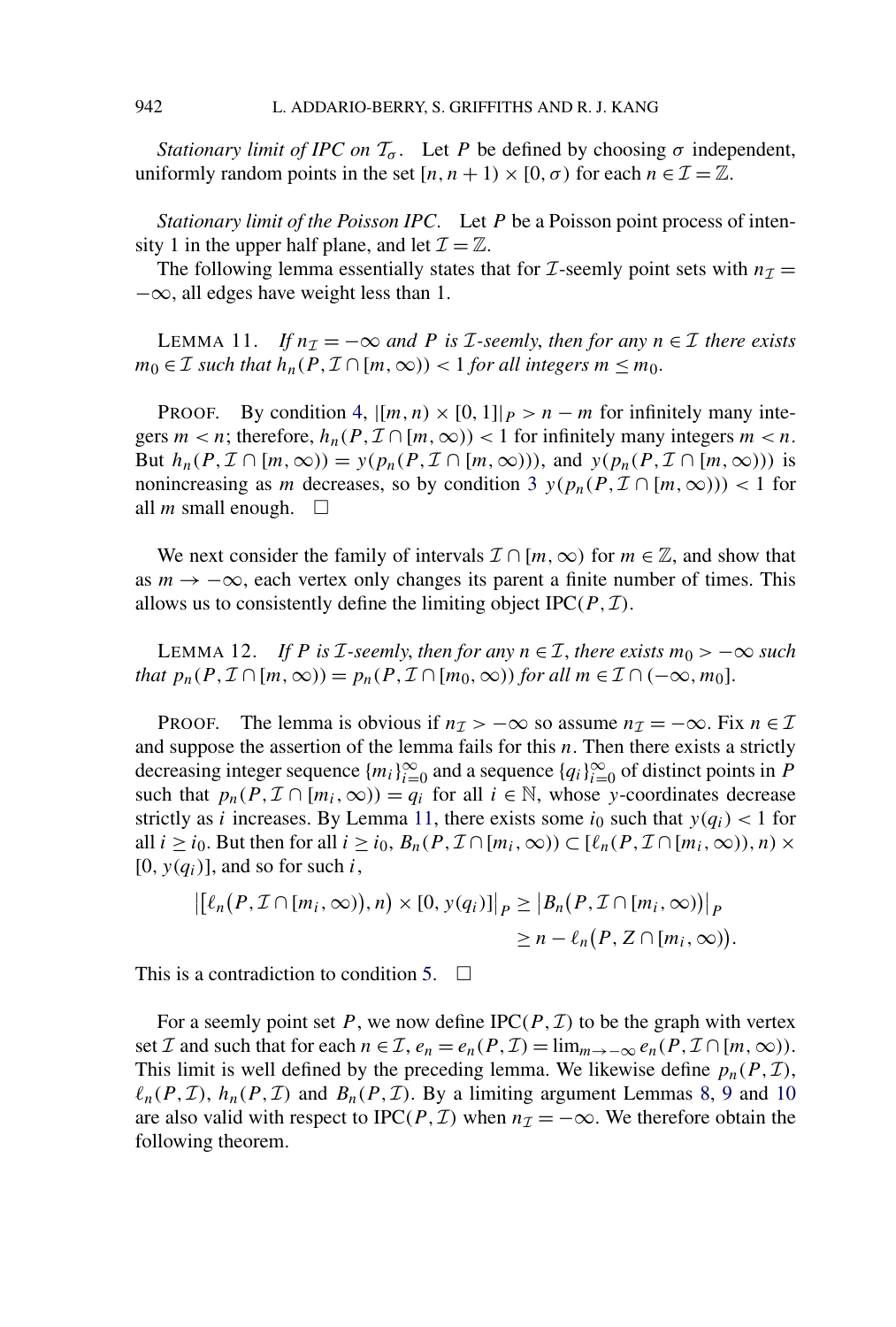## INVASION PERCOLATION ON THE PWIT 943

<span id="page-12-0"></span>THEOREM 13. If *P* is *I*-seemly, then  $IPC(P, \mathcal{I})$  is a tree.

**PROOF.** Since it is clearly acyclic, we just need to show that  $\text{IPC}(P, \mathcal{I})$  is connected. Suppose *i*,  $j \in \mathcal{I}$ ,  $i < j$ . Let  $\ell_j^0 = \ell_j$  and for  $t \ge 1$ ,  $t \in \mathbb{N}$ , let  $\ell_j^t = \ell_{\ell_j^{t-1}}$ . Then there must exist  $t \in \mathbb{N}$  such that  $i \in B_{\ell_j^t}$ . By Lemma [10,](#page-10-0) there is a path between *j* and  $\ell_j^{t+1}$ , and there is a path between *i* and  $\ell_j^{t+1}$ . As *i* and *j* were arbitrary, this completes the proof.  $\Box$ 

An advantage of the current formulation of invasion percolation is that we can equivalently define the limit process via conditions on the numbers of points in boxes  $[m, n) \times [0, h]$ . More precisely, the following lemma is easily verified.

**LEMMA 14.** Suppose P is *I*-reasonable. Fix k, n with  $n<sub>\mathcal{I}</sub> < k < m<sub>\mathcal{I}</sub> + 1$  and  $0 < n < (k - n<sub>\mathcal{I</sub>) + 1$ , and  $y > 0$ . In order that  $\ell_k = k - n$  and that  $h_0 = y$ , it is *necessary and sufficient that the following three conditions hold*:

- $|[k n, k) \times [0, y]|_{\mathcal{P}} = n$  and  $|[k n, k) \times [0, y]|_{\mathcal{P}} = n 1$  [*call this condition*  $E = E(k - n, k, y, P)$ ].
- *For all*  $0 < m \le n$ ,  $\vert [k m, k) \times [0, y] \vert_{\mathcal{P}} < m$  [*call this condition*  $F = F(k \vert k \vert)$ *n,k,y,P)*].
- *For all*  $m \in \mathbb{N}$ ,  $\vert [k n m, k n] \times [0, y] \vert_{\mathcal{P}} < m$  [*call this condition*  $G =$  $G(k - n, y, P)$ ].

*In this case,*  $B_k = [k - n, k] \times [0, y]$ ,  $p_n$  *is the unique point*  $p \in P$  *with*  $y(p) = y$ , *and*  $e_n = (n, |x(p_n)|)$ .

We will sometimes have use for the condition  $G(k - n, y<sup>-</sup>)$ , which is the same as the condition *G* above but with [0, y] replaced by [0, y). The next lemma provides a condition under which we can determine the behavior to the right of a given integer *n* without further reference to the behavior of *P* to the left of *n*. Its proof is obvious and is omitted.

LEMMA 15. *Suppose P* is *I*-reasonable. Fix  $n<sub>\mathcal{I}</sub> < n < m<sub>\mathcal{I}</sub> + 1$  and  $y > 0$ , *let*  $Q = {p \in P : x(p) \ge n, y(p) \le y}$  *and let*  $\mathcal{J} = \mathcal{I} \cap {n, ..., \infty}$ . *If*  $G(n, y^-)$ *holds and* Q *is* J-reasonable, then for all *m* with  $n < m < m<sub>T</sub> + 1$ ,  $\ell_m(P, \mathcal{I}) =$  $\ell_m(Q, \mathcal{J})$ ,  $h_m(P, \mathcal{I}) = h_m(Q, \mathcal{J})$  *and*  $p_n(P, \mathcal{I}) = p_n(Q, \mathcal{J})$ .

We will also have use of the following sufficient condition for *Q* to be reasonable. (Again, the proof is straightforward and is omitted.)

LEMMA 16. *Let*  $\mathcal{I}, P, k, n$  *and*  $y$  *be as in Lemma* 14, *let*  $\mathcal{J} = \{k - n, \ldots, k\}$ *and let*  $Q = P \cap ([k - n, k] \times [0, y])$ . *If E*, *F and G all hold*, *then*  $Q = P \cap B_k$ *and Q is* J *-reasonable*.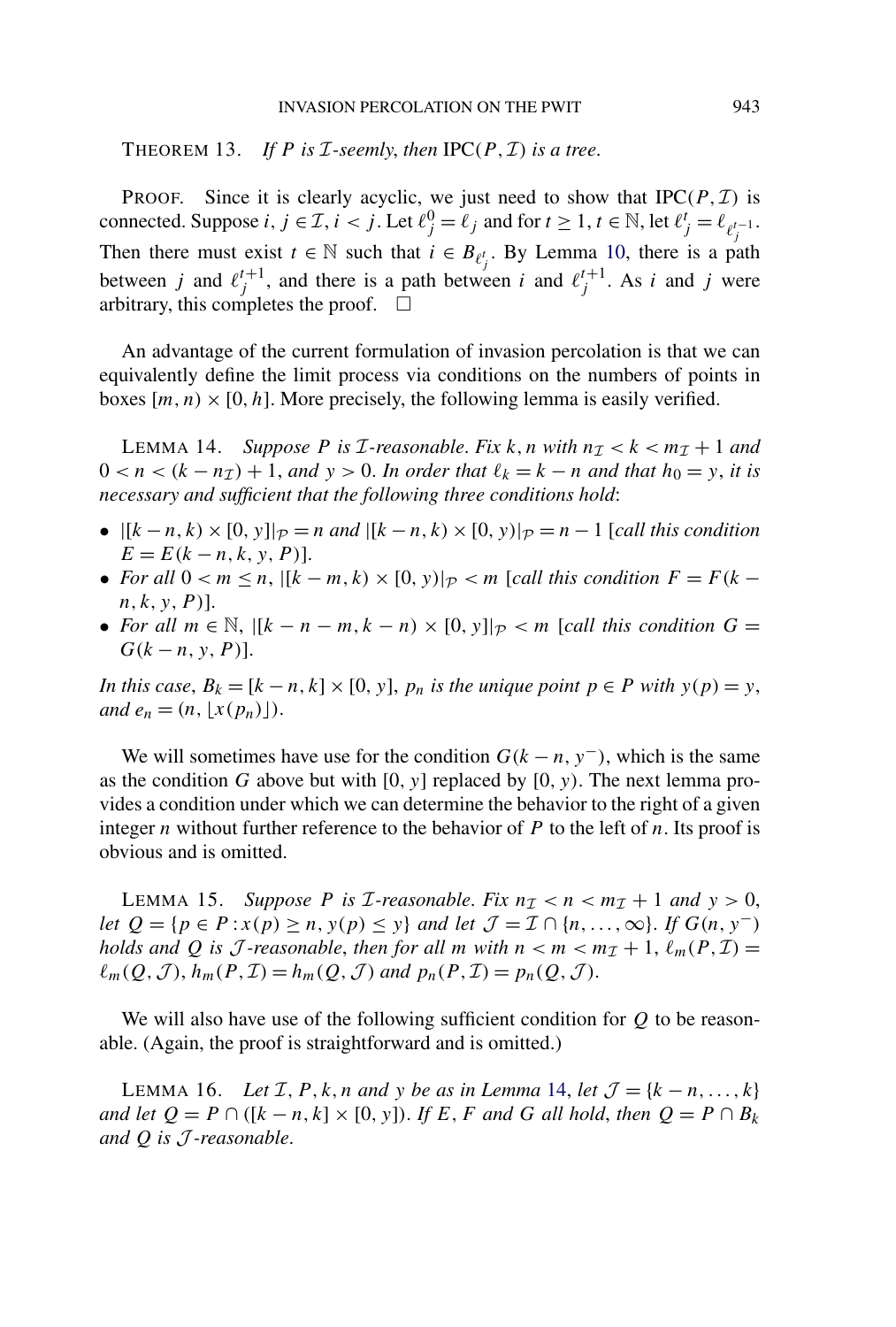<span id="page-13-0"></span>

FIG. 2. *The leftmost and middle sets of points have the same* BG *graphs but different* IPC *graphs*. *The middle and rightmost sets of points have the same* IPC *graph but different* BG *graphs*.

2.2. *Box graphs*. As we saw above, the boxes *Bn* play a useful role in our study of invasion percolation. The boxes can also be seen to capture information about the structure of the point process invasion percolation procedure itself. For example, it is easily checked that if the procedure explores some edge *e* lying within a box  $B_n$ , then it will explore all other edges lying within  $B_n$  before exploring any edges with an endpoint outside of  $B_n$ . (Of course, the procedural interpretation does not exist when  $\mathcal{I} = \mathbb{Z}$ , but in this case we can still think of the boxes as capturing information about the process behavior "far from the root.")

In this section, we introduce a graph which characterizes the containment relation among the boxes. Given an  $\mathcal I$ -reasonable point set  $P$ , we define  $BG(P, \mathcal I)$  to be the graph with vertex set  $\mathcal{I} \setminus \{n_{\mathcal{I}}, +\infty\}$  and such that, for  $i < j$ , *i* and *j* are joined by an edge if and only if  $B_i(P, \mathcal{I}) \subseteq B_j(P, \mathcal{I})$  and  $B_i(P, \mathcal{I}) \nsubseteq B_{j'}(P, \mathcal{I})$ for any  $i < j' < j$ . Also, for  $i \in \mathcal{I} \setminus \{n_{\mathcal{I}}, m_{\mathcal{I}}\}$ , we write  $a_i(P, \mathcal{I})$  for the parent of *i* in  $BG(P, \mathcal{I})$ .

The examples shown in Figure 2 demonstrate that between the graphs  $IPC(P, \mathcal{I})$ and  $BG(P, \mathcal{I})$ , neither is determined by the other. [Theorem [1\(](#page-3-0)c) is essentially a consequence of this fact.]

Clearly,  $BG(P, \mathcal{I})$  is acyclic for any  $\mathcal{I}$ . We shall show that  $BG(P, \mathbb{Z})$  is a tree (i.e., connected) under the additional assumption of the "rightward version" of condition [5.](#page-10-0)

6. If  $\lambda$  < 1, then for any  $m \in \mathcal{I}$ , there are at most finitely many  $n \in \mathbb{Z} \cap (m, \infty)$ such that  $|[m,n)\times[0,\lambda]|_P\geq n-m$ .

If *P* satisfies conditions [1–](#page-6-0)6 with  $\mathcal{I} = \mathbb{Z}$ , we say that *P* is *exemplary*. Both examples of the last subsection are almost surely exemplary point sets.

LEMMA 17. Suppose  $m<sub>\mathcal{I}</sub> = \infty$  and P is an *I*-reasonable point set that satis*fies condition* 6. *Choose any*  $m \in \mathcal{I} \setminus \{n_{\mathcal{I}}, +\infty\}$  *for which*  $h_m < 1$  *and for which there is no*  $m' \in \mathbb{Z} \cap (m, \infty)$  *such that*  $B_m \subseteq B'_m$  *and*  $h'_m \geq 1$ *. Then there are infinitely many*  $n \in \mathbb{Z} \cap (m, \infty)$  *such that*  $B_m \subseteq B_n$ .

PROOF. Suppose *m* is as in the statement of the lemma but that there are only finitely many  $n > m$  such that  $B_m \subseteq B_n$ . Then by replacing  $B_m$  with the tallest box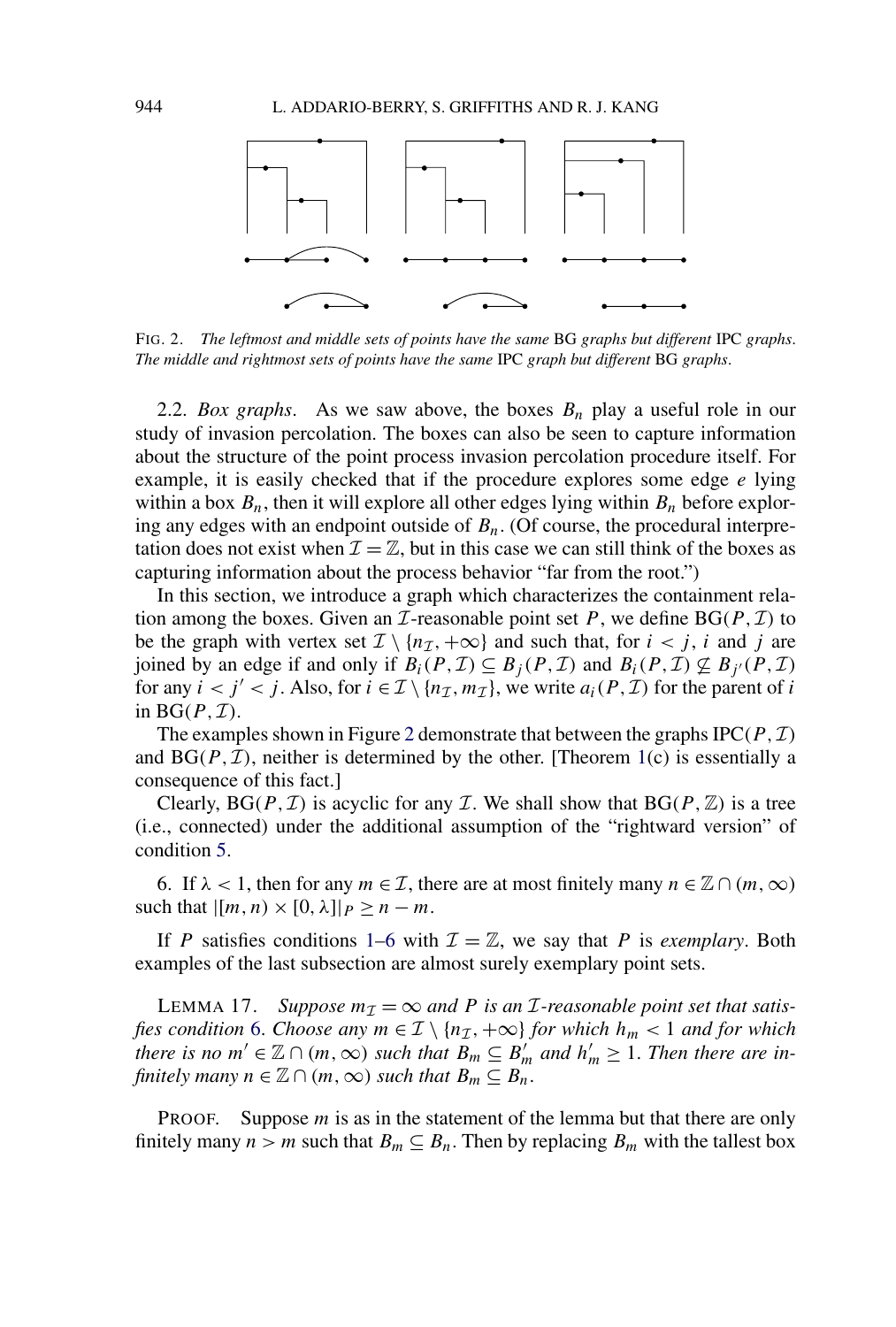<span id="page-14-0"></span>that contains it, we may assume that in fact there is no  $n > m$  such that  $B_m \subseteq B_n$ . By condition [6,](#page-13-0) we may choose  $n > m$  for which  $|[m, n) \times [0, h_m]|_P < n - m$ . Thus, there must be  $i \in \{m+1,\ldots,n\}$  for which  $h_i > h_m$ , so take *i* minimum such that this holds. By Lemma [8,](#page-9-0) we must then have  $\ell_i < m$ , and so by Lemma [9](#page-9-0) we must have  $B_m \subset B_i$ , a contradiction.  $\Box$ 

Before showing that  $BG(P, \mathbb{Z})$  is a tree, let us first use the lemma to confirm the basic property of exemplary point sets that every point of *P* under the line  $y = 1$ lies along the top of some box *Bn*.

PROPOSITION 18. *If P* is exemplary, then for all  $p \in P \cap [n_{\mathcal{I}}, +\infty) \times [0, 1)$ , *we have*  $p = p_n$  *for some*  $n \in \mathcal{I}$ .

PROOF. Let  $p \in P$  have  $y(p) < 1$ . We first note that if  $p \in B_m$  for some *m*, then  $p = p_n$  for some  $[x(p)] \le n \le m$ . Also, there must be some integer  $k \le x(p)$ for which  $h_k > y(p)$ , or else  $|[[x(p)] - i, [x(p)]] \times [0, y(p)]|_P \ge i$  for infinitely many integers  $i > 0$ , which contradicts condition [5.](#page-10-0)

By Lemma [11,](#page-11-0)  $h_m < 1$  for all  $m \in \mathbb{Z}$ , so by Lemma [17,](#page-13-0) there are infinitely many *m* ∈  $\mathbb{Z}$  for which  $B_k \subseteq B_m$ . One of these boxes contains *p*, so *p* = *p<sub>n</sub>* for some *n*, as claimed.  $\square$ 

THEOREM 19. *If P* is exemplary, then  $BG(P, \mathbb{Z})$  is a tree.

**PROOF.** It suffices to show that  $BG(P, \mathbb{Z})$  is connected. Recall that  $h_n < 1$  for any  $n \in \mathbb{Z}$ , by Lemma [11.](#page-11-0) Fix  $i < j$ ,  $i, j \in \mathbb{Z}$ . By Lemma [17](#page-13-0) there are infinitely many *m* such that  $B_i \subset B_m$ . Take the least such *m* for which  $m \geq i$ —then also  $B_i \subseteq B_m$ , and so by Lemma [10](#page-10-0) there exist paths from *i* to *m* and from *j* to *m*. The theorem follows.  $\square$ 

2.3. *Random walks and the forward maximal process*. Let *P* be a point set satisfying condition [1.](#page-6-0) Given  $h > 0$  and  $k \in \mathcal{I}$ , we define random walks  $S^{k,h} =$  $S^{k,h}(P)$  and  $L^{k,h} = L^{k,h}(P)$  as follows. We set  $S_0^{k,h} = L_0^{k,h} = 0$  and, for  $i \ge 1$ , set  $S_i^{k,h} = |[k, k + i] \times [0, h]|_P - i$ , and set  $L_i^{k,h} = |[k, k - i] \times [0, h]|_P - i$ . We also define random walks  $S^{k,h^-}$  and  $L^{k,h^-}$ , by replacing [0*, h*] by [0*, h*) in the above definitions. In other words, the random walks  $S^{k,h^-}$  and  $L^{k,h^-}$  ignore points on the line  $y = h$ . (For fixed *h*, for any of the random point sets *P* we will consider, it will be the case that with probability 1,  $S_i^{k,h} = S_i^{\hat{k},h^-}$  for all *i*, but we will at times work in conditional settings in which these two random walks are not identical.)

We say that  $S^{k,h}$  *survives* if for all  $i \geq 0$ ,  $S^{k,h}_{i} \geq 0$ , and otherwise say that  $S^{k,h}$ *dies.* Also, we say that  $S^{k,h}$  *has a chance* if  $S_i^{k,h} \ge 0$  for some  $i > 0$ , and otherwise that  $S^{k,h}$  *has no chance*. We extend these definitions to  $L^{k,h}$  by symmetry.

We now establish two more basic properties of  $IPC(P, \mathcal{I})$ , under the following additional assumptions.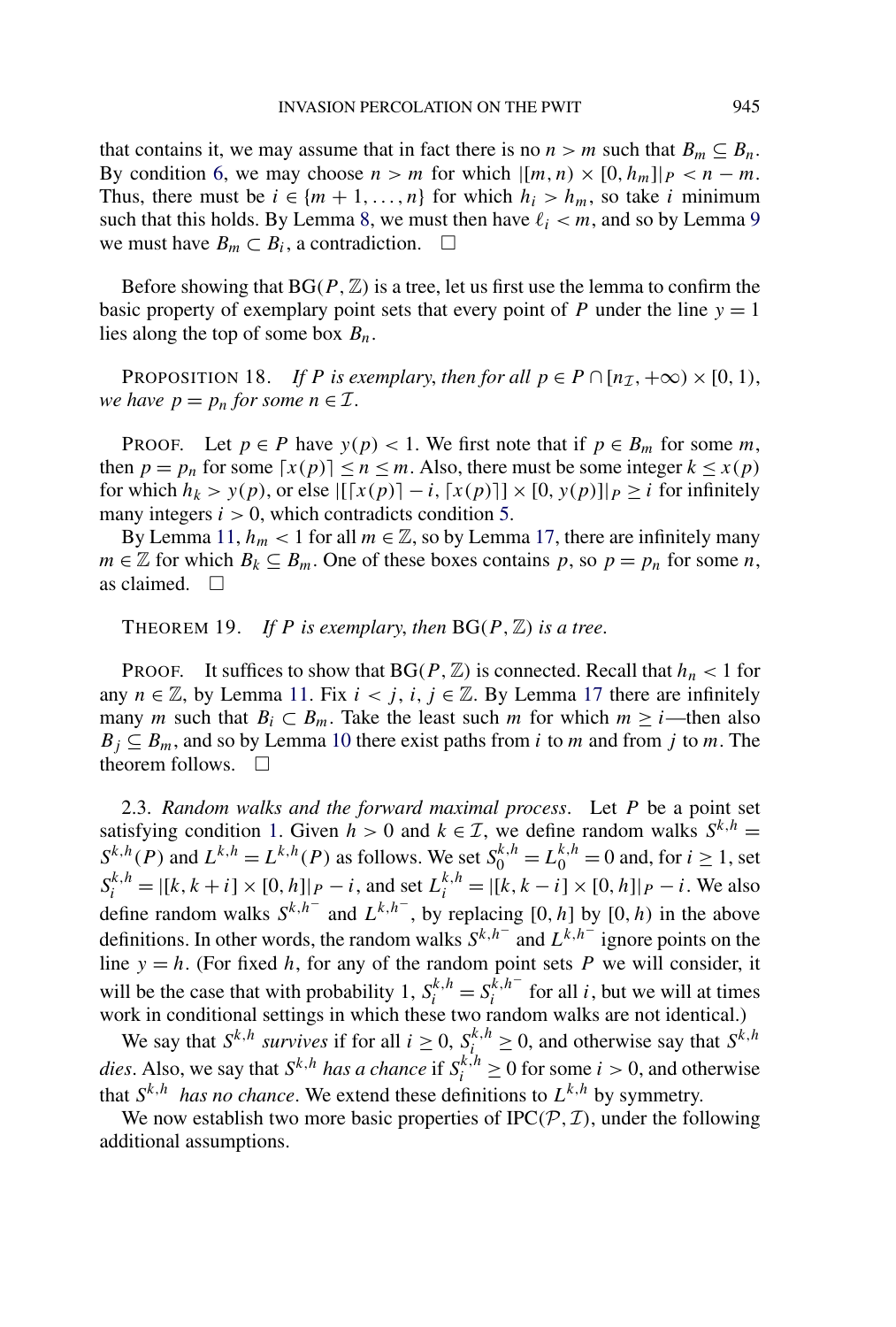7. If  $\lambda > 1$ , then for any  $m \in \mathbb{Z}$ ,  $S_n^{m,\lambda} \le n$  for at most finitely many  $n \in \mathbb{N}$ .

8.  $S^{k,1}$  dies for all  $k \in \mathcal{I}$ .

Roughly speaking, condition 7 is a "rightward version" of condition [4.](#page-10-0) If *P* is an  $I$ -reasonable point set that satisfies conditions [6,](#page-13-0) 7 and 8, we say that  $P$  is *distinguished* (or  $\mathcal{I}$ -distinguished, if  $\mathcal{I}$  is not clear from context). The first two examples given in the introduction to this section are almost surely distinguished point sets.

We will see that for distinguished point sets *P*, when  $n<sub>\mathcal{I}</sub> > -\infty$  and  $m<sub>\mathcal{I}</sub> = \infty$ ,  $BG(P, I)$  is *not* connected—in this case we call the connected components the *ponds* of  $BG(P, \mathcal{I})$ . We will see later that this agrees with the normal use of this term in the invasion percolation literature.

LEMMA 20. *If*  $n<sub>I</sub> > −∞$ ,  $m<sub>I</sub> = ∞$  *and P is I*-distinguished, then for any *m* ∈ *I* \  $\{n_{\mathcal{I}}, +\infty\}$ , *if*  $h_m \geq 1$ , *then there are at most finitely many*  $n \in \mathbb{Z}$ ,  $n > m$ , *such that*  $B_m \subseteq B_n$ .

PROOF. Suppose otherwise. Without loss of generality, we may assume that *h<sub>m</sub>* > 1. Consider the integer sequence  $\{n_i\}_{i=0}^{\infty}$ , which is defined as follows. Let *n*<sub>0</sub> = *m*. For *i* ∈ N, let *n*<sub>*i*+1</sub> be the smallest integer greater than *n<sub>i</sub>* such that *B*<sub>*n<sub>i</sub>*</sub> ⊆ *B*<sub>*n*<sub>*i*+1</sub></sub>. Then for any  $i \in \mathbb{N}$  and all  $n_i < n < n_{i+1}$ , we have  $B_n \subseteq [n_i, n_{i+1}) \times [0, h_n]$ for all  $n_i < n < n_{i+1}$  by Lemmas [8](#page-9-0) and [9.](#page-9-0) Furthermore, it follows from the definition of  $B_n$  and Lemma [9](#page-9-0) that  $|(n_i, n_{i+1}) \times (0, h_{n_{i+1}})) \setminus (\bigcup_{n_i < n < n_{i+1}} B_n)|_P = 0$ (or otherwise there would be a smaller choice for  $h_{n_{i+1}}$ ). Thus,  $|[n_i, n_{i+1}) \times$  $[0, h_{n_i}]|_P = |\bigcup_{n_i < n < n_{i+1}} B_n|_P = n_{i+1} - n_i - 1$ . Since  $h_{n_0} < h_{n_i}$  for all  $i > 0$ , it follows that  $|[n_0, n_{i+1}) \times [0, h_{n_0}]|_P < n_{i+1} - n_0$  for all  $i > 0$ . Since  $h_{n_0} > 1$ , this is a contradiction to condition 7.  $\Box$ 

THEOREM 21. *If*  $n_{\mathcal{I}} > -\infty$ ,  $m_{\mathcal{I}} = \infty$  and *P is I*-distinguished, then BG*(P,* I*) contains infinitely many components*, *all of which are finite*. *Furthermore*, *for any given component*, *if n is the rightmost integer belonging to the component, then*  $h_n > 1$  *and the set of vertices of the component is*  $\{\ell_n + 1, \ldots, n\}$ .

PROOF. Let *P* satisfy the hypothesis of the theorem. We construct a sequence of integers  $\{n_i\}_{i=0}^{\infty}$  as follows. Let  $n_0 = n_{\mathcal{I}}$ . For  $i \in \mathbb{N}$ , let  $n_{i+1}$  be the largest integer greater than  $n_i$  such that  $B_{n_{i+1}}$  contains the point  $(n_i, 0)$ . We must now show this sequence is well defined. Suppose not, and let *i* be minimum such that there is no valid choice for  $n_{i+1}$ . Then there are infinitely many integers  $n > n_i$ such that  $B_{n_i} \subseteq B_n$ . Since *i* was chosen minimum, for each such *n* we have  $\ell_n =$  $n_i$ . By Lemma 20, it must be that for each such  $n, h_n < 1$ . But this implies that  $|[n_i,n)\times[0,1]|_P\geq n-n_i$  for all  $n\in\mathbb{Z}\cap[n_i,\infty)$ , a contradiction to condition 8. Thus the sequence  ${n_i}_{i=0}^{\infty}$  is well defined.

<span id="page-15-0"></span>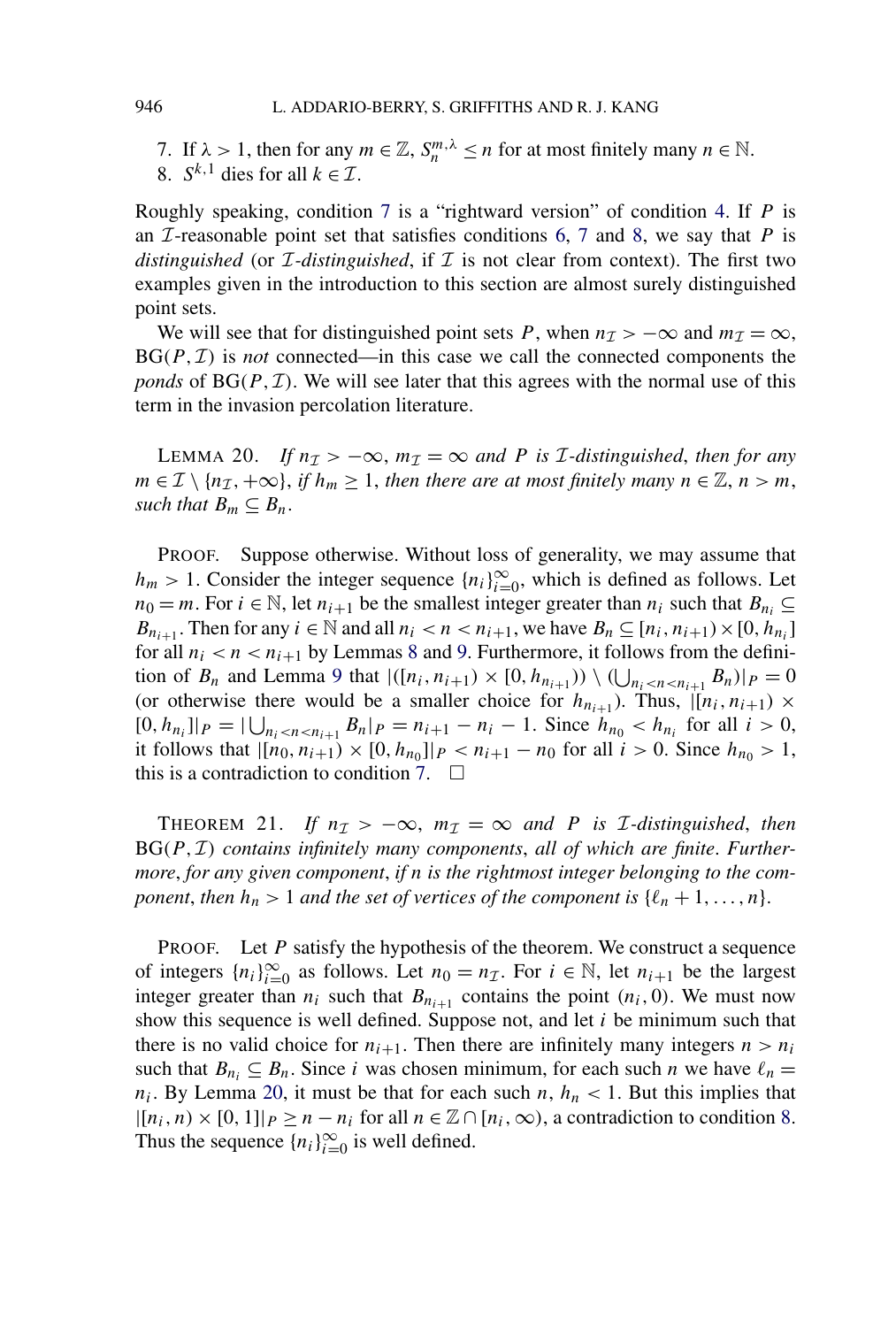<span id="page-16-0"></span>For all  $i \in \mathbb{N}$ , it follows from the definition of  $n_{i+1}$  that  $\ell_{n_{i+1}} = n_i$ , and there is no integer  $n > n_{i+1}$  for which  $B_{n_{i+1}} \subseteq B_n$ ; thus  $B_{n_{i+1}}$  and  $B_{n_{i+2}}$  are in sepa-rate components of BG(P, T). By Lemma [9,](#page-9-0) all  $B_n$  such that  $n_i < n \leq n_{i+1}$  are contained in  $B_{n_{i+1}}$  and hence in the same component of  $BG(P, \mathcal{I})$ .

If  $h_{n_{i+1}}$  < 1 for some  $i \in \mathbb{N}$ , then by Lemma [17,](#page-13-0) there are infinitely many *n* ∈  $\mathbb{Z} \cap (n_{i+1}, \infty)$  such that  $B_{n_{i+1}} \subseteq B_n$ , but this is a contradiction to the choice of *n<sub>i+1</sub>*. By Lemma [8,](#page-9-0) we have for all  $i \in \mathbb{N}$  that  $h_{n_{i+1}} > h_{n_{i+2}}$ . We conclude that  $h_{n_{i+1}} > 1$  for all  $i \in \mathbb{N}$ .  $\Box$ 

Given an interval *I*, with  $n<sub>\mathcal{I}</sub> > -\infty$  and  $m<sub>\mathcal{I}</sub> = \infty$ , and an *I*-distinguished point set *P*, define  $\{n_i\}_{i=0}^{\infty} = \{n_i(P, \mathcal{I})\}_{i=0}^{\infty}$  as in the proof of Theorem [21.](#page-15-0)

COROLLARY 22. If  $n_{\mathcal{I}} > -\infty$ ,  $m_{\mathcal{I}} = \infty$  and P is *I*-distinguished, then IPC*(P,* I*) is a tree that consists of a unique infinite backbone* (*i*.*e*., *a unique*, *infinite*, *self-avoiding path originating from the root*) *from which emerge finite branches. Furthermore, the backbone contains the points*  $\{n_i\}_{i=0}^{\infty}$ .

**PROOF.** Clearly, IPC $(P, \mathcal{I})$  is acyclic, and is connected by Lemma [10,](#page-10-0) so is a tree. For each integer  $i \ge 1$ , let  $\Phi_i$  be the unique path from  $n_i$  to  $n_0 = n_{\mathcal{I}}$  in IPC(P, I). By Lemma [10,](#page-10-0) it follows that for all  $i \ge 1$ ,  $\Phi_i$  is a sub-path of  $\Phi_{i+1}$ , and so the limit  $\Phi = \lim_{i \to \infty} \Phi_i$  is a well-defined infinite path starting from  $n_{\mathcal{I}}$ . Furthermore, for any integer  $k$ , any path  $\Phi'$  starting from  $v_k$ , that is, edge-disjoint from  $\Phi$  must have all its elements among  $n_i, \ldots, n_{i+1} - 1$ , where  $n_i \le v_k < n_{i+1}$ . Thus, all branches leaving  $\Phi$  are finite.  $\Box$ 

REMARK. In general, relaxing any of the conditions in the definition of distinguished point sets may cause the conclusions of Corollary 22 to fail. To provide just one example, the following point set satisfies conditions [1](#page-6-0)[–7,](#page-15-0) but not the conclusion of Corollary 22. The point set *P* contains no points except the following. Place *k* points inside  $[0, 1) \times [0, 1/3)$ . Place each of the points  $(i+1, 1-1/(i+2))$ for  $i \in \mathbb{N}$ . Then IPC(P,  $\mathbb{N}$ ) has k infinite backbones.

This completes our study of deterministic properties of the invasion percolation procedure. In the next section we begin our study of what happens when the underlying point set is random.

**3. Invasion percolation on the PWIT.** Throughout Section 3, P denotes a Poisson process of constant intensity 1 in  $[0, \infty) \times [0, \infty)$ , so P is almost surely N-distinguished. By Corollary [5,](#page-7-0)  $IPC(P, \mathbb{N})$  is distributed as the invasion percolation cluster  $\mathcal{T}_0$  of the PWIT, so results for IPC( $\mathcal{P}, \mathbb{N}$ ) apply to  $\mathcal{T}_0$  mutatis mutandis. Below, we will derive more precise statements about the structure of  $IPC(P, \mathbb{N})$ than can be made under the assumptions of Section [2.](#page-5-0) First, however, we state two "ballot-style" theorems for stochastic processes that we will use repeatedly.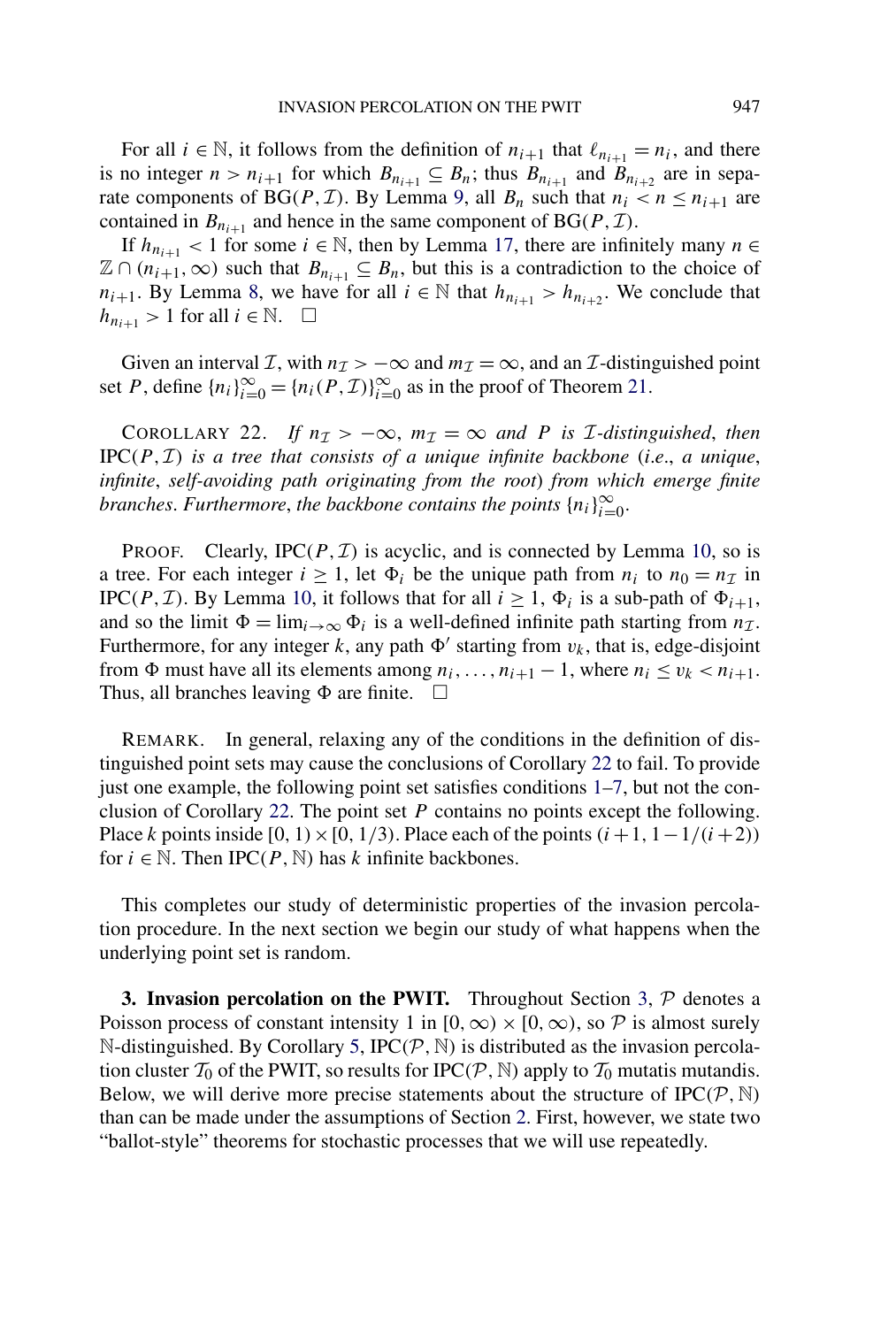<span id="page-17-0"></span>3.1. *Two ballot-style theorems*. The following result was proved independently by Tanner [\[22\]](#page-38-0) and Dwass [\[8\]](#page-38-0).

LEMMA 23 (Cycle lemma). Suppose that  $X_1, \ldots, X_n$  are integer-valued, *cyclically interchangeable random variables with maximum value* 1. *Then for any integer*  $0 < k < n$ ,

$$
\mathbf{P}\{S_i > 0 \; \forall 1 \le i \le n \; | \; S_n = k\} = \frac{k}{n}.
$$

The next result was proved by Tákacs [\[21\]](#page-38-0), page 12.

LEMMA 24 (Stationary ballot theorem). Let  $X_1, X_2, \ldots$  be an infinite se*quence of i*.*i*.*d*. *integer random variables with mean μ and maximum value* 1, *and for any*  $i \geq 1$ , *let*  $S_i = X_1 + \cdots + X_i$ . *Then* 

$$
\mathbf{P}\{S_n > 0 \,\forall n \in \{1, 2, \ldots\}\} = \begin{cases} \mu, & \text{if } \mu > 0, \\ 0, & \text{if } \mu \le 0. \end{cases}
$$

Now let *P* be a random point set in, say,  $[m, n] \times [0, \infty)$ . We recall the definition of the condition  $F(m, n, y)$  from Lemma [14,](#page-12-0) and will abuse notation by also writing  $F(m, n, y, P)$  for the *event* that the *condition*  $F(m, n, y, P)$  holds. [At times we write  $F(m, n, y)$  in place of  $F(m, n, y, P)$ , when *P* is clear from context.] Notice that if *P* is a uniform set of  $n-1$  points in  $[0, n] \times [0, \lambda)$ , for some  $\lambda > 0$ , then applying the cycle lemma with  $X_i = 1 - |[i - 1, i) \times [0, \lambda]|_P$ (and so  $S_i = i - [(0, i) \times (0, \lambda)]_P$ ) for  $i = 1, \ldots, n$ , it follows that the probability that  $F(0, n, \lambda, P)$  occurs is precisely  $1/n$ . By an argument of a similar nature, we can straightforwardly derive the following lemma (which can also be deduced from an existing result ([\[17\]](#page-38-0), Theorem 4) for invasion percolation on  $K_n$  and a limiting argument).

LEMMA 25. *Fix an integer*  $n \geq 1$ , *and list the n elements of*  $P \cap ([0, n] \times$ [0*,*∞*)) of lowest height as q*1*,...,qn*, *in increasing order of height*. *Then for each*  $i = 1, \ldots, n$ ,  $P\{p_n = q_i\} = 1/n$ .

We emphasize that the *n* elements of  $P \cap ([0, n] \times [0, \infty))$  of lowest height may not all be elements of the set  $\{p_1, \ldots, p_n\}$ , or indeed of the set  $\{p_i\}_{i=1}^{\infty}$ .

PROOF OF LEMMA 25. Fix *n*, and let  $\lambda = y(q_n)$ . Clearly,  $p_n$  will be among  $q_1, ..., q_n$ . Also, let  $\mathcal{I} = \{0, ..., n\}$ , let  $P = \{q_1, ..., q_n\}$  and for each  $i \in \{0, ..., n-1\}$ , let  $P^i = \{q_1^i, ..., q_n^i\}$  be the cyclic shift of *P* to the right by distance *i*. Then for all  $i \in \{1, ..., n-1\}$ ,  $P^i$  is distributed as  $n-1$  uniform points in  $[0, n] \times [0, \lambda)$ , together with a single uniform point of height  $\lambda$ . We claim that with probability 1, for each  $j = 1, \ldots, n$ , there is exactly one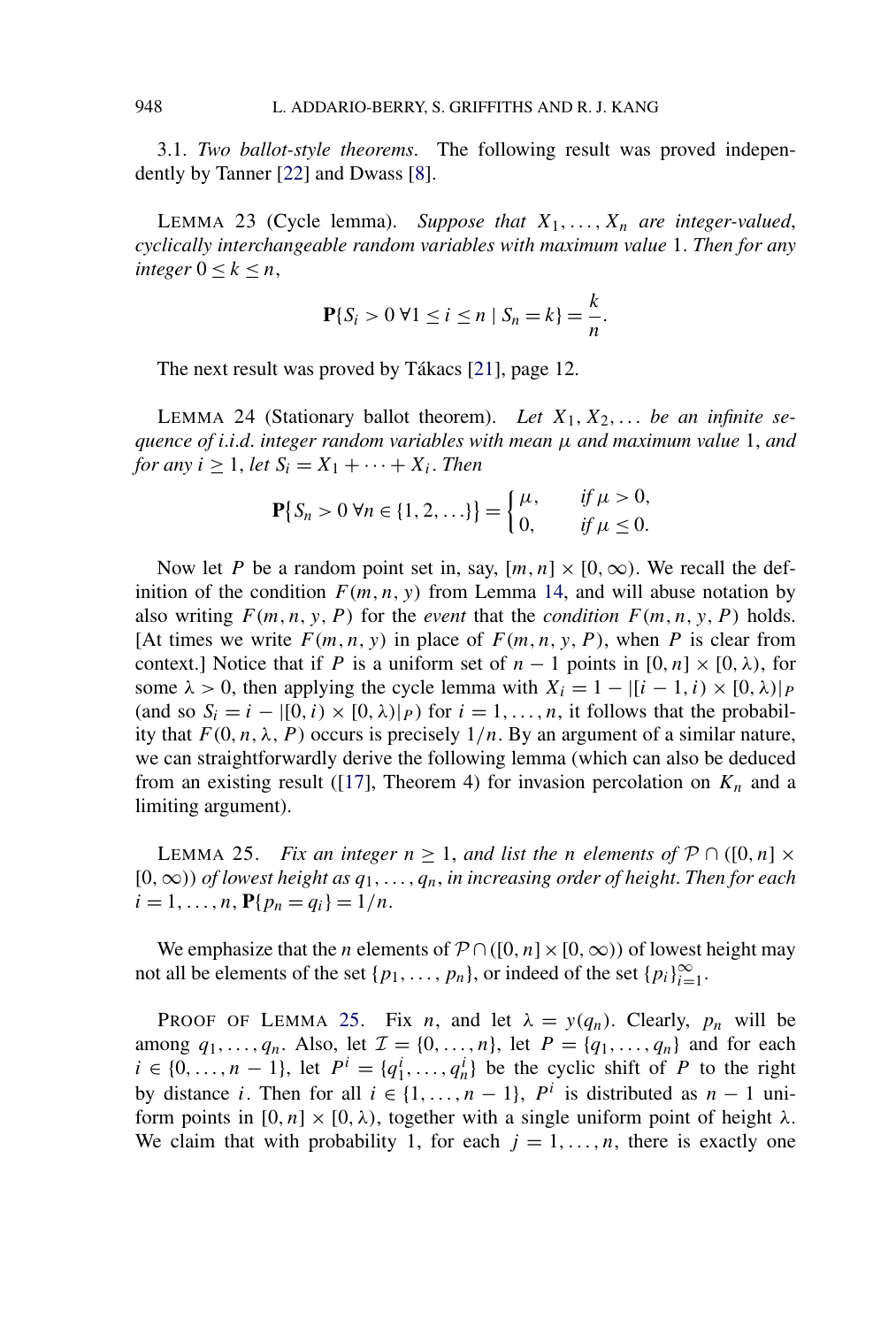<span id="page-18-0"></span>

FIG. 3. *The region on the left maps onto the region on the right when P is sent to*  $P^i$ .

*i* = *i*(*j*, *P*) ∈ {0, ..., *n* − 1} for which  $p_n(P^i, \mathcal{I}) = q^i_j$ . Since the  $P^i$  are identically distributed it follows from this claim that

$$
\mathbf{P}\{p_n(P,\mathcal{I})=q_j\}=\frac{1}{n}\sum_{i=0}^{n-1}\mathbf{P}\{p_n(P^i,\mathcal{I})=q_j^i\}=\frac{1}{n}\mathbf{P}\left\{\bigcup_{i=0}^{n-1}\{p_n(P^i,\mathcal{I})=q_j^i\}\right\}=\frac{1}{n},
$$

which proves the theorem. It thus remains to prove the above claim, which we do by contradiction. Thus, suppose that for some  $j \in \{1, ..., n\}$ , there are distinct *i*, *i*<sup> $'$ </sup> ∈ {0, ..., *n* − 1} for which  $p_n(P^i, \mathcal{I}) = q^i_j$  and  $p_n(P^{i'}, \mathcal{I}) = q^{i'}_j$ . By replacing *P* by either  $P^{n-i}$  or  $P^{n-i'}$  if necessary, we may assume that  $i' = 0$ . Let  $q_j = q_j^0 = 0$  $(x_j, y_j)$ . We must have  $|[n-i, n] \times [0, y_j]|$  *P* < *i* [or else  $p_n(P, I) ≠ q_j$ ]; on the other hand,  $|[\ell_n(P, \mathcal{I}), n] \times [0, y_j]|_P = n - \ell_n(P, \mathcal{I}).$ 

Let  $k = n - \ell_n(P, \mathcal{I})$ , the length of  $B_n(P, \mathcal{I})$ . If  $k \geq i$ , then we also have  $|[(\ell_n, n-i] \times [0, y_j]|_P \ge n - \ell_n - i + 1$ , so  $|[(\ell_n+i, n] \times [0, y_j]|_{P^i} \ge n - \ell_n - i + 1$ and  $h_n(P^i, \mathcal{I}) < y_j$ , contradicting the fact that  $p_n(P^i, \mathcal{I}) = q^i_j$ . It follows that  $k < i$ , that is, that  $i - (n - \ell_n) \geq 1$ . In this case, we have that for each  $m \in$  $\{1, \ldots, i - (n - \ell_n)\}, \, [\ell_n - m, \ell_n] \times [0, y_j] < m$  (or else we would have either chosen  $h_n$  lower or  $\ell_n$  smaller). Translating the above information to  $P^i$ , we see that  $|[i - k, i] \times [0, y_j]|_{pi} = k$ , that  $|[i - k, i] \times [0, y_j]|_{pi} < k$ , and that  $|[i - k', i] \times [0, y_j]|_{pi} < k'$  for each  $k' \in \{k + 1, ..., i\}$  (see Figure 3). Thus, by Definition [6](#page-8-0) and Lemma [7,](#page-9-0)  $p_i(P^i, \mathcal{I}) = q^i_j$ , contradicting the assumption that  $p_n(P^i, \mathcal{I}) = q^i_j. \quad \Box$ 

We next elaborate on a connection between Poisson Galton–Watson trees and queueing theory that will be useful for many subsequent calculations.

3.2. *A fact from queuing theory and an aside on Poisson Galton–Watson duality*. The following basic result was first noted by Borel [\[4\]](#page-38-0). Consider a queue with Poisson rate *λ* arrivals and constant, unit service time, started at time zero with a single customer in the queue, and with any arbitrary servicing rule (i.e., not necessarily first-in first-out). We may form a rooted tree associated with the queueing process run until the first time  $\tau$  that there are no customers in the queue (or forever, if the queue is never empty), in the following manner. If a new customer joins the queue at time *t*, he is joined to the customer being served at time *t*. We denote the resulting rooted tree by T. Then T is distributed as a Poisson( $\lambda$ ) Galton–Watson tree [we write  $PGW(\lambda)$ , for short] [\[4\]](#page-38-0).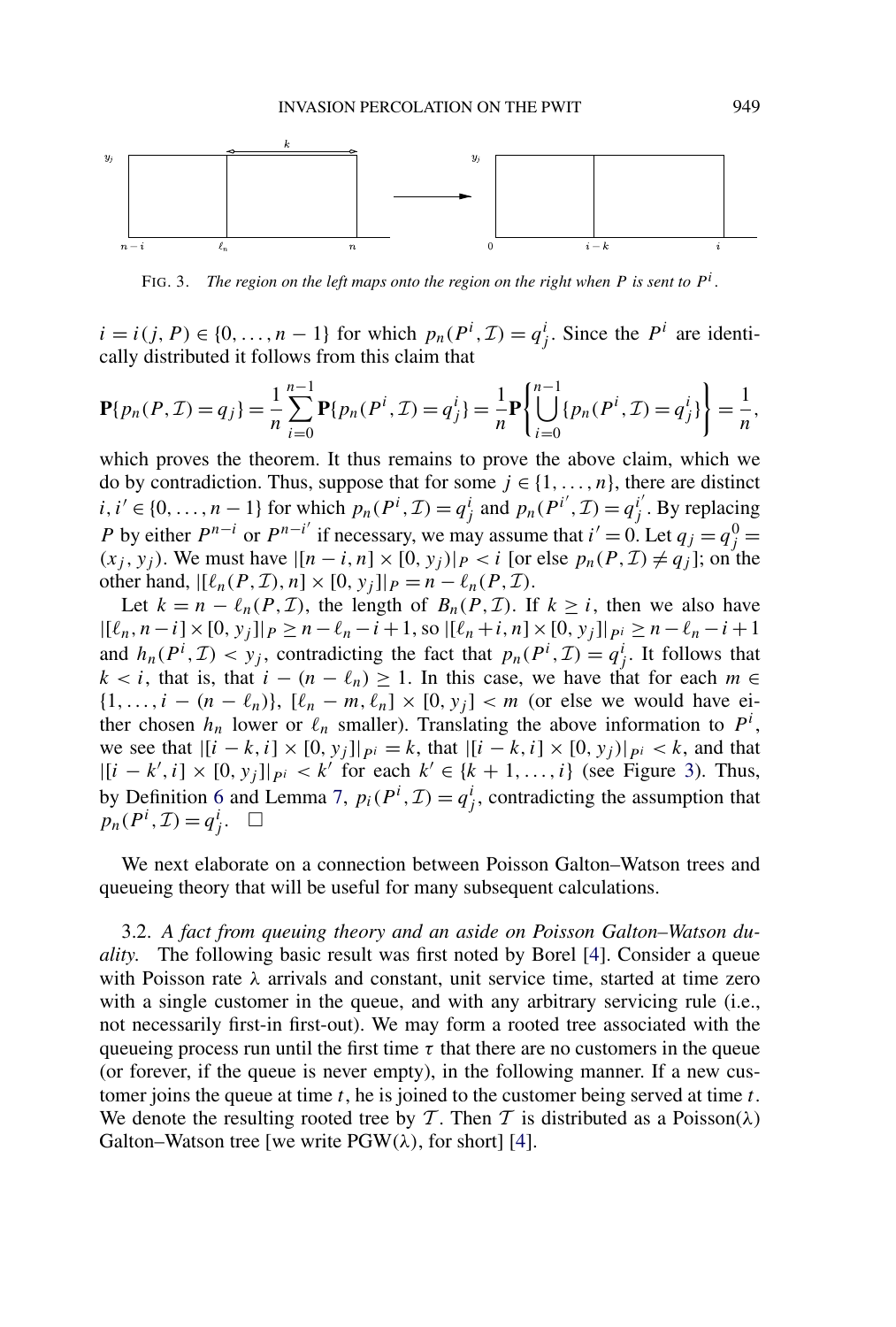<span id="page-19-0"></span>If the arrival times are given by the *x*-coordinates of the points of Poisson process  $Q = P \cap ([0, \infty) \times [0, \lambda))$ , we may also associate an interpolated random walk to the process, by setting  $S_t = |[0, t) \times [0, \lambda)|_Q - t$  for  $t \in \mathbb{R}^+$ . Then |T| is simply the first time *t* that  $S_t = -1$ , that is, that  $|[0, t) \times [0, \lambda]|_{\mathcal{O}} = t - 1$ . Note that given that  $|T| = m < \infty$ , Q is distributed as  $m - 1$  independent uniform points in  $[0, t) \times [0, \lambda]$ , conditioned on  $F(0, n, \lambda, Q)$  occurring. We also observe that for all  $i \leq |\mathcal{T}|$ ,  $S_i = S_i^{0,\lambda^-}$ , where  $S_{i,\lambda^-}$  is the random walk defined in Section [2.3.](#page-14-0) This has immediate implications for the events defined in Section [2.3.](#page-14-0) In particular, the tree T is infinite if and only if  $S^{0,\lambda^-}$  survives. It follows that for all  $0 \le h \le 1$  we have  $P\{S^{k,\lambda^-}$  survives} = 0, and for all  $\lambda > 1$  we have  $P\{S^{k,\lambda^-}$  survives} =  $\theta(\lambda)$ , the probability of survival of a PGW( $\lambda$ ) branching process. Similarly, by Lemma [24,](#page-17-0) we have that the probability that there is ever a time  $t$  at which the total number of arrivals is at least  $t$ , is min( $\lambda$ , 1). Thus, if  $0 < \lambda \le 1$ , then  $P\{S^{k,\lambda^-}$  has a chance} =  $\lambda$ , and if  $\lambda > 1$  then  $P{S^{k,\lambda}}$  has a chance} = 1. Of course, the exact same identities hold with  $S^{k,\lambda}$ <sup>−</sup> replaced by  $S^{k,\lambda}$ ,  $L^{k,\lambda^-}$  or  $L^{k,\lambda}$ .

We continue to think of arrival times as given by points of  $Q$ . It will be useful for us to view the above queuing procedure as creating a tree whose nodes are labeled by integers rather than by elements of the queue. We do so by re-labeling each node of  $T$  (i.e., each customer  $c$ ) with the (integer) time at which  $c$  begins being served. Furthermore, suppose that we take as our servicing rule the invasion percolation rule—that is, the rule that prioritizes customers (points of  $Q$ ) with lower *y*-coordinate over those with higher *y*-coordinate—and call the resulting tree  $\mathcal{T}_{\lambda}$ . Then  $\mathcal{T}_{\lambda}$  is precisely the subtree of IPC( $\mathcal{P}, \mathbb{N}$ ) containing the root and all nodes joined to the root by paths all of whose edges have weight less than *λ*. Of course, everything still holds if we take  $Q = P \cap ([0, \infty) \times [0, \lambda])$ —that is, if we include points at height precisely *λ*—as long as we replace *S*0*,λ*<sup>−</sup> by *S*0*,λ* and replace the phrase "less than *λ*" by "at most *λ*."

As a consequence of the above discussion we have the following important fact.

LEMMA 26. *Fix any integer*  $n \ge 1$ , *any*  $\lambda > 0$ , *and let P be a set of*  $n - 1$ *independent uniform points in*  $[0, n] \times [0, \lambda)$ *. Given that*  $F(0, n, \lambda, P)$  *occurs*, *the tree* IPC( $P$ ,  $\{0, \ldots, n-1\}$ ) *is distributed as* PGW( $\lambda$ ) *conditioned to have n nodes*. *Furthermore*, *suppose that p is a uniformly random point on the line segment*  $[0, n] \times \{\lambda\}$ . *Then under the same conditioning*,  $\text{IPC}(P \cup \{p\}, \{0, ..., n\})$  *is distributed as* PGW*(λ) conditioned to have n nodes*, *together with an additional vertex* (*vertex n*), *joined to a uniformly random element of*  $0, \ldots, n - 1$ .

We remark that for any fixed *n*, the distribution of  $PGW(\lambda)$  conditioned to have *n* nodes does not depend on  $\lambda$  and is precisely that of a uniformly random labelled rooted tree (or Cayley tree) on *n* nodes, after the labels but not the orders of children have been discarded. It turns out that a version of Lemma 26 also holds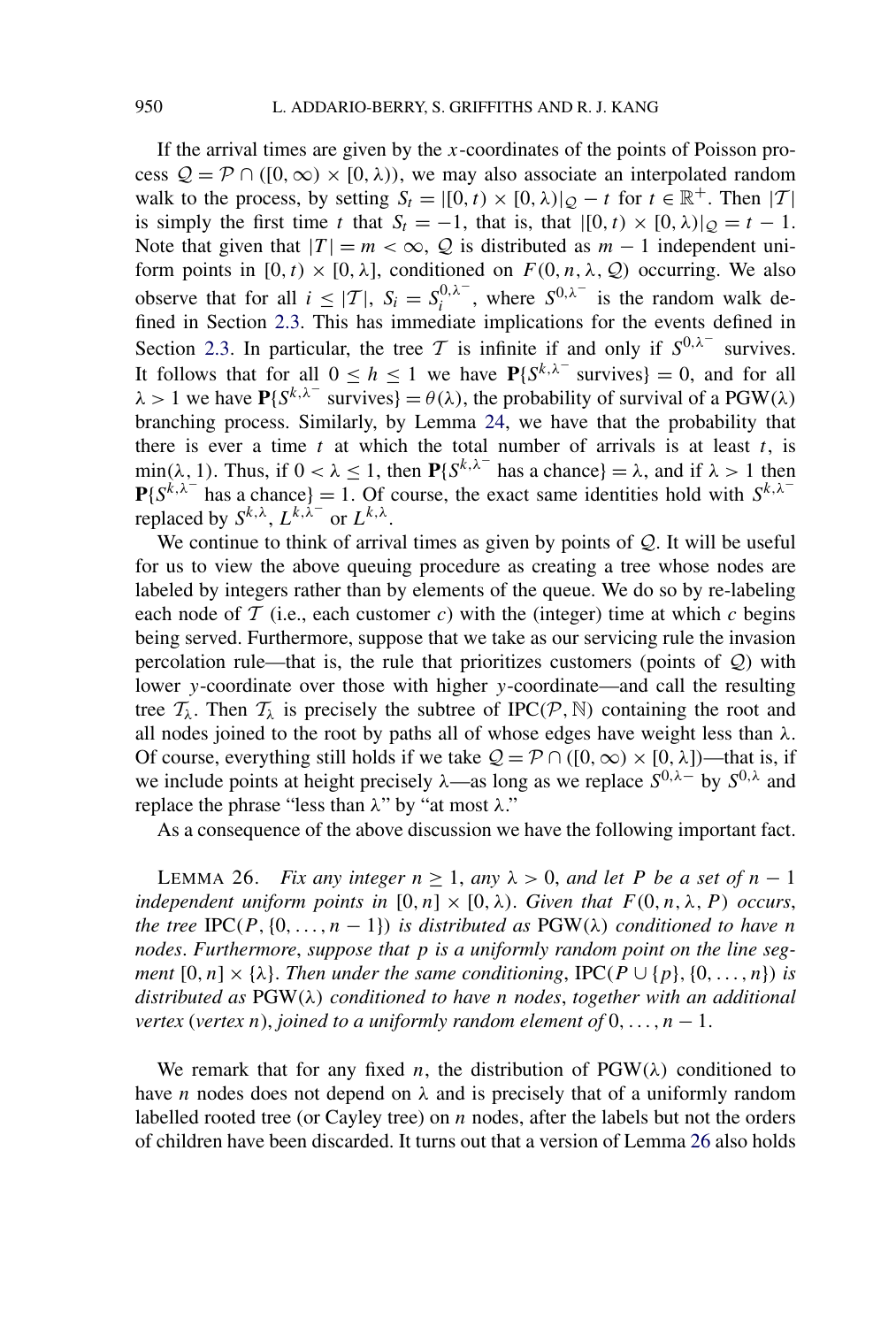<span id="page-20-0"></span>for the box tree; see Lemma [37,](#page-26-0) below. As noted just after Lemma [24,](#page-17-0) the probability that  $F(0, n, \lambda, P)$  occurs is precisely  $1/n$ . Thus, the distribution of  $|PGW(\lambda)|$ is given by

$$
\mathbf{P}\{|\text{PGW}(\lambda)| = n\} = \frac{1}{n}\mathbf{P}\{\text{Poisson}(\lambda n) = n - 1\} = \frac{e^{-\lambda n}(\lambda n)^{n-1}}{n!},
$$

for all positive integers *n* (a well-known fact which we record for later reference). When  $\lambda = 1$  this is called the *Borel* distribution.

We briefly explain a further basic fact about the function  $\theta(\lambda) = P\{|\text{PGW}(\lambda)| = \text{PGW}(\lambda)\}$ ∞} and about Poisson Galton–Watson duality. By considering the number of children in the first generation of PGW( $\lambda$ ), we see that  $1 - \theta(\lambda) = e^{-\lambda \theta(\lambda)}$ , and by differentiating this identity, we see that

(1) 
$$
\theta'(\lambda)(1-\lambda(1-\theta(\lambda))) = \theta(\lambda)(1-\theta(\lambda)),
$$

an equation we will have use of later. Next, given  $\lambda > 1$ , let  $m = m(\lambda) < 1$  be such that  $\lambda e^{-\lambda} = me^{-m}$  (we call *m* the *dual parameter* for  $\lambda$ ). Then  $m = \lambda(1 - \theta(\lambda))$ , from which it is easily seen that conditional on being finite, PGW*(λ)* is distributed precisely as PGW*(m)*.

3.3. IPC $(P, N)$  *and the forward maximal process.* By Corollary [22,](#page-16-0) IPC $(P, N)$ N*)* consists of a unique infinite backbone which in particular passes through the nodes  $\{n_i\}_{i=0}^{\infty}$ , and from all nodes of which emerge finite branches. Let the edges of the backbone be  $e_1, e_2, \ldots$ , and for each integer  $i \ge 1$  let  $W_i = \sup_{j>i} W_{e_j}$ , so  $\{W_i\}_{i=1}^{\infty}$  is the PWIT forward maximal process. From the perspective of the PWIT, the nodes  $n_i$  are the nodes at which the forward maximal weight along the backbone decreases.

Lemma [26](#page-19-0) allows us to provide another picture of the structure of  $IPC(P, \mathbb{N})$ . First, for each integer  $i \geq 0$ , let  $T_i = T_i(\mathcal{P}, \mathbb{N})$  be the subtree of IPC $(\mathcal{P}, \mathbb{N})$ on nodes  $n_i, \ldots, n_{i+1} - 1$  (these nodes induce a tree by Lemma [10\)](#page-10-0). The set  $P = \mathcal{P} \cap ([n_i, n_{i+1}) \times [0, h_{n_{i+1}}))$  is distributed as  $(n_{i+1} - n_i - 1)$  independent uniform points, conditional on  $F(n_i, n_{i+1}, h_{n_{i+1}}, P)$  occurring. Furthermore,  $P \cap ([n_i, n_{i+1}) \times \{h_{n_{i+1}}\})$  contains a single uniform point. Thus, by Lemma [26,](#page-19-0) we obtain that  $T_i$  is distributed as  $PGW(h_{n_{i+1}})$  conditioned to have  $n_{i+1} - n_i$  nodes, and that  $n_{i+1}$  is joined to a uniformly random element of  $T_i$ . Applying this for all *i*, we obtain the following theorem.

THEOREM 27. *Given*  $\{n_i\}_{i=0}^{\infty}$ , IPC $(\mathcal{P}, \mathbb{N})$ , *viewed as an unlabeled tree, can be built as follows. For each integer*  $i \geq 0$  *let*  $T_i$  *be a uniformly random labeled tree on*  $n_i - n_{i-1}$  *vertices. For each integer*  $i \geq 1$ *, join the root of*  $T_i$  *to a uniformly random vertex of*  $T_{i-1}$ *. Finally, discard all labels.* 

REMARK. It also follows straightforwardly from Lemma [26](#page-19-0) that given  $\{n_i\}_{i=0}^{\infty}$ and  $\{h_{n_{i+1}}\}_{i=0}^{\infty}$ , IPC $(\mathcal{P}, \mathbb{N})$  viewed as a *weighted* unlabeled tree can be built from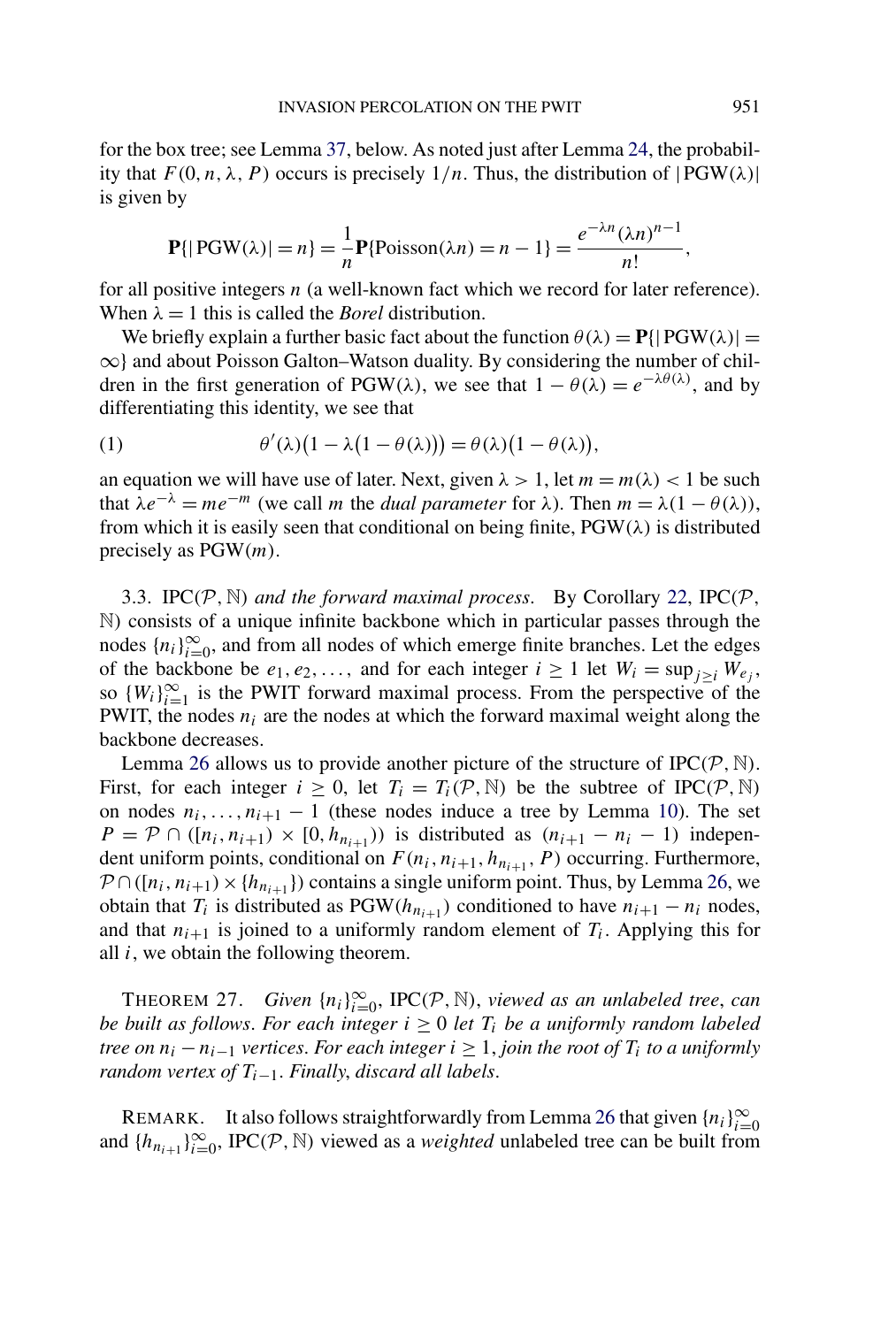<span id="page-21-0"></span>the tree described in Theorem [27](#page-20-0) as follows. Independently for each integer  $i \geq 0$ and each edge *e* of  $T_i$ , assign *e* a random weight with Uniform[0,  $h_{n_{i+1}}$ ] distribution. Also, for each integer  $i \geq 0$ , give the unique edge from  $T_{i+1}$  to  $T_i$  the weight  $h_{n_{i+1}}$ . We omit the details.

We next show that  $\{(|T_{i-1}|, h_{n_i})\}_{i=1}^{\infty} = \{(n_i - n_{i-1}, h_{n_i})\}_{i=1}^{\infty}$  is a Markov process and specify the transition probabilities. First, for any  $i \ge 1$ , given  $h_{n_i}$ , the set  $Q = \mathcal{P} \cap ([n_i, \infty) \times [0, h_{n_i})$  is precisely a Poisson point process of intensity 1 conditioned on the event that  $S^{n_i, h_{n_i^-}}(Q)$  survives (which is precisely the event that  $Q$  is  $\{n_i, n_{i+1}, \ldots, \}$ -reasonable). Furthermore, given  $h_{n_i}$ , the condition  $G(n_i, h_{n_i}^-)$  holds for  $\mathcal P$ . Thus, by Lemma [15,](#page-12-0) we can determine the structure of IPC( $P$ ,  $\mathbb N$ ) restricted to { $n_i$ , ...,  $\infty$ } by considering only the points in  $Q$ . It follows that  $\{(n_i - n_{i-1}, h_{n_i})\}_{i=1}^{\infty}$  is a Markov process, as claimed (and also that  $\{h_{n_i}\}_{i=1}^{\infty}$ is a Markov process). Next, for  $1 < y < h$ , let

$$
f_h(y) = \lim_{dy \to 0} \frac{\mathbf{P}\{h_{n_{i+1}} \in dy \mid h_{n_i} = h\}}{dy},
$$

and for  $n > 0$  let

$$
f_h(n, y) = \lim_{dy \to 0} \frac{\mathbf{P}\{h_{n_{i+1}} \in dy, (n_{i+1} - n_i) = n \mid h_{n_i} = h\}}{dy},
$$

so  $f_h(y) = \sum_n f_h(n, y)$ . By the above comments,  $f_h(y)$  and  $f_h(n, y)$  do not depend on *i*.

LEMMA 28. *For all*  $i \ge 1$  *and*  $1 < y < h$ ,

$$
f_h(y) = \frac{\theta'(y)}{\theta(h)} \quad \text{and} \quad f_h(n, y) = \frac{\theta(y)}{\theta(h)} \frac{e^{-yn}(yn)^{n-1}}{(n-1)!}.
$$

Combining the two results in Lemma 28, the following corollary is immediate.

COROLLARY 29. *For all integers*  $n, i \geq 1$  *and*  $y > 1$ ,

(2) 
$$
\mathbf{P}\{n_{i+1} - n_i = n \mid h_{n_{i+1}} = y\} = \frac{\theta(y)}{\theta'(y)} \frac{e^{-ny} (ny)^{n-1}}{(n-1)!}.
$$

PROOF OF LEMMA 28. We have

$$
\mathbf{P}\{h_{n_{i+1}} \le y \mid h_{n_i} = h\} = \mathbf{P}\{S^{n_i, y}(\mathcal{P}) \text{ survives} \mid S^{n_i, h^-}(\mathcal{P}) \text{ survives}\}
$$

$$
= \frac{\mathbf{P}\{S^{n_i, y}(\mathcal{P}) \text{ survives}\}}{\mathbf{P}\{S^{n_i, h^-}(\mathcal{P}) \text{ survives}\}}
$$

$$
= \frac{\theta(y)}{\theta(h)},
$$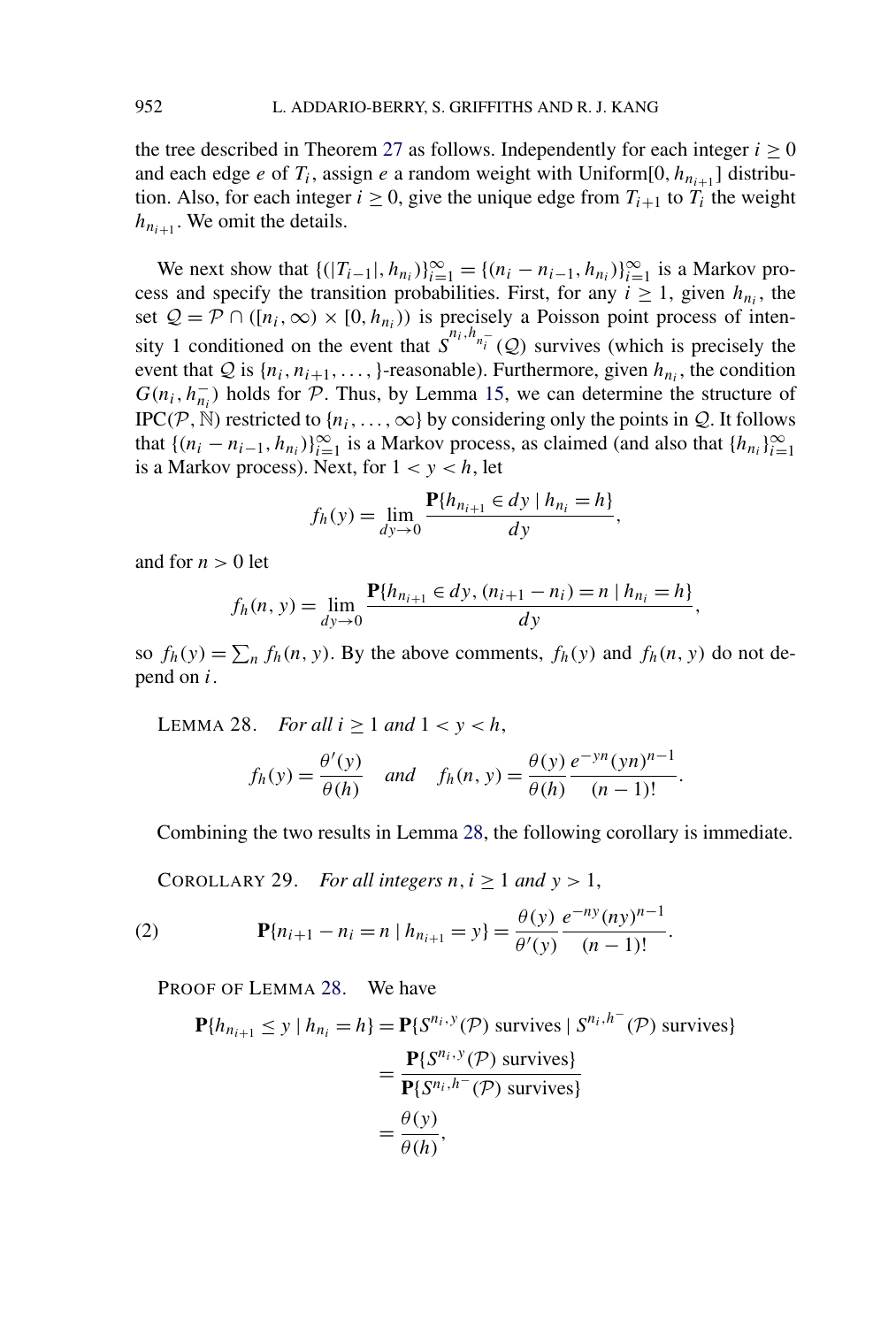<span id="page-22-0"></span>and the first claim of the lemma follows by differentiation.

As mentioned,  $f_h(y)$  and  $f_h(n, y)$  do not depend on *i*, so we take  $i = 0$  (and thus  $n_i = 0$ ). In order to have  $n_1 - n_0 = n$  and  $h_{n_1} \in dy$ , we need that  $\left[0, n\right] \times$  $[0, y)|_{\mathcal{P}} = n - 1$ , that  $[0, n] \times [y, y + dy)|_{\mathcal{P}} = 1$ , that  $F(0, n, y, \mathcal{P})$  occurs and that *S<sup>n,y−</sup>* (*P*) survives. The probabilities of the first two events are easily bounded. The probability of  $F(0, n, y, \mathcal{P})$  given that  $\left| [0, n] \times [0, y] \right|_{\mathcal{P}} = n - 1$  is  $1/n$  by the cycle lemma. Finally, the event that  $S^{n,y^-}(\mathcal{P})$  survives is independent of the first three events, and has probability  $\theta(y)$ . Thus,

$$
\begin{aligned} \mathbf{P}\{h_{n_{i+1}} \in dy, (n_{i+1} - n_i) = n \mid h_{n_i} = h\} \\ &= \frac{e^{-yn}(yn)^{n-1}}{(n-1)!} \cdot \left(1 + o(dy)\right) n \, dy \cdot \frac{1}{n} \cdot \theta(y) \cdot \frac{1}{\theta(h)}, \end{aligned}
$$

from which the second claim of the lemma follows.  $\Box$ 

We next derive the distribution of the distance along the backbone between  $n_{i-1}$ and  $n_i$ . For  $i \ge 0$  let  $d_i = d_i(\mathcal{P}, \mathcal{I}) = d_{\text{IPC}}(n_i, n_{i+1})$ . As with the quantities studies above, we have that given  $h_{n_{i+1}}$ ,  $d_i$  is independent of the past. For  $0 < x < 1$  we say  $X \stackrel{d}{=}$  Geometric $(x)$  if  $P\{X = k\} = x^k(1 - x)$ .

THEOREM 30. *For all*  $i \ge 0$  *and all*  $y > 1$ , *given that*  $h_{n_{i+1}} = y$ ,  $d_i \stackrel{d}{=} 1 +$ Geometric*(m(y))*.

The following theorem derives the distributions of the trees hanging off the backbone and within a given pond.

THEOREM 31. *Fix*  $i \ge 0$  *and*  $y > 1$ . *Given that*  $h_{n_{i+1}} = y$ *, for all k with*  $n_i \le$  $k < n_{i+1}$  *and for which k is on the backbone, the subtree of* IPC( $P$ ,  $N$ ) *containing k and containing no other vertices of the backbone*, *is distributed as* PGW*(m(y))*.

Together, Theorems 30 and 31 provide another Markovian characterization of  $IPC(P, \mathbb{N})$ : we may construct a tree with the distribution of  $IPC(P, \mathbb{N})$  by growing the trees hanging off the backbone one-by-one, where the branching distribution of the trees depends on the current forward maximal weight. (This characterization is exactly that which is claimed in Theorem [3,](#page-4-0) which is proved below.) The forward maximal weight process evolves according to the dynamics implied by Lemma [28](#page-21-0) and Theorem 30: first stay constant for a geometric amount of time depending on the current forward maximal weight, then decrease the maximal weight according to Lemma [28.](#page-21-0) This characterization is essentially the  $\sigma \to \infty$  limit of results of Angel et al. [\[3\]](#page-38-0) described in the [Introduction,](#page-0-0) for invasion percolation on the regular *σ* -ary tree. However, it does not seem trivial to derive these results from theirs by a limiting argument and local weak convergence, since they depend not only on the graph structure of the tree but also on the weights.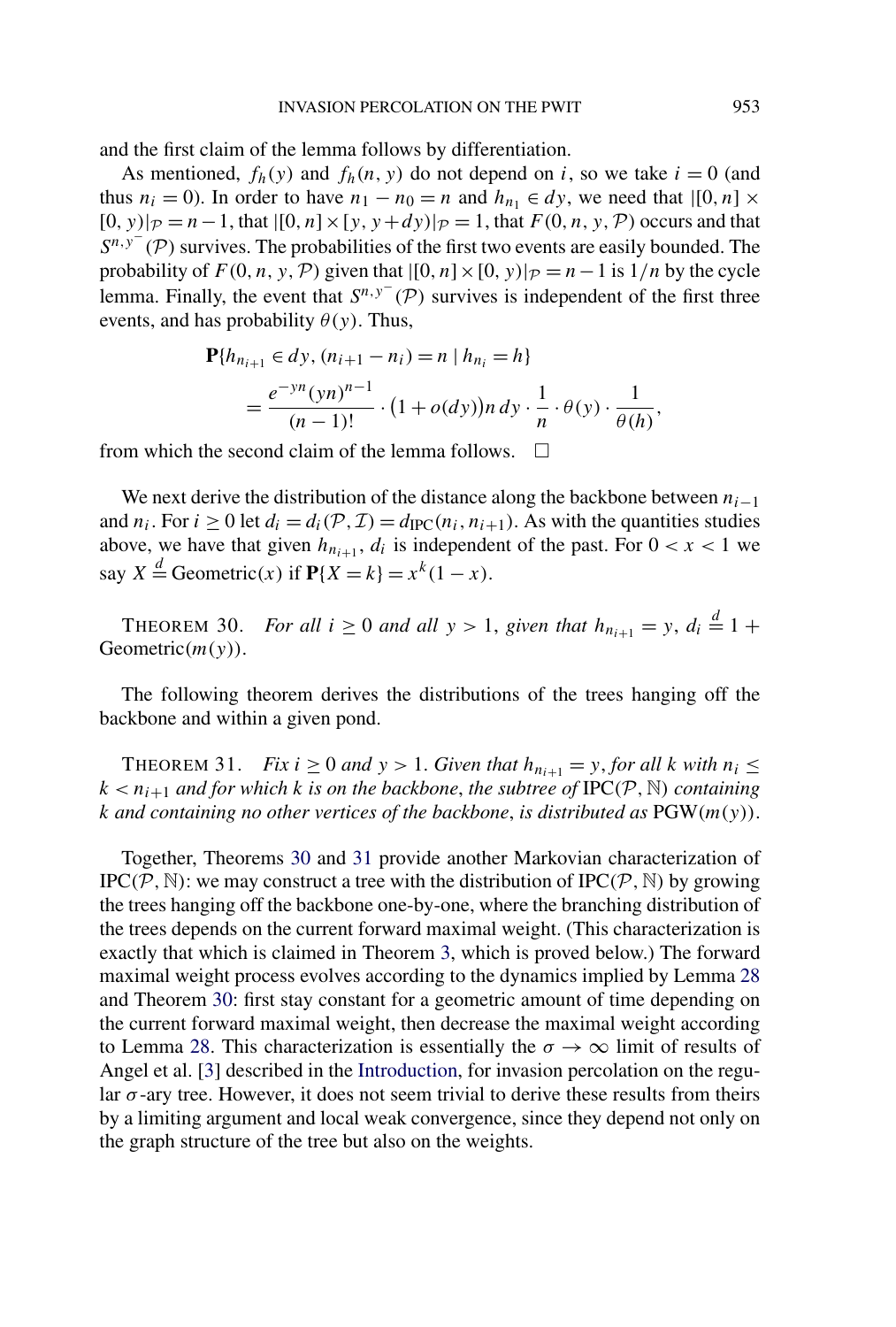If one wishes, at this point one can apply all the methodology of [\[3\]](#page-38-0) to see that corresponding results hold for invasion percolation on the PWIT: notably, convergence to the Poisson lower envelope, mutual singularity of IPC and IIC measures and spectral asymptotics all hold for invasion percolation on the PWIT. We have not included the details as the development is essentially technical, requiring no significant ideas not already found in [\[3\]](#page-38-0).

Since  $m(\lambda) = \lambda(1 - \theta(\lambda))$ , we also obtain the following corollary of Theorems [27,](#page-20-0) [30](#page-22-0) and [31](#page-22-0) and Corollary [29,](#page-21-0) which is new as far as we know. For any  $0 < p < 1$ , let  $D =$  Geometric $(p)$ , and let  $r = v_0, v_1, \ldots, v_D = v$  be a path of length *D*. For each  $k \in \{0, ..., D\}e$ , starting from  $v_k$  grow a PGW(p) tree with root  $v_k$ . This yields a triple  $(T, r, v)_p$ .

COROLLARY 32. *Fix any*  $0 < p < 1$  *and let*  $(T, r, v)_p$  *have the distribution described above*. *Then conditional on* |*T* |, *T is distributed as* PGW*(p) conditioned to have size* |*T* |, *and v is distributed as a uniformly random node of T* . *Furthermore*, *let*  $y = m^{-1}(p)$ *. Then for all*  $n \ge 1$ ,  $P\{|T| = n\}$  *is given by the right-hand side of* [\(2\)](#page-21-0).

We now turn to the proof of Theorem [30.](#page-22-0) Recall that for  $y > 1$ ,  $m(y)$  is the dual parameter for *y*. We will make use of the following easy (and known) lemma.

LEMMA 33. *Let T be a Cayley tree of order n with root r*, *and let v be a uniformly random node in T* . *Then*

$$
\mathbf{P}\{d_T(r, v) = k - 1\} = \frac{k(n)_k}{n^{k+1}}
$$

 $where (n)_k = n(n-1)\cdots(n-k+1).$ 

PROOF. We view *T* as a doubly-rooted tree with roots *r* and *v*. By removing the edges on the path from *r* to *v*, we obtain a forest of  $d_T(r, v)$  rooted trees, whose roots are ordered (as  $r = v_1, \ldots, v_k = v$ , say). The number of such forests is  $\binom{n}{k}k! \cdot (kn^{n-k-1})$ ; see, for example, [\[18\]](#page-38-0), Theorem 3.2. The result follows by dividing by the total number of doubly-rooted trees on *n* labeled vertices, which is  $n^n$  by Cayley's formula.  $\Box$ 

PROOF OF THEOREM [30.](#page-22-0) As mentioned at the start of Section [3.3,](#page-20-0) for all *i*,  $n_{i+1}$  is joined to a uniformly random element of  $T_i$ —say  $v_i$ —and  $d_{\text{IPC}}(n_i, n_{i+1}) =$  $1 + d_{T_i}(n_i, v_i)$ . By Corollary [29](#page-21-0) and Lemma 33, it follows that

$$
\begin{aligned} \mathbf{P}\{d_{\text{IPC}}(n_i, n_{i+1}) = k \mid h_{n_{i+1}} = y\} \\ &= \sum_{n=k}^{\infty} \mathbf{P}\{d_{T_i}(n_i, v_i) = k - 1 \mid |T_i| = n\} \mathbf{P}\{|T_i| = n \mid h_{n_{i+1}} = y\} \end{aligned}
$$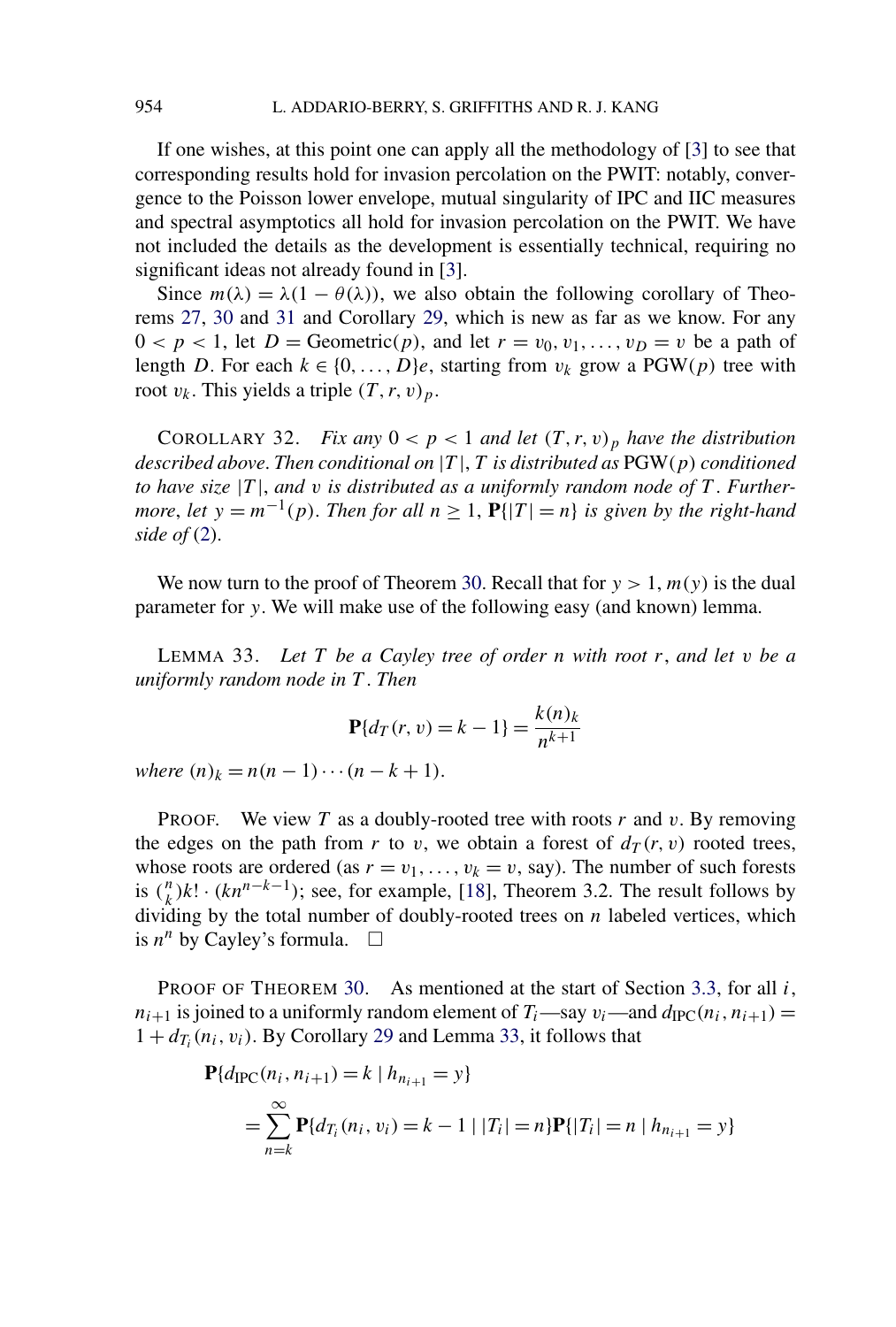$$
= \sum_{n=k}^{\infty} \frac{k(n)_k}{n^{k+1}} \cdot \frac{\theta(y)}{\theta'(y)} \frac{e^{-ny}(ny)^{n-1}}{(n-1)!}
$$
  
=  $y^{k-1} \frac{\theta(y)}{\theta'(y)} \sum_{n=k}^{\infty} \frac{k}{n} \cdot \frac{e^{-ny}(ny)^{n-k}}{(n-k)!}$   
=  $y^{k-1} \frac{\theta(y)}{\theta'(y)} \sum_{n=k}^{\infty} \frac{k}{n} \mathbf{P}\{\text{Poisson}(ny) = n - k\}.$ 

By the cycle lemma,

$$
\frac{k}{n}\mathbf{P}\{\text{Poisson}(ny) = n - k\} = \mathbf{P}\{S_n^{0,y} = -k, S_i^{0,y} > -k \,\forall 0 \le i < n\},\
$$

so

$$
\mathbf{P}\{d_{\text{IPC}}(n_i, n_{i+1}) = k \mid h_{n_{i+1}} = y\} = y^{k-1} \frac{\theta(y)}{\theta'(y)} \mathbf{P}\{S_n^{0, y} = -k \text{ for some } n\}.
$$

But by the connection with queueing theory explained above,  $P{\delta_n^{0,y}} = -k$  for some *n*} is precisely the probability that *k* independent  $PGW(y)$  all fail to survive, which is  $(1 - \theta(y))^k$ . We complete the proof by applying the identity [\(1\)](#page-20-0) from page [951.](#page-20-0)  $\Box$ 

PROOF OF THEOREM [31.](#page-22-0) For this theorem we revert to viewing  $IPC(P, \mathbb{N})$  as a subtree of the PWIT  $\mathcal T$ ; our proof is based on the proof of Proposition 2.3 of [\[3\]](#page-38-0). Given a node  $v \in \mathcal{T}$ , write  $\mathcal{T}_v$  [resp.  $\mathcal{T}_v(\lambda)$ ] for the subtree of  $\mathcal T$  rooted at  $v$  (resp. rooted at *v* and containing all edges of weight at most  $λ$  to descendants of *v*)—so  $T_v(\lambda) \stackrel{d}{=} \text{PGW}(\lambda)$ —and write  $\lambda^*(v) = \inf{\lambda : T_v(\lambda) \text{ is infinite}}$ .

Let *r* be the root of T, and fix any node  $v \in T$ . Fix  $y > 1$  and integers  $1 \le j \le k$ . Let  $E_{v,i,k,dy}$  be the event that *v* is on the backbone, has *k* children of whom the backbone passes through the *j* th (in the left-to-right ordering of the PWIT) and  $\lambda^*(v) \in dy$ . We split  $E_{v,i,k,dv}$  into four events depending on distinct edge sets of the PWIT:

- *F*<sub>1</sub>  $\mathcal{T}_r(y) \mathcal{T}_v(y)$  is finite. (This event depends only on edges of  $\mathcal{T} \mathcal{T}_v$ .)
- *F*<sub>2</sub> *v* has precisely *k* children of weight at most  $y + dy$ —say  $v_1, \ldots, v_k$ . (This depends only on the weights of edges from *v* to its children.)
- *F*<sub>3</sub> For  $i \in \{1, ..., k\} \setminus \{j\}$ ,  $\mathcal{T}_{v_i}(y + dy)$  is finite. (This depends only on the weights edges in the subtrees  $\mathcal{T}_{v_i}$  for  $i \neq j$ .)
- *F*<sub>4</sub>  $\mathcal{T}_{v_i}(y)$  is finite, but  $\mathcal{T}_{v_i}(y + dy)$  is infinite. (This depends only on the weights of edges in  $T_{v_i}$ .)

Since the edge sets determining the events  $F_1, \ldots, F_4$  are disjoint, if  $E$  occurs, then the conditioning on subtrees  $\mathcal{T}_{v_i}(y)$  for  $i \in \{1, ..., k\} \setminus \{j\}$  is precisely that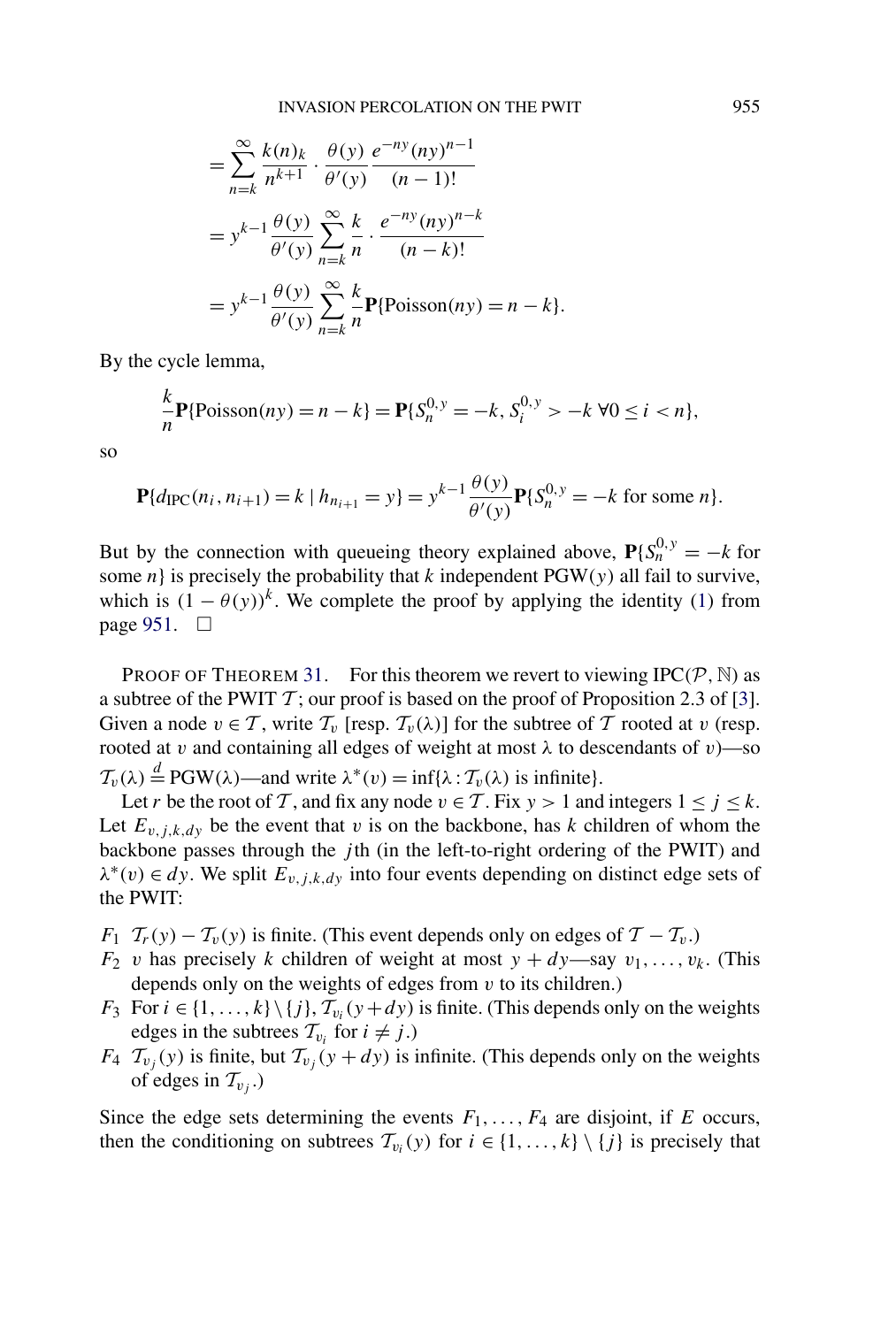<span id="page-25-0"></span>they are finite. Thus, given that *E* occurs, for each  $i \in \{1, ..., k\} \setminus \{j\}$ ,  $\mathcal{T}_{v_i}(y)$  is distributed as PGW*(m(y))*.

Now let  $E_{v,dy} = \bigcup_{i,j} E_{v,i,j,dy}$  —so  $E_{v,dy}$  is the event that *v* is on the backbone and that  $\lambda^*(v) \in dy$ . Given the observation at the end of the previous paragraph, to prove the theorem it suffices to show that as  $dy \rightarrow 0$ , given  $E_{v,dy}$ , the number  $N_v(y + dy)$  of children of *v* in  $\mathcal{T}_v(y + dy)$  approaches Poisson $(m(y)) + 1$  in distribution [so that the number of children off the backbone approaches Poisson*(m)*]. To see this is an easy calculation. First,

$$
\mathbf{P}\{E_{v,dy}\} = \mathbf{P}\{F_1\} \cdot \mathbf{P}\{T_v(y) \text{ is finite but } T_v(y + dy) \text{ is infinite}\}
$$

$$
= \mathbf{P}\{F_1\} \cdot (1 + o(dy))\theta'(y) dy.
$$

Next, fixing  $k \ge 1$ , by symmetry,

$$
\mathbf{P}\{N_v(y + dy) = k, E_{v, dy}\}\
$$
  
=  $(1 + o(dy))\mathbf{P}\{F_1\} \cdot \mathbf{P}\{\text{Poisson}(y) = k\} \cdot k \cdot (1 - \theta(y))^{k-1} \cdot \theta'(y) dy.$ 

The factor *k* above selects which of the *k* children of *v* is on the backbone. Since  $m = y(1 - \theta(y))$ , it follows that

$$
\lim_{dy \to 0} \mathbf{P}\{N_v(y + dy) = k \mid E_{v,dy}\} = \mathbf{P}\{\text{Poisson}(y) = k\} \cdot k \cdot (1 - \theta(y))^{k-1}
$$

$$
= \mathbf{P}\{\text{Poisson}(m) = k - 1\},
$$

which completes the proof.  $\square$ 

**4. The stationary graph and box processes.** Throughout this section,  $\mathcal{P}$  denotes a Poisson point process of intensity 1 in the upper half-plane, so  $\mathcal P$  is almost surely exemplary and  $\mathbb{Z}$ -distinguished.

4.1. *Rooted subtrees in the box tree.* Recall that  $BG = BG(P, \mathbb{Z})$  is the tree with vertex set  $\mathbb Z$  defined in Section [2.](#page-5-0) For  $n \in \mathbb Z$ , we let BG<sup>n</sup> denote the subtree of BG rooted at *n*, and write  $|BG^n|$  for its size (number of vertices). By the definition of BG, it is immediate that  $|BG^n| = n - \ell_n$ . Our main aim in this section is to prove the following theorem.

THEOREM 34.  $BG(P, \mathbb{Z})$  *is distributed as the Poisson IIC, in the local weak sense*.

A key step in proving Theorem 34, one that additionally introduces several of the main ideas, is the following theorem.

THEOREM 35. *For all*  $n \in \mathbb{Z}$ , *conditional on*  $\ell^n(\mathcal{P}, \mathbb{Z})$  *and*  $h^n(\mathcal{P}, \mathbb{Z})$ , BG<sup>n</sup>( $\mathcal{P}$ ,  $\mathbb{Z}$ *)* is distributed as PGW( $h^n$ ) conditioned to have  $n - \ell^n$  nodes. Furthermore, *unconditionally* BG*<sup>n</sup> is distributed as* PGW*(*1*)*.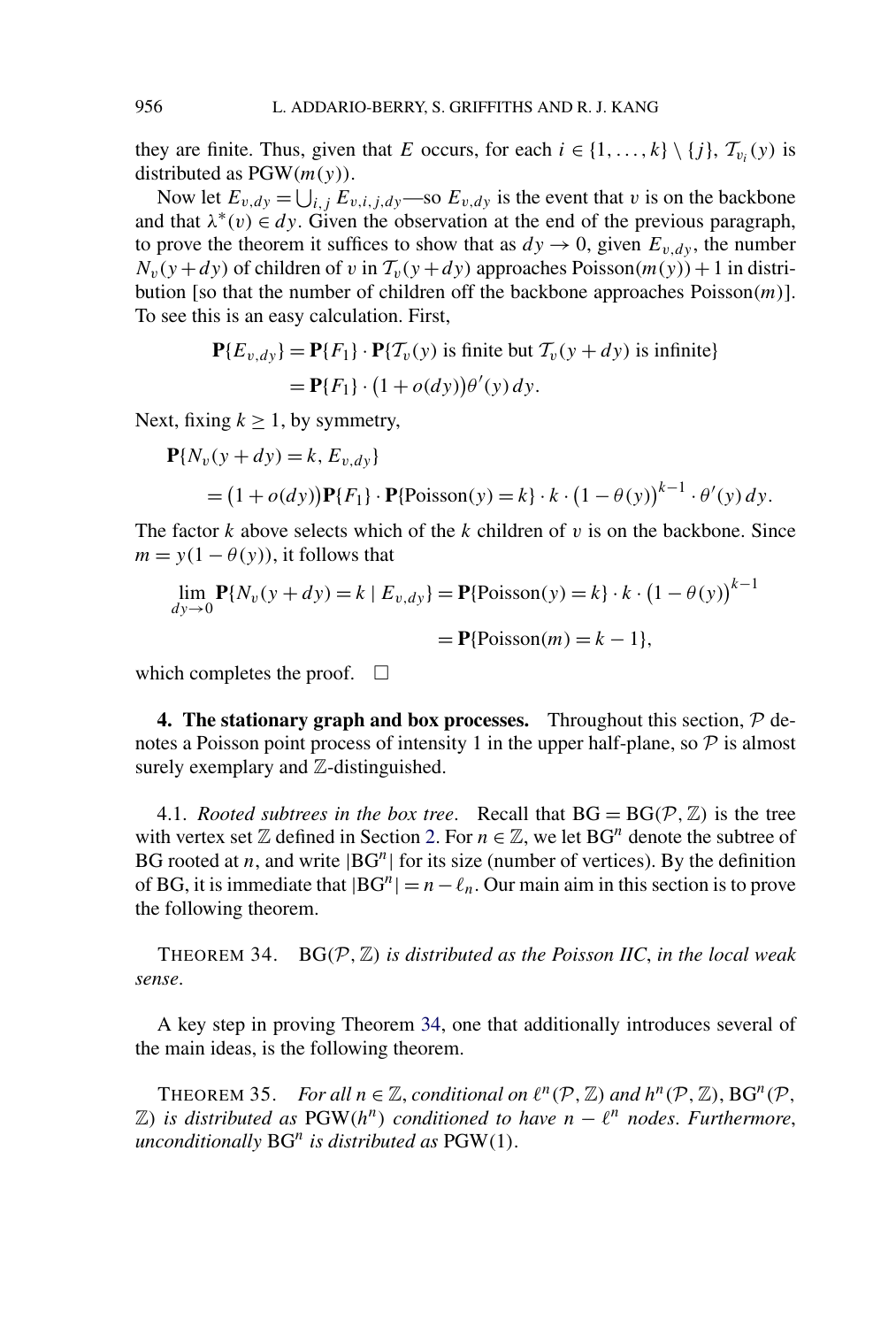<span id="page-26-0"></span>

FIG. 4. *The boxes for a random set of* 256 *points*. *The points themselves are omitted*. *The code for generating this image was written by Omer Angel*.

COROLLARY 36 ([\[17\]](#page-38-0), Theorem 1). *We have*  $\lfloor x(p_0) \rfloor \stackrel{d}{=} -\lfloor AV \rfloor$ , *where A is Borel distributed*, *and V is* Uniform[0*,* 1] *and independent of A*.

**PROOF.** Given  $\ell_0$  and  $h_0$ , the line segment  $[\ell_0, 0] \times \{h_0\}$  contains a single uniformly random point, and this point is  $p_0$ . The second assertion of the theorem implies that  $\ell_0$  is Borel distributed, and the corollary follows.  $\Box$ 

For the next several pages, we focus on developing the tools needed for the proof of Theorem [35.](#page-25-0) By translation invariance, it suffices to prove Theorem [35](#page-25-0) with  $n = 0$ . We prove the theorem by way of the following analog of Lemma [26](#page-19-0) that holds for the box tree.

LEMMA 37. *Let n*,  $λ$ , *P and p be as in Lemma [26.](#page-19-0) Given that*  $F(0, n, λ, P)$ *occurs*,  $BG(P \cup \{p\}, \{0, \ldots, n\})$  *is distributed as*  $PGW(\lambda)$  *conditioned to have n nodes*.

We remark that for any  $\lambda > 0$ , PGW( $\lambda$ ) conditioned to have *k* nodes and PGW*(*1*)* conditioned to have *k* nodes are identically distributed. Thus, in proving Theorem [35](#page-25-0) and Lemma 37 we may and shall at times assume without loss of generality that  $\lambda = 1$ . Figure 4 contains an example of BG( $P \cup \{p\}, \{0, \ldots, n\}$ ) for *P*, *p* as in Lemma 37, with  $n = 256$ . (By the preceding comment, the value of  $\lambda$  is not important.) In proving the lemma, it will be important to view PGW(1) both as an ordered (plane) tree and as an unordered tree. The ordered perspective is natural for PGW*(*1*)* when viewed as a subtree of the PWIT. Next, fix an unordered, rooted tree *U*. We will abuse notation by writing  $PGW(1) = U$  if  $PGW(1) = T$  for some ordered tree *T* with underlying unordered tree *U*. Fix one such tree *T* , and let aut $(U)$  be the number of rooted automorphisms of  $T$ . [Note: by this we mean the number of distinct plane trees with underlying unrooted tree *U*; e.g., for the tree *U* in Figure [5,](#page-27-0) interchanging the pair of leaves *x* and *y* does not affect the plane tree, and  $\text{aut}(U) = 12$ .] We then have  $\mathbf{P} \{ \text{PGW}(1) = U \} = \text{aut}(T) \cdot \mathbf{P} \{ \text{PGW}(1) = T \}.$ 

We next turn our attention to  $BG^0$ . There is again a natural ordering of children in  $BG^0$ —vertices are integers, and when we refer to a box tree as an ordered tree, we are referring to the ordering inherited from the integers. However, unlike in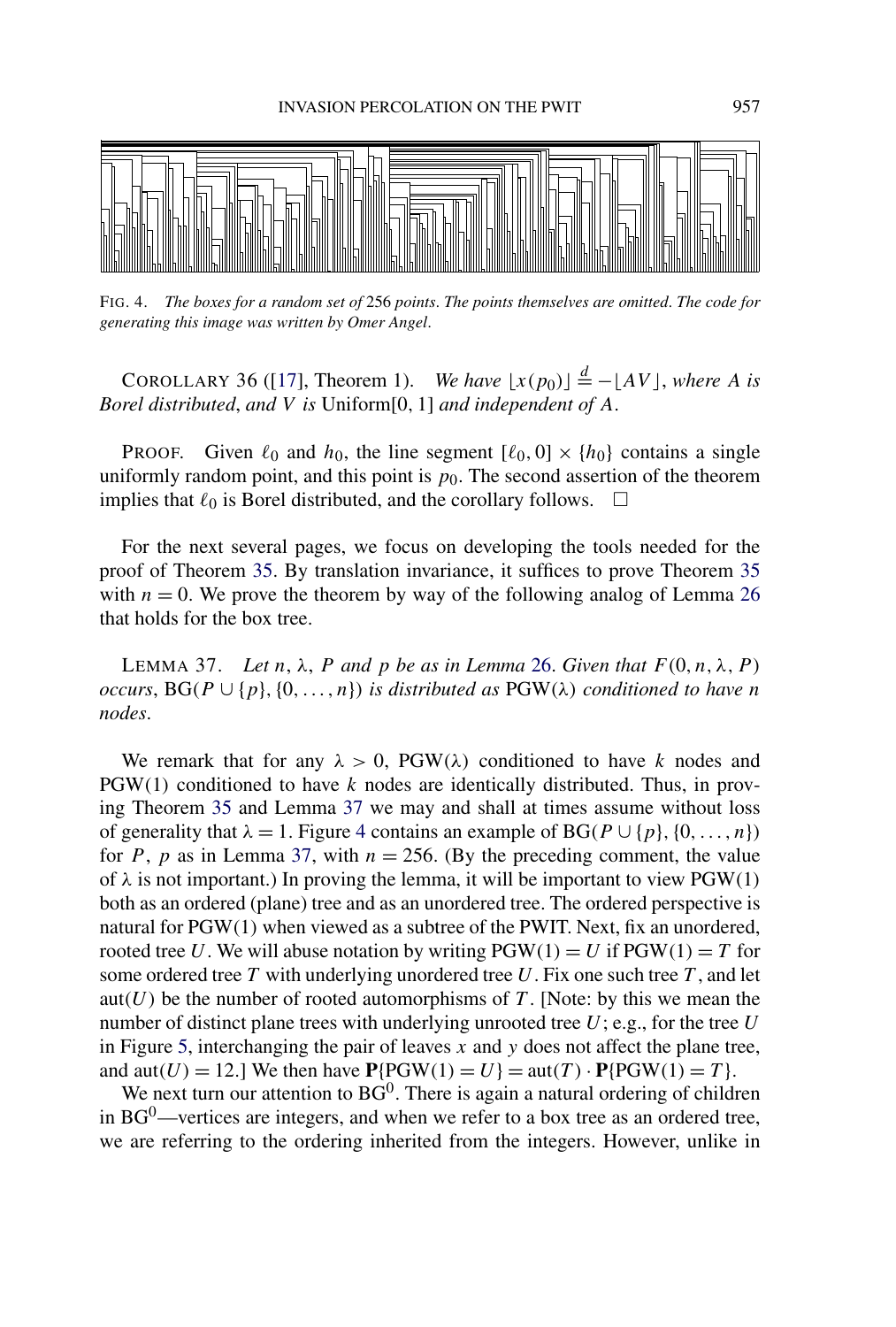

FIG. 5. *Viewed as an unordered tree, the above tree has*  $aut(U) = 12$ .

<span id="page-27-0"></span>PGW*(*1*)*, we cannot expect the distributions of distinct subtrees to be identical under this ordering. Given an unordered tree  $U$ , we will also abuse notation by writing  $P{BG^0 = U}$  if BG<sup>0</sup> is unlabeled, rooted isomorphic to *U*.

Our proof of Lemma [37](#page-26-0) makes use of the following easy fact.

LEMMA 38. *Let*  $r \geq 2$  *and let*  $s_1, \ldots, s_r$  *be natural numbers. Then* 

$$
\sum_{\pi} \prod_{j=2}^{r} \frac{s_{\pi(j)}}{\sum_{i=1}^{j} s_{\pi(i)}} = 1,
$$

*where the summation is over all permutations*  $\pi$  *of*  $\{1, \ldots, r\}$ .

**PROOF.** We proceed by induction on *r*. For  $r = 2$ , the sum is over just two permutations, and the result is

$$
\frac{s_1}{s_2 + s_1} + \frac{s_2}{s_1 + s_2} = 1,
$$

as required. For general *r*, we partition the set of permutations  $\pi$  of  $\{1, \ldots, r\}$ depending on the value of  $\pi(r)$ —for each  $k = 1, \ldots, r$ , let  $\Pi_k$  be the set of permutations  $\pi$  of  $\{1, \ldots, r\}$  with  $\pi(r) = k$ . Since our aim is to prove that the sum

$$
\sum_{\pi} \prod_{j=2}^{r} \frac{s_{\pi(j)}}{\sum_{i=1}^{j} s_{\pi(i)}} = \sum_{k=1}^{r} \sum_{\pi \in \Pi_k} \prod_{j=2}^{r} \frac{s_{\pi(j)}}{\sum_{i=1}^{j} s_{\pi(i)}}
$$

has the value one, it suffices to prove that for each *k* we have

$$
\sum_{\pi \in \Pi_k} \prod_{j=2}^r \frac{s_{\pi(j)}}{\sum_{i=1}^j s_{\pi(i)}} = \frac{s_k}{\sum_{i=1}^r s_i}.
$$

Since the expression on the right-hand side here is the  $j = r$  term of the product for all  $\pi \in \Pi_k$ , it suffices to show that

$$
\sum_{\pi \in \Pi_k} \prod_{j=2}^{r-1} \frac{s_{\pi(j)}}{\sum_{i=1}^j s_{\pi(i)}} = 1.
$$

By re-labeling if necessary, this may be deduced from the induction hypothesis.

 $\Box$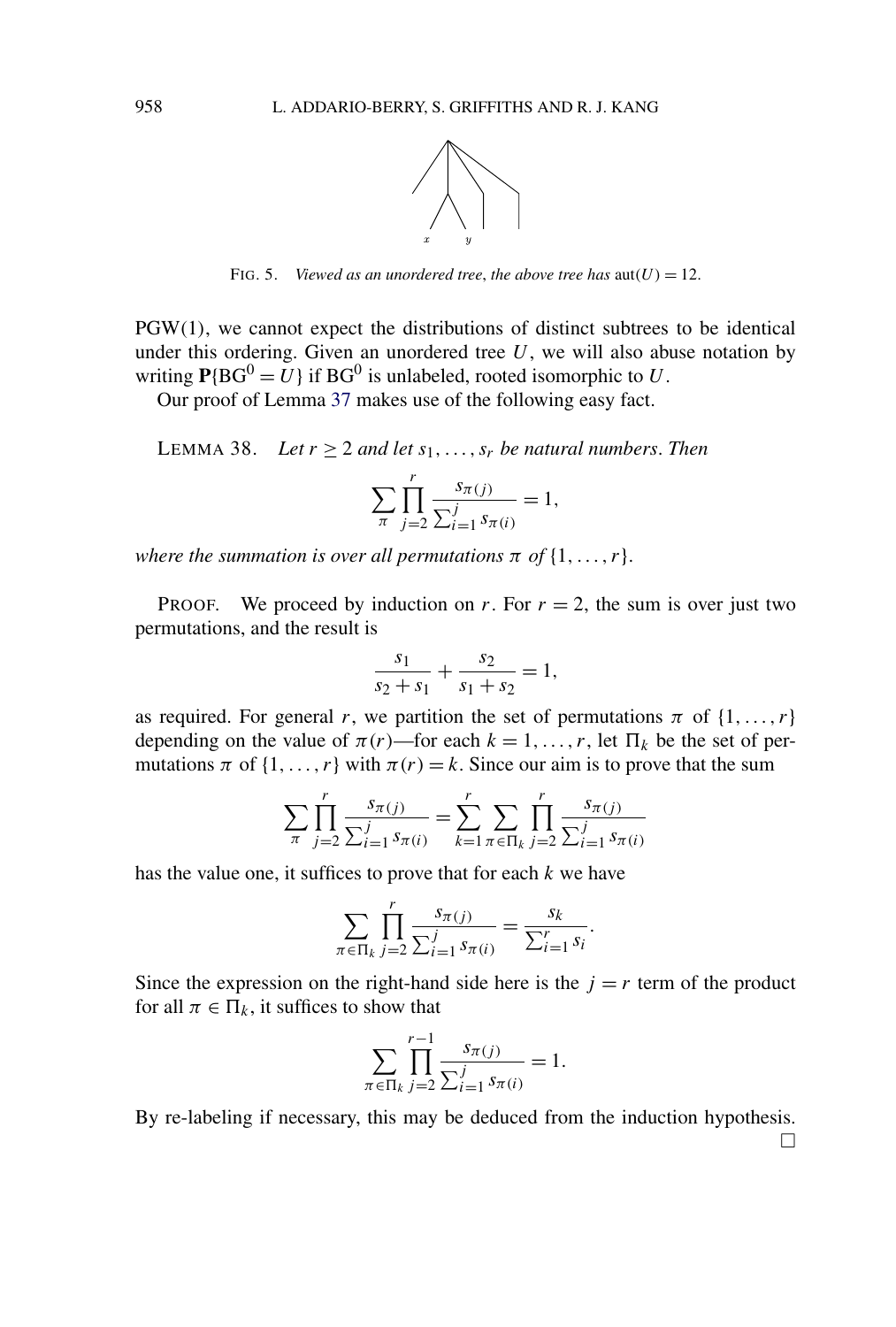<span id="page-28-0"></span>PROOF OF LEMMA [37.](#page-26-0) Fix an unordered tree *U* with *n* vertices and root *r*. We will show that

(3) 
$$
n \cdot P\{BG(P, [n]) = U\} = P\{PGW(1) = U \mid |PGW(1)| = n\}.
$$

Proving this equality will prove the lemma, since  $F(0, n, \lambda, P)$  must occur in order to have  $BG(P, [n]) = U$ , and  $P{F(0, n, \lambda, P)} = 1/n$  as noted just after Lemma [24.](#page-17-0) The case  $n = 1$  of (3) is trivial, so suppose that  $n > 1$  and that the proposition holds for all  $n'$  with  $1 \leq n' \leq n$ .

Order the children of the root *r* of *U* arbitrarily, and suppose that the subtrees  $U_1, \ldots, U_k$  of *U* rooted at the children of the root have sizes  $n_1, \ldots, n_k$  with respect to this order. Let  $aut(r)$  be the number of permutations of the children of *r* which induce automorphisms of *U*. [For example, the tree in Figure [5](#page-27-0) has  $\text{aut}(r) = 2.$ ]

We note that

$$
P\{PGW(1) = U \mid |PGW(1)| = n\}
$$
  
= 
$$
\frac{P\{PGW(1) = U\}}{P\{|PGW1| = n\}}
$$
  
(4) = 
$$
\frac{n!}{n^{n-1}e^{-n}} \cdot \frac{e^{-1}}{k!} \frac{k!}{\text{aut}(r)} \prod_{i=1}^{k} P\{PGW(1) = U_i\}
$$
  
= 
$$
\frac{1}{\text{aut}(r)} \frac{n!}{n^{n-1}} \prod_{i=1}^{k} \frac{n_i^{n_i - 1}}{n_i!} P\{PGW(1) = U_i \mid |PGW(1) = n_i\}
$$
  
= 
$$
\frac{n}{\text{aut}(r)} {n_1, ..., n_k} \prod_{i=1}^{k} \left(\frac{n_i}{n}\right)^{n_i} \frac{1}{n_i} P\{PGW(1) = U_i \mid |PGW(1) = n_i\}.
$$

Next, assume the points of *P* are listed in increasing order of height as  $\{p_1, \ldots, p_n\}$  $p_n$ . We first consider the sizes of the subtrees of  $B_0$ .

Let  $m_0 = 0$  and for  $i = 1, \ldots, k$ , let  $m_i = m_{i-1} + n_i$  (so in particular  $m_k =$ *n* − 1). Also for *i* = 1, ..., *k*, let  $Q_i$  be the set of points  $p \in P \setminus \{p_n\}$  satisfying  $m_{i-1} \leq x(p) < m_i$ , and let  $p^i$  be the point of  $Q_i$  with greatest *y*-coordinate.

We recall the definitions of the events  $E, F$  and  $G$  from Lemma [14.](#page-12-0) In order for *n* to have children with subtrees  $U_1, \ldots, U_k$  in that order, it is necessary and sufficient that the following events occur:

- (I)  $E(m_{i-1}, m_i, y(p^i), P)$  occurs for each  $i \in \{1, ..., k\};$
- (II) We have  $y(p^i) > y(p^2) > \cdots > y(p^k);$

(III)  $F(m_{i-1}, m_i, y(p^i), P)$  and  $G(m_{i-1}, y(p^i), P)$  occur for each  $i = \{1,$ *...,k*};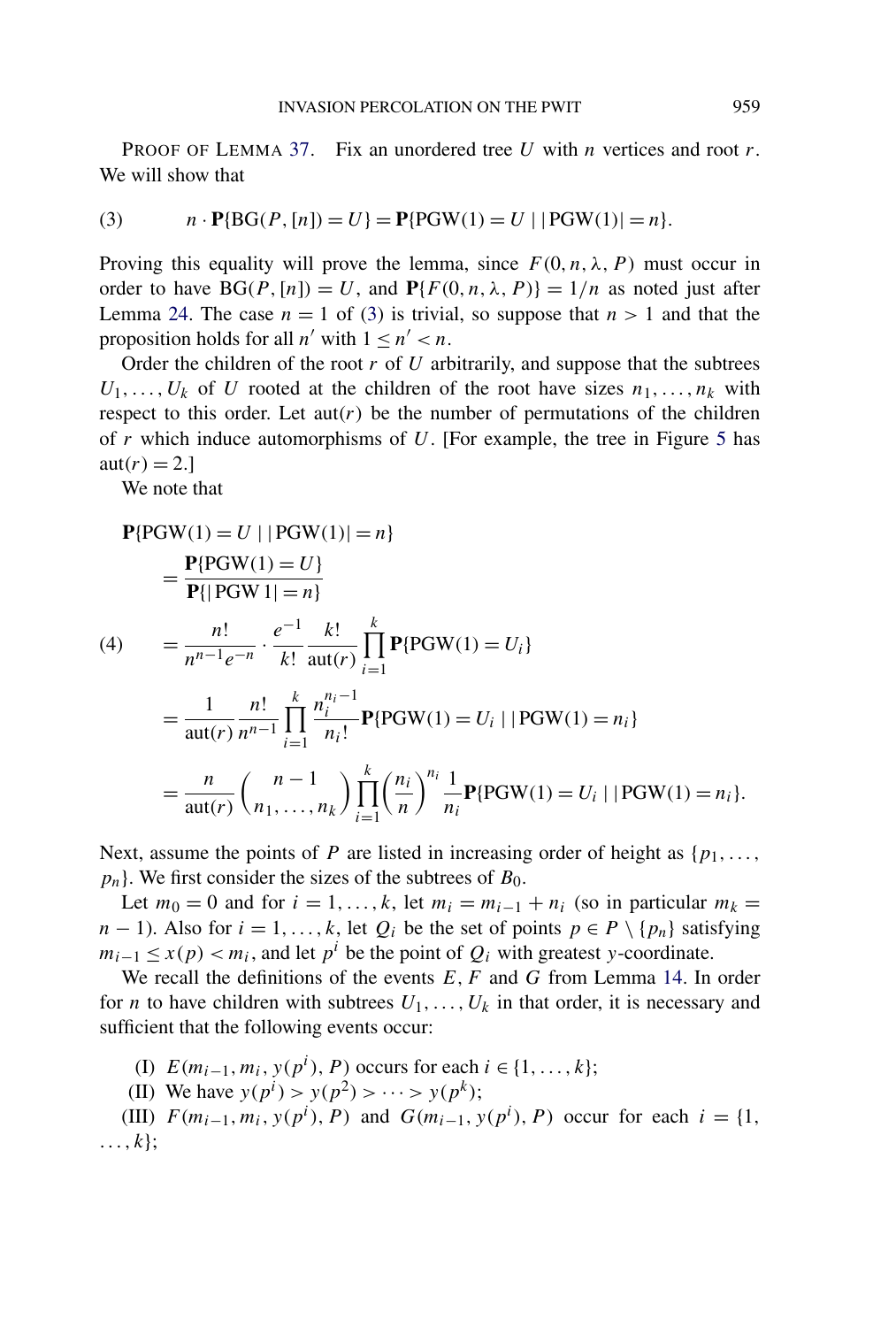(IV)  $BG^{m_i} = U_i$  for each  $i = \{1, ..., k\}.$ 

First, (I) is equivalent to the requirement that  $|Q_i| = n_i$  for each  $i = \{1, ..., k\}$ . The *x*-coordinates of points in *P*, are uniformly distributed on  $[-n, 0]$  so

(5) 
$$
\mathbf{P}\{(I)\} = \binom{n-1}{n_1,\ldots,n_k} \prod_{i=1}^k \left(\frac{n_i}{n}\right)^{n_i}.
$$

Given (I), for (II) to occur it suffices that for each  $i = \{1, \ldots, k\}$ , the point of  $(P \setminus \{p_n\}) \setminus (Q_1 \cup \cdots \cup Q_{i-1})$  with the largest *y*-coordinate, is a member of  $Q_i$ . Thus,

(6) 
$$
\mathbf{P}\{(\text{II}) \mid (\text{I})\} = \prod_{i=1}^{k} \frac{n_i}{n-1 - \sum_{j=1}^{i-1} n_j}.
$$

Since  $y(p^i) < y(p^j)$  for  $j < i$ , if (I), (II) and  $\bigcap_{i=1}^{k-1} F(m_{i-1}, m_i, y(p^i))$  all hold for some  $k \geq 1$ , then it is immediate that  $G(m_{i-1}, y(p^i))$  occurs for each  $i =$ {1*,...,k*}. Thus,

$$
\mathbf{P}\{(\text{III}) \mid (\text{I}), (\text{II})\} = \mathbf{P} \left\{ \bigcap_{i=1}^{k} F(m_{i-1}, m_i, y^*(i)) \mid (\text{I}), (\text{II}) \right\}.
$$

Furthermore, given (I) and (II), independently for each  $i = \{1, \ldots, k\}$ , the points of  $Q_i \setminus \{p^i\}$  are independently and uniformly distributed in  $[m_{i-1}, m_i) \times [0, y(p^i))$ . Thus, by the cycle lemma,

$$
\mathbf{P}\{(\text{III}) \mid (\text{I}), (\text{II})\} = \prod_{i=1}^{k} \mathbf{P}\{F(m_{i-1}, m_i, y(p^i)) \mid (\text{I}), (\text{II})\} = \prod_{i=1}^{k} \frac{1}{n_i}.
$$

Finally, given (I), (II) and (III) and independently for each  $i = \{1, ..., k\}$ ,  $Q_i \setminus \{p^i\}$ is precisely a uniform set of  $n_i - 1$  points, conditioned on  $F(m_{i-1}, m_i, y(p^i), Q_i)$ holding, and  $p^i$  is a uniform point on  $[m_i - n_i, m_i] \times \{y(p^i)\}\)$ . Furthermore, by Lemma [15,](#page-12-0) given  $E(m_{i-1}, m_i, y(p^i))$ ,  $F(m_{i-1}, m_i, y(p^i))$  and  $G(m_{i-1}, y(p^i))$ , we have

$$
BG^{m_i}(P, \{0, \ldots, n\}) = BG(Q_i, \{m_{i-1}, \ldots, m_i\}).
$$

Thus, by the induction hypothesis,

$$
\mathbf{P}\{(\text{IV}) \mid (\text{I}), (\text{II}), (\text{III})\}
$$
\n
$$
= \prod_{i=1}^{k} \mathbf{P}\{\text{BG}^{m_i}(P, \{0, \dots, n\}) = U_i \mid E(m_{i-1}, m_i, y(p^i)),
$$
\n
$$
F(m_{i-1}, m_i, y(p^i)), G(m_{i-1}, y(p^i))\}
$$

<span id="page-29-0"></span>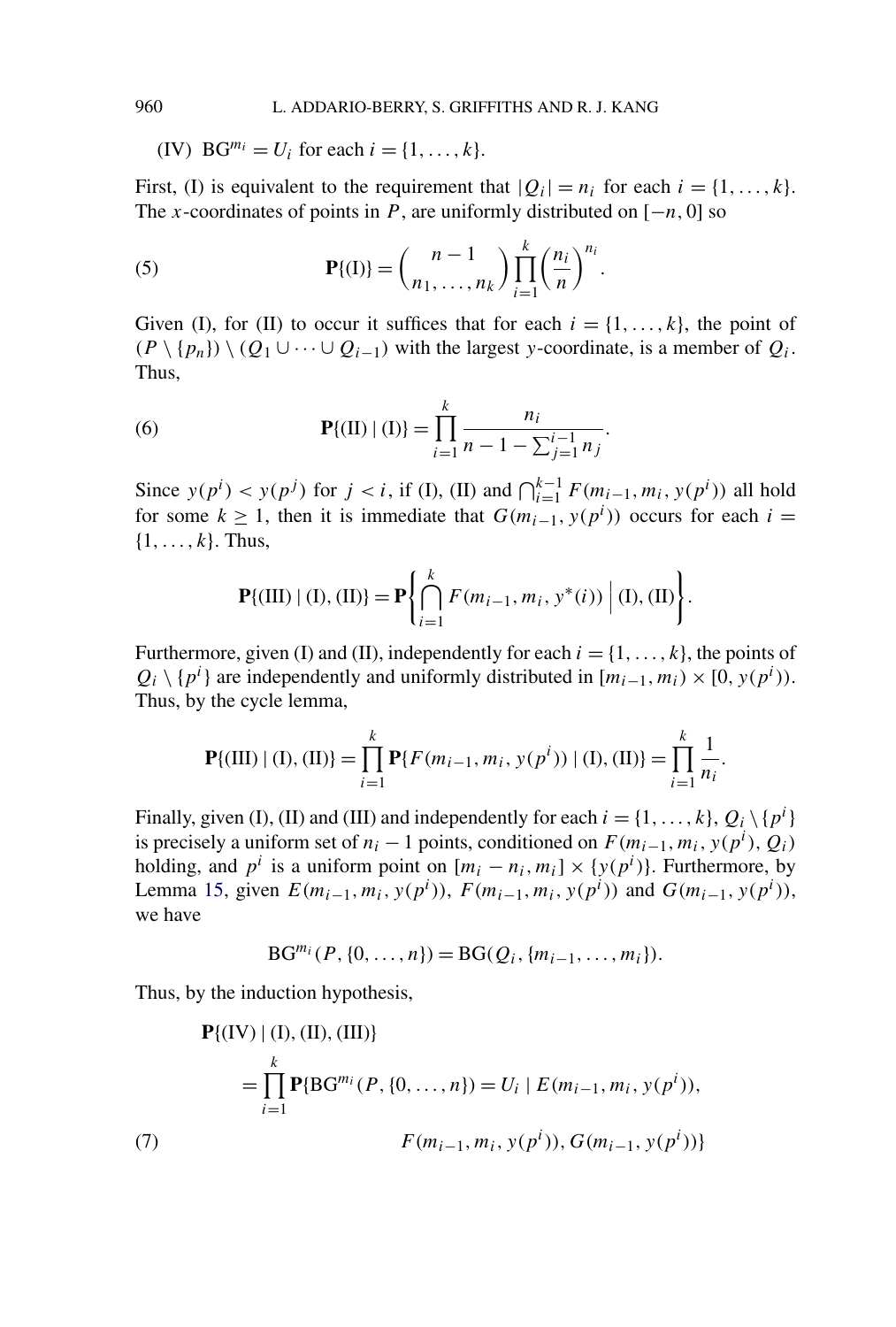<span id="page-30-0"></span>
$$
= \prod_{i=1}^{k} \mathbf{P} \{ \text{BG}(Q_i, \{m_{i-1}, \dots, m_i\}) = U_i \mid F(m_{i-1}, m_i, y(p^i)) \}
$$

$$
= \prod_{i=1}^{k} \mathbf{P} \{ \text{PGW}(1) = U_i \mid |\text{PGW}(1)| = n_i \}.
$$

Combining  $(5)$ – $(7)$ , and rearranging, we obtain that

**P**{*n* has children  $U_1, \ldots, U_k$  in that order in BG( $P \cup p$ , {0, ..., *n*}}

$$
= {n-1 \choose n_1, ..., n_k} \prod_{i=1}^k \frac{n_i}{n-1 - \sum_{j=1}^{i-1} n_j}
$$
  
 
$$
\times \prod_{i=1}^k \left(\frac{n_i}{n}\right)^{n_i} \frac{1}{n_i} \mathbf{P} \{ \text{PGW}(1) = U_i \mid |\text{PGW}(1)| = n_i \},
$$
  

$$
= \frac{\text{aut}(r)}{n} \prod_{i=1}^k \frac{n_i}{n-1 - \sum_{j=1}^{i-1} n_j} \mathbf{P} \{ \text{PGW}(1) = U \mid |\text{PGW}(1)| = n \},
$$

the latter equality holding due to [\(4\)](#page-28-0). To obtain  $P{BG(P \cup p, \{0, ..., n\}) = U}$ , we now must sum this bound over distinct orderings of *U*1*,...,Uk*. We instead sum over all permutations  $\pi : [k] \rightarrow [k]$ , and note that this counts each distinct ordering aut $(r)$  times. We thus obtain

$$
\mathbf{P}\{\text{BG}(P \cup p, \{0, ..., n\}) = U\}
$$
  
=  $\frac{1}{n}\mathbf{P}\{\text{PGW}(1) = U \mid |\text{PGW}(1)| = n\} \cdot \sum_{\pi : [k] \to [k]}\prod_{i=1}^{k} \frac{n_{\pi(i)}}{n-1-\sum_{j=1}^{i-1} n_{\pi(j)}}.$ 

By Lemma [38,](#page-27-0) the above sum is 1, which establishes [\(3\)](#page-28-0) by induction and so completes the proof.  $\Box$ 

In proving Theorem [35,](#page-25-0) we will use the following identity, which we quote in advance.

LEMMA 39. *For integers*  $a \geq 0$ ,  $b > 0$ , *let*  $I_{a,b} := \int_0^1 x^a e^{-bx} dx$ . *Then I*<sub>*b*−1*,b*</sub> − *I*<sub>*b,b*</sub> =  $e^{-b}/b$  *for each b* > 0.

PROOF. Integration by parts.  $\Box$ 

The final step before proving Theorem [35](#page-25-0) is to derive the conditional distribution of  $\ell_0 = |BG^0|$  given  $h_0$ . As this will be useful later in the paper, we state it as a separate lemma. Write

$$
\varphi_{y}(n) = \lim_{dy \to 0} \frac{\mathbf{P}\{|\ell_{0}| = n, h_{0} \in [y, y + dy)\}}{dy}.
$$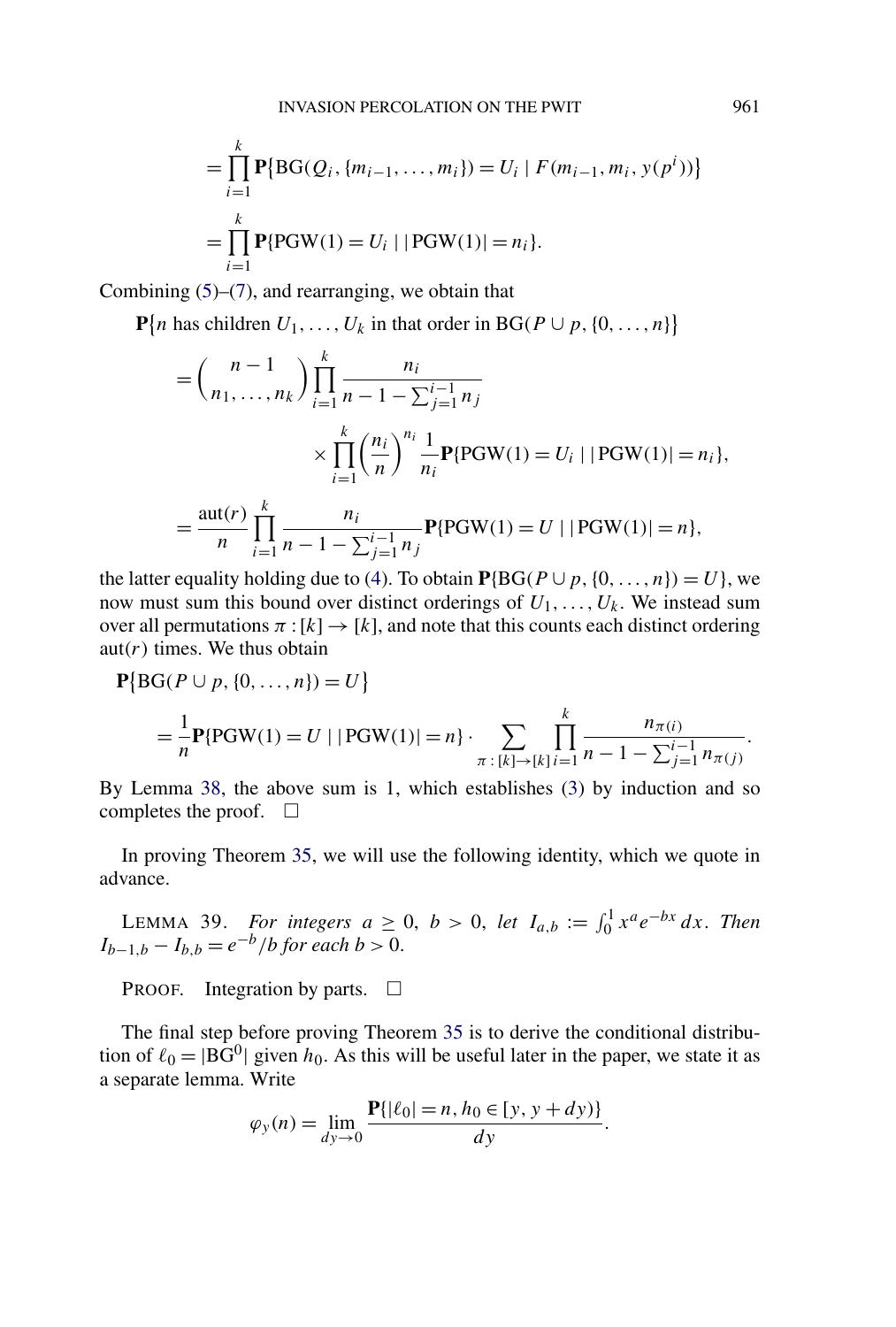<span id="page-31-0"></span>LEMMA 40. *For all*  $0 < y < 1$  *and all*  $n \ge 1$ ,

(8) 
$$
\varphi_{y}(n) = (1 - y) \cdot \frac{e^{-ny} (ny)^{n-1}}{(n-1)!}.
$$

PROOF. Fix  $n \in \mathbb{N}$  and  $0 < y < 1$ . In order to have  $\ell_0 = -n$  and  $h_0 = y$ , it is necessary and sufficient that  $E = E(-n, 0, y, P)$ ,  $F = F(-n, 0, y, P)$  and  $G = G(-n, y, P)$ , from Lemma [14](#page-12-0) all occur. We first calculate the density of the event *E*.

$$
\begin{aligned} \mathbf{P}\{ |[-n, 0) \times [0, y]|_{\mathcal{P}} = n - 1, |[-n, 0) \times [y, y + dy]|_{\mathcal{P}} = 1 \} \\ &= (1 + o(dy))\mathbf{P}\{\text{Poisson}(ny) = n - 1\} \cdot n \, dy \\ &= (1 + o(dy))\frac{e^{-ny}(ny)^{n-1}}{(n-1)!} \cdot n \, dy. \end{aligned}
$$

Now let  $f_E(y) = f_E(0, n, y) = \frac{e^{-ny} (ny)^{n-1}}{(n-1)!} \cdot n$ . Given that  $|[-n, 0) \times [0, y]|_{\mathcal{P}} =$  $n-1$  occurs,  $\mathcal{P}([-n,0] \times [0, y))$  consists of  $n-1$  uniformly random points. Independently of this, given that  $|[-n, 0) \times \{y\}|_{\mathcal{P}} = 1$ , the line segment  $[-n, 0] \times \{y\}$ contains a single uniformly random point. By the first of the two preceding observations and by the cycle lemma, it follows that  $P{F | E} = \frac{1}{n}$ . Furthermore, *G* is independent of *E*, and so by Lemma [24,](#page-17-0)  $P\{G\} = 1 - y$ . We thus have

$$
\varphi_y(n) = \mathbf{P}\{F, G \mid E\} f_E(y) = \mathbf{P}\{G\} \mathbf{P}\{F \mid E\} f_E(y),
$$

from which the lemma follows.  $\Box$ 

PROOF OF THEOREM [35.](#page-25-0) We assume without loss of generality that  $n = 0$ . Let  $P = (\lbrack \ell_0, 0 \rbrack \times \lbrack 0, h_0 \rbrack) \cap P$ , and let  $p = (\lbrack \ell_0, 0 \rbrack \times \lbrack h_0 \rbrack) \cap P$ . Then P is precisely distributed as a set of  $|\ell_0| - 1$  uniform points in  $([\ell_0, 0] \times [0, h_0])$ , conditional on  $F(\ell_0, 0, h_0)$ , and p has uniform distribution on  $([\ell_0, 0] \times \{h_0\})$ . The first claim of the theorem then follows from Lemma [37.](#page-26-0) Next, by Lemma 40, for any positive integer *m* we have

$$
\mathbf{P}\{|\ell_0| = m\} = \int_0^1 \varphi_y(m) \, dy
$$

$$
= \frac{m^{m-1}}{(m-1)!} (I_{m-1,m} - I_{m,m}),
$$

where the notation  $I_{a,b}$  is that defined in Lemma [39.](#page-30-0) Applying that lemma, we obtain that  $P\{ | BG^0| = m \}$  is  $m^{m-1}e^{-m}/m!$  [exactly the probability that a PGW(1) has size *m*]. The second claim of the theorem then follows from the first and the fact that the conditional distribution of  $PGW(\lambda)$  given its size, is independent of  $\lambda$ .  $\Box$ 

Before proving Theorem [34,](#page-25-0) we first state a consequence of the above development.

(9)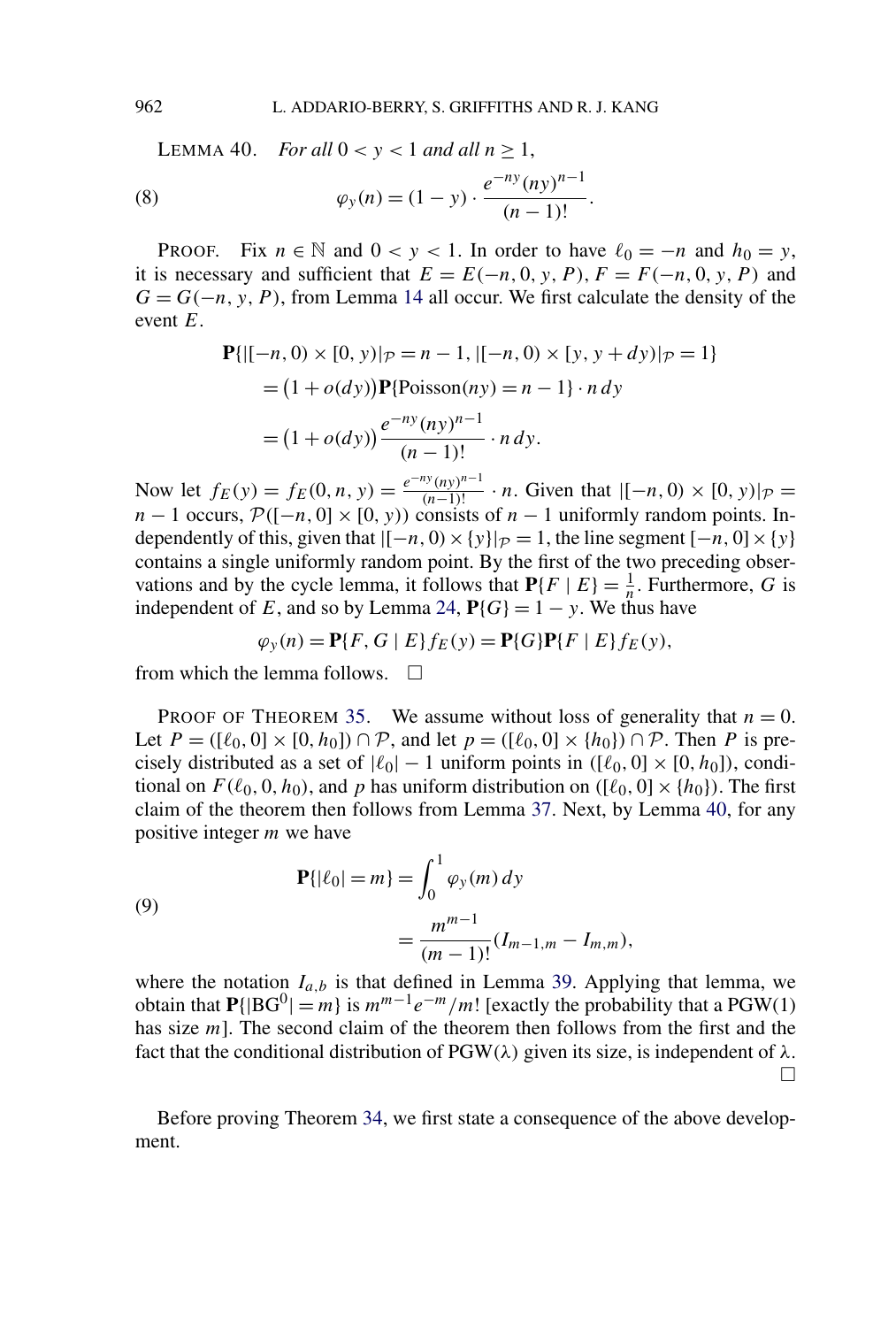COROLLARY 41. *For any positive integer n, any*  $0 < y < 1$ *, and any unordered rooted tree U with*  $|U| = n$ ,

$$
\lim_{dy \to 0} \frac{\mathbf{P}{B G^0 = U, h_0 \in dy}}{dy} = (1 - y)n\mathbf{P}{PGW(y) = U}.
$$

PROOF. Immediate from  $(8)$  and Theorem [35.](#page-25-0)  $\Box$ 

PROOF OF THEOREM [34.](#page-25-0) We will in fact prove that for any unordered rooted tree U', conditional on  $BG^0 = U'$ ,  $BG^{a_0} \setminus BG^0$  is distributed as  $PGW(1)$ , which implies the statement of the theorem. Thus, let  $U$  and  $U'$  be unordered rooted trees with roots *r* and *r'*, and let  $U^*$  be the unordered rooted tree with root *r* obtained by adding an edge between *r* and *r* . We define

$$
E = {BG0 = U', BGa0 \setminus BG0 = U}
$$
  
= {BG<sup>0</sup> = U', BG<sup>a<sub>0</sub></sup> = U<sup>\*</sup>}.

Next let  $k = k(U^*)$  be the number of children of *r* in  $U^*$ , and let  $j = j(U^*, U') \ge$ 1 be the number of children of  $r$  in  $U^*$  whose subtree is isomorphic to  $U'$ . Also, let aut(*r*) [resp. aut<sup>\*</sup>(*r*)] be the number of permutations of the children of *r* in *U* (resp. *U*<sup>\*</sup>) which induce automorphims of *U* (resp. *U*<sup>\*</sup>). Note that aut<sup>\*</sup>(*r*) = *j* · aut(*r*).

Given an ordering  $\mathbf{u} = (U_1, \ldots, U_k)$  of the children of *r* in  $U^*$ , let  $i_1 =$  $i_1(\mathbf{u}),...,i_j=i_j(\mathbf{u})$  be the indices *i* for which  $U_i$  is isomorphic to  $U'$ . For each  $\ell \in \{0, ..., k\}$ , let  $m_{\ell} = m_{\ell}(\mathbf{u}) = 1 + \sum_{q=\ell+1}^{k} |U_q|$  (which is 1 when  $\ell = k$ ). Let

$$
E_{\mathbf{u}} = E \cap \{a_0 \text{ has children } U_1, \ldots, U_k \text{ in that order}\},\
$$

and for each  $p \in \{1, \ldots, j\}$ , let

$$
E_{\mathbf{u},p} = E_{\mathbf{u}} \cap \{a_0 = m_{i_p}(\mathbf{u})\} = \{m_{i_p}(\mathbf{u}) \text{ has children } U_1, \dots, U_k \text{ in that order}\}.
$$

(The above definitions are depicted in Figure [6.](#page-33-0)) Then  $E = \bigcup_{\mathbf{u}} \bigcup_{p=1}^{j} E_{\mathbf{u},p}$ , where the first union is over all distinct orderings **u** [we say  $\mathbf{u} = (U_1, \ldots, U_k)$  and  $\mathbf{u}' =$  $(U'_1, \ldots, U'_k)$  are distinct if there is some  $i \in \{1, \ldots, k\}$  for which  $U_i$  and  $U'_i$  are not isomorphic]. The double union is then over disjoint terms, and so

$$
\mathbf{P}\{E\} = \sum_{\mathbf{u}} \sum_{p=1}^{j} \mathbf{P}\{E_{\mathbf{u},p}\}.
$$

Reversing the order of summation above, by translation invariance and Theorem [35,](#page-25-0) we obtain

$$
\mathbf{P}{E} = \sum_{p=1}^{j} \sum_{\mathbf{u}} \mathbf{P}{E_{\mathbf{u},p}}
$$
  
=  $j \cdot \mathbf{P}{B}G^0 = U^*$   
=  $j \cdot \mathbf{P}{P}GW(1) = U^*.$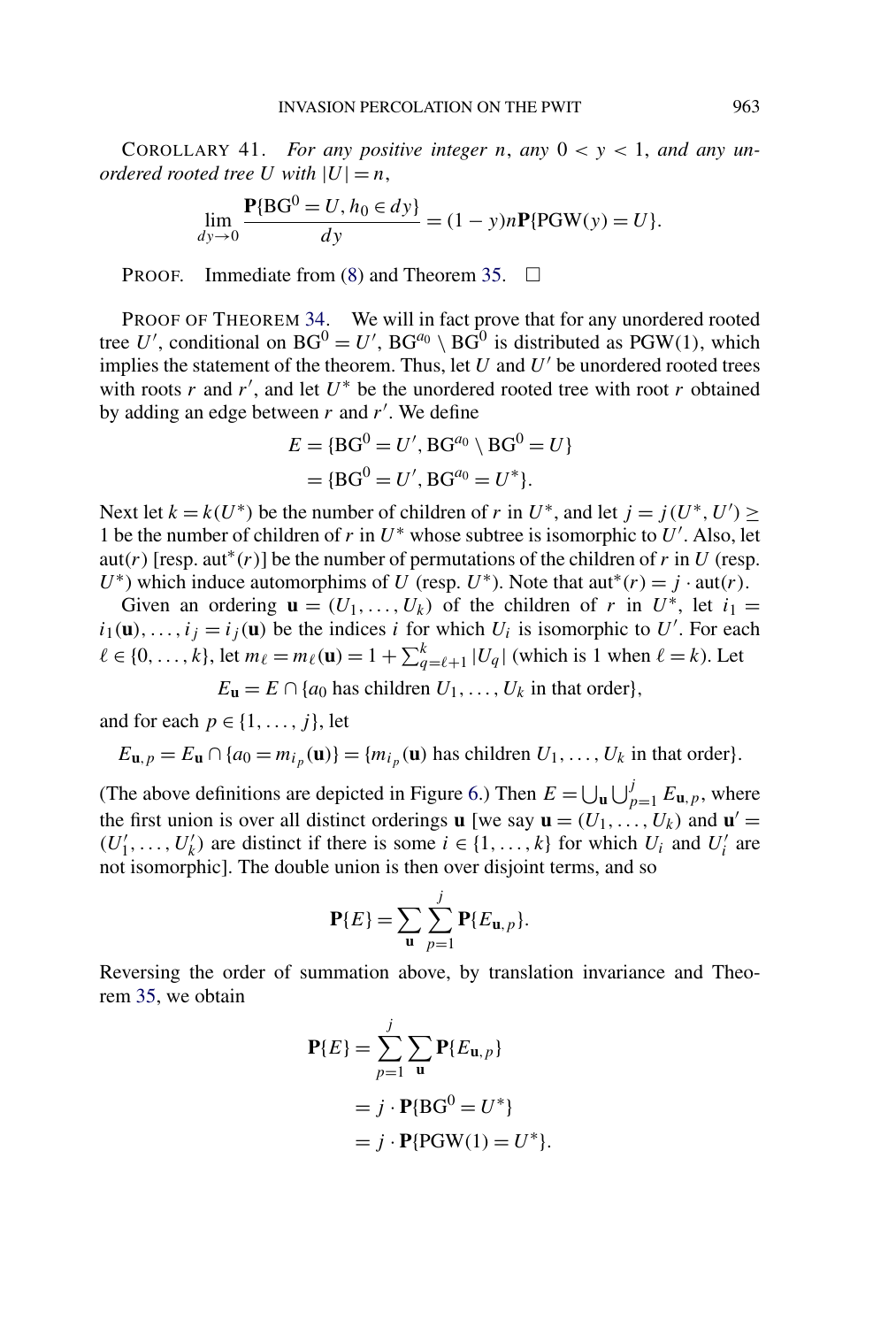<span id="page-33-0"></span>

FIG. 6. *In the above figure, an ordering*  $\mathbf{u} = (U_1, U_2, U_3)$  *of the children of*  $U^*$  *is fixed. Dashed edges lead from*  $a_0$  *to its three children. In this example,*  $j(U^*, U') = 2$  *since*  $U_1$  *and*  $U_3$  *are (unordered, rooted) isomorphic to*  $U'$  *but*  $U_2$  *is not, and*  $i_1(\mathbf{u}) = 1$ ,  $i_2(\mathbf{u}) = 3$  *for the same reason. Finally, this example relates to the event*  $E_{\mathbf{u},p}$  *with*  $p = 1$ *, since*  $a_0 = m_{i_1}(\mathbf{u})$ *.* 

Now fix some ordering  $U_1, \ldots, U_k$  of the children of *r* in  $U^*$  with  $U_k = U'$ . Then by the definition of PGW*(*1*)* and the preceding equality, we have

$$
\mathbf{P}{E} = j \cdot \frac{e^{-1}}{k!} \frac{k!}{\text{aut}^*(r)} \prod_{i=1}^k \mathbf{P}{\text{PGW}(1)} = U_i
$$
  
=  $\mathbf{P}{\text{PGW}(1)} = U'$   $\cdot \frac{e^{-1}}{(k-1)!} \frac{(k-1)!}{\text{aut}(r)} \prod_{i=1}^{k-1} \mathbf{P}{\text{PGW}(1)} = U_i$   
=  $\mathbf{P}{\text{PGW}(1)} = U'$   $\mathbf{P}{\text{PGW}(1)} = U}$ 

It follows by Theorem [35](#page-25-0) that

$$
\begin{aligned} \mathbf{P} \{ \text{BG}^{a_0} \setminus \text{BG}^0 = U | \text{BG}^0 = U' \} &= \frac{\mathbf{P} \{ E \}}{\mathbf{P} \{ \text{BG}^0 = U' \}} \\ &= \mathbf{P} \{ \text{PGW}(1) = U \}, \end{aligned}
$$

proving the theorem.  $\Box$ 

4.2. An ancestral process in  $IPC(P, \mathbb{Z})$ . By the end of this section we will have proved Theorems [1–](#page-3-0)[3](#page-4-0) from the [Introduction.](#page-0-0) To warm up, we prove the following theorem.

**THEOREM 42.** *The subtree of*  $IPC(P, \mathbb{Z})$  *rooted at zero and containing only nodes with positive label*, *is distributed as* PGW*(*1*)*.

PROOF. By Proposition [18,](#page-14-0) each point of  $P$  in [0, 1] × [0, 1] yields a child of 0 in  $T_0$ , so 0 has Poisson(1) children. Let  $r_0 = 0$ , and let  $r_1 = \min(i > 0 : [x(p_i)] =$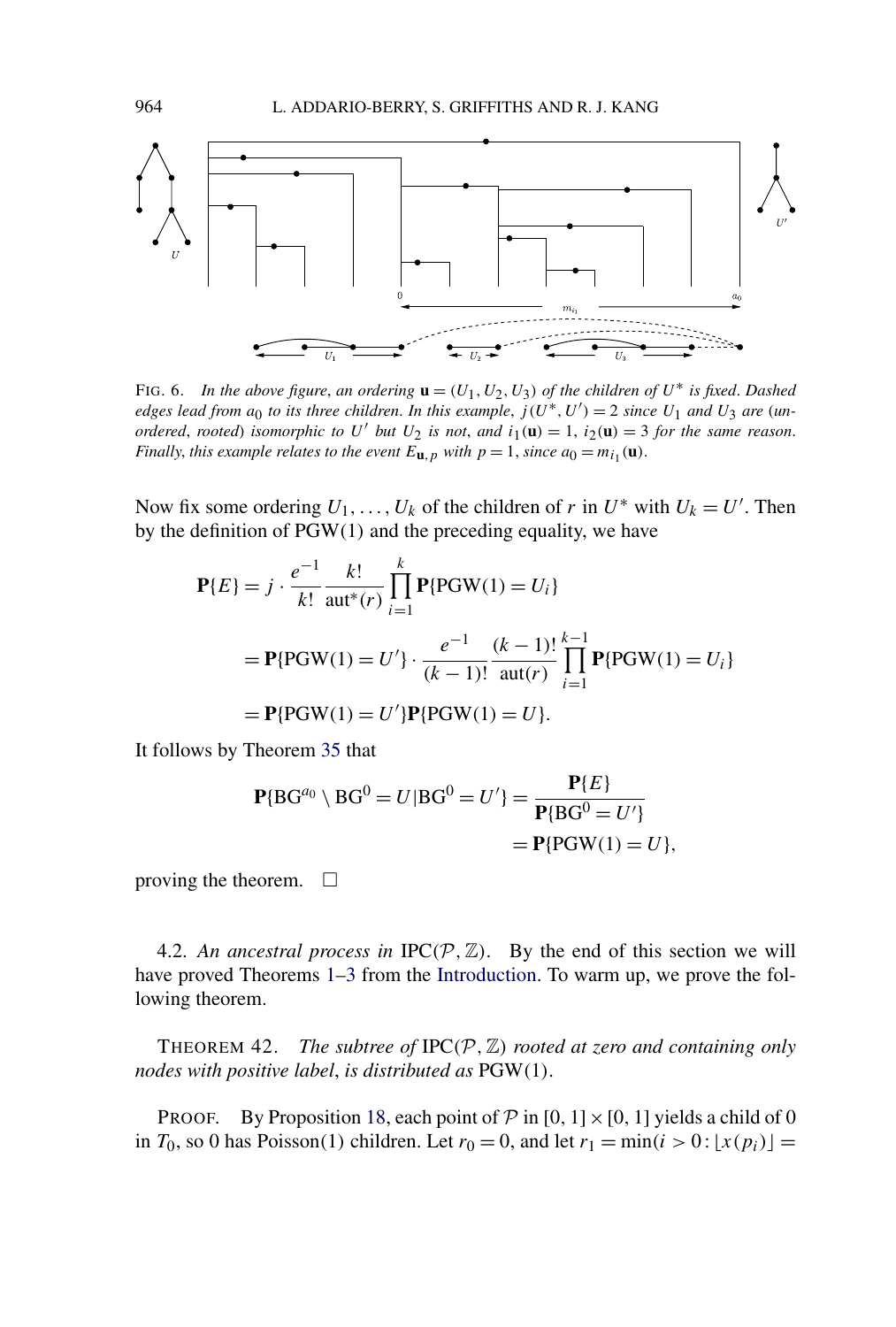<span id="page-34-0"></span>0), so  $r_1$  is "the first integer with 0 as a parent." For any  $i > 0$ , the event that  $r_1 = i$ is independent of  $\mathcal{P} \cap ([i, \infty) \times [0, \infty))$ , so  $r_1$  also has Poisson(1) children. More generally, let  $r_k = \min(i > r_{k-1} : [x(p_i)] \in \{r_0, ..., r_{k-1}\})$ . Then for all  $k \ge 1$  and all *i* > 0, the event that  $r_k = i$  is independent of  $P \cap ([i, \infty) \times [0, \infty))$ , so  $r_k$  has Poisson(1) children. The nodes  $r_0, r_1, r_2, \ldots$  are precisely the descendants of 0, and we have just seen that each has Poisson*(*1*)* children independently of all the others. This proves the theorem.  $\Box$ 

Heuristically, the fact that IPC $(P, \mathbb{Z})$  is equal in distribution to the IIC can be seen as follows. By symmetry, from Theorem [42,](#page-33-0) at each node of  $IPC(P, \mathbb{Z})$  is rooted a copy of PGW*(*1*)*. Also, by exploring the nodes of multiple trees in a leftto-right fashion as in Theorem [42,](#page-33-0) we see that the offspring distribution for distinct branches of IPC( $P$ ,  $\mathbb{Z}$ ) are independent. Furthermore, the parent of 0 in IPC( $P$ ,  $\mathbb{Z}$ ) is more likely to be a node with many children than one with few children. This should "size-bias" the number of children of the parent of zero, in such a way as to precisely compensate for the edge from 0 to its parent, so that a Poisson*(*1*)* number of children remain. The same argument should also hold for the parent of the parent of zero, and so on ad infinitum. It is possible to make (parts of) this heuristic argument rigorous; however, we obtain the result as a relatively direct byproduct of our argument for Theorem [3,](#page-4-0) whose proof requires a different approach.

The key to the proof is the definition of a "backward maximum process" which is extremely similar to the forward maximal process. We begin by listing 0 and its ancestors in IPC( $P$ ,  $\mathbb{Z}$ ) in decreasing order as  $n_0, n_1, n_2$ , et cetera, so in particular  $n_0 = 0$  and in general  $n_{i+1} = \lfloor x(p_{n_i}) \rfloor$ . For  $i \ge 0$  let  $w_i = h_{n_i}$ , and let  $m_i = \max_{0 \leq j \leq i} w_j$ , the greatest weight of any of the first  $(i + 1)$  edges. In particular,  $m_0 = w_0 = h_0$ . Finally, let  $i_0 = 0$  and, for  $k \ge 1$ , let  $i_k$  be the smallest integer *i* >  $i_{k-1}$  for which  $m_{i_k}$  >  $m_{i_{k-1}}$ . Then the following lemma is basic (but important).

LEMMA 43. *For all*  $k \ge 1$ ,  $n_{i_k} = \ell(n_{i_{k-1}})$ , and so  $m_{i_k} = h_{n_{i_k}}$ .

PROOF. The fact that  $n_{i_k} \leq \ell(n_{i_{k-1}})$  is immediate from Lemma [9.](#page-9-0) But  $\ell =$  $\ell(n_{i_{k-1}})$  is an ancestor of  $n_{i_{k-1}}$  by Lemma [10,](#page-10-0) and  $h_\ell > h_{n_{i_{k-1}}}$  by Lemma [8.](#page-9-0) Thus,  $\ell(n_{i_{k-1}}) = n_{i_k}$  as claimed.  $□$ 

Above, we derived the joint distribution of the height and length of *B*0. We next show that the sequence  $\{m_{i_k}\}_{k\in\mathbb{N}}$  has a particularly simple and pleasing description.

LEMMA 44. *The sequence*  $\{m_{i_k}\}_{k\in\mathbb{N}}$  *is a homogeneous Markov chain, and for all k*, *given*  $m_{i_k}$ ,  $m_{i_{k+1}}$  *has distribution* Uniform[ $m_{i_k}$ , 1].

PROOF. For all  $0 < y < 1$  and all *k*,  $h_k \leq y$  if and only if the random walk  $L^{k,y}$  has a chance. As remarked in Section [3.2,](#page-18-0) the probability of this is precisely *y*.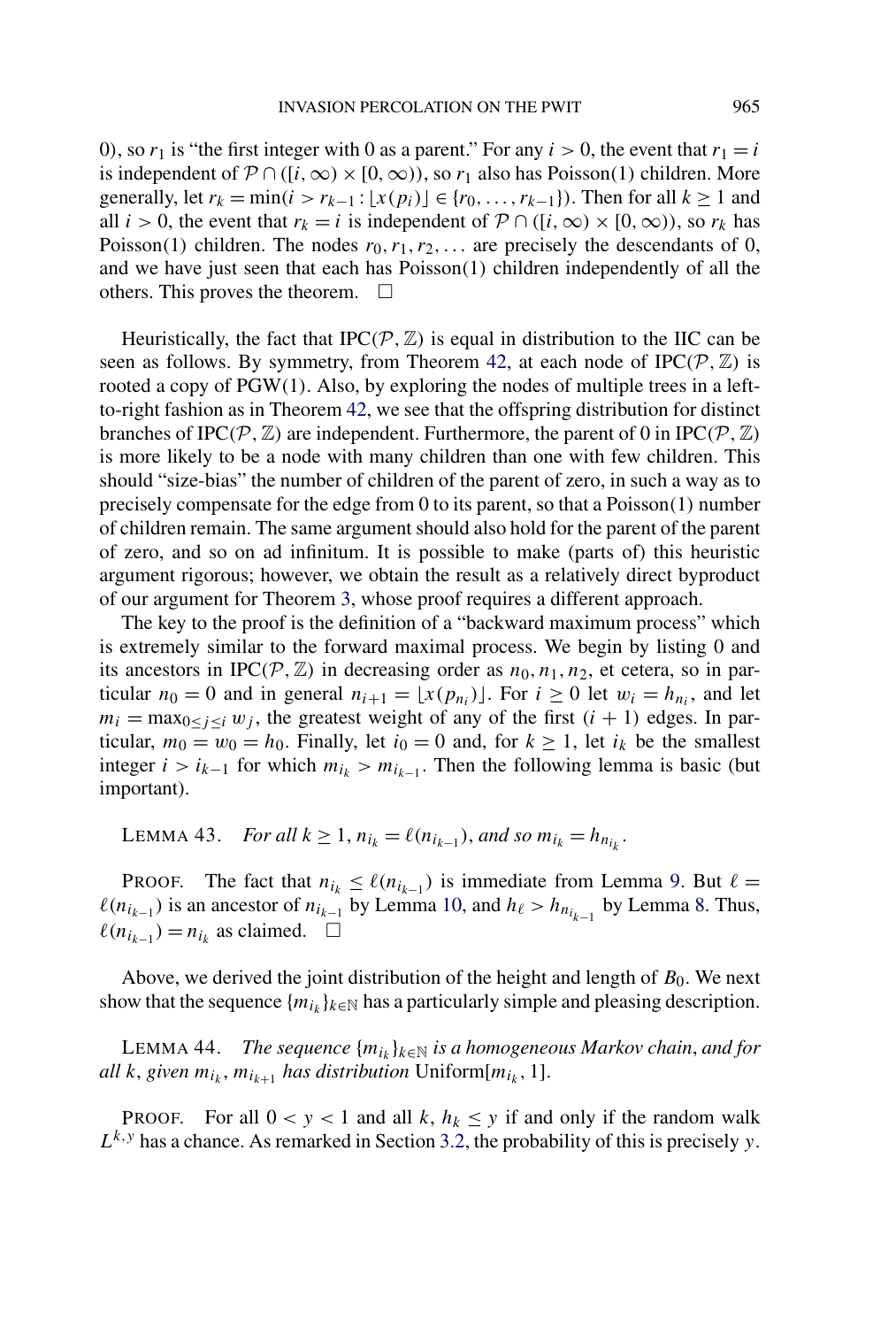<span id="page-35-0"></span>Given  $m_{i_{k-1}}$  and  $n_{i_k}$ , by Lemmas [8](#page-9-0) and [43,](#page-34-0) we know precisely that  $m_{i_k} = h_{n_{i_k}} >$  $h_{n_{i_{k-1}}} = m_{i_{k-1}}$ . In other words, we know precisely that the random walk  $L^{n_{i_k}, m_{i_{k-1}}}$ has no chance. Thus, for  $0 < m < y < 1$ ,

$$
\begin{aligned} \mathbf{P}\{m_{i_k} \le y \mid m_{i_{k-1}} = m\} &= \mathbf{P}\{h_{n_{i_k}} \le y \mid m_{i_{k-1}} = m\} \\ &= \mathbf{P}\{L^{n_{i_k}, y} \text{ has a chance} \mid L^{n_{i_k}, m} \text{ has no chance} \} \\ &= \frac{1 - \mathbf{P}\{L^{n_{i_k}, y} \text{ has no chance} \} - \mathbf{P}\{L^{n_{i_k}, m} \text{ has a chance} \}}{\mathbf{P}\{L^{n_{i_k}, m} \text{ has no chance} \}} \\ &= \frac{y - m}{1 - m}, \end{aligned}
$$

which proves the lemma.  $\Box$ 

Note also, by the first remark in the proof of the lemma, we have the following proposition.

PROPOSITION 45 ([\[17\]](#page-38-0), Theorem 2).  $h_0 \stackrel{d}{=}$  Uniform[0, 1].

We now prove a more substantial result, about the structure of the portion of IPC $(P, \mathbb{Z})$  that lives "under the backward maximum process." It essentially states that, like the forward maximal process, the portion of  $IPC(P, \mathbb{Z})$  that lives under the backward maximum process looks like a single infinite backbone, to which subcritical Poisson Galton–Watson trees are attached at each point. Also, these subcritical trees become closer and closer to critical the further along the backbone from 0 they are.

THEOREM 46. *Let* IPC−*(*P*,*Z*) denote the restriction of* IPC*(*P*,*Z*) to the nonpositive integers, and let* 0 *be its root. Then*  $\text{IPC}^-(\mathcal{P}, \mathbb{Z})$  *is distributed as*  $\mathcal{T}_{\text{HC}}^*$ .

We will prove this theorem at the end of the section. For each  $k \geq 0$ , let  $P_k =$  $P \cap ([n_{i_{k+1}}, n_{i_k}] \times [0, m_{i_k}))$  and let  $\mathcal{I}_k = \{n_{i_{k+1}}, n_{i_{k+1}} + 1, \ldots, n_{i_k}\}$ . By Lemma [26,](#page-19-0) given  $(n_{i_{k+1}} - n_{i_k})$ , IPC $(\mathcal{P}_k, \mathcal{I}_k)$  is distributed as PGW $(m_{i_k})$  conditioned to have  $(n_{i_{k+1}} - n_{i_k})$  nodes, together with a single additional node (the node  $n_{i_k}$ ) attached to a uniform vertex.

THEOREM 47. *For all*  $k \geq 0$  *and*  $0 < m < 1$ , *given that*  $m_{i_k} = m$ ,  $\text{IPC}(\mathcal{P}_k, \mathcal{I}_k)$ *is distributed as a path with*  $(1 + \text{Geometric}(m))$  *edges, from*  $n_{i_{k+1}}$  *to*  $n_{i_k}$ *, with an independent*  $PGW(m)$  *tree attached to each node of the path except*  $n_{i_k}$ .

PROOF. The proof uses a correspondence between  $\text{IPC}(\mathcal{P}_k, \mathcal{I}_k)$  and a pond of IPC(P, N) of appropriate height. Let  $\lambda > 1$  be such that  $me^{-m} = \lambda e^{-\lambda}$ , so then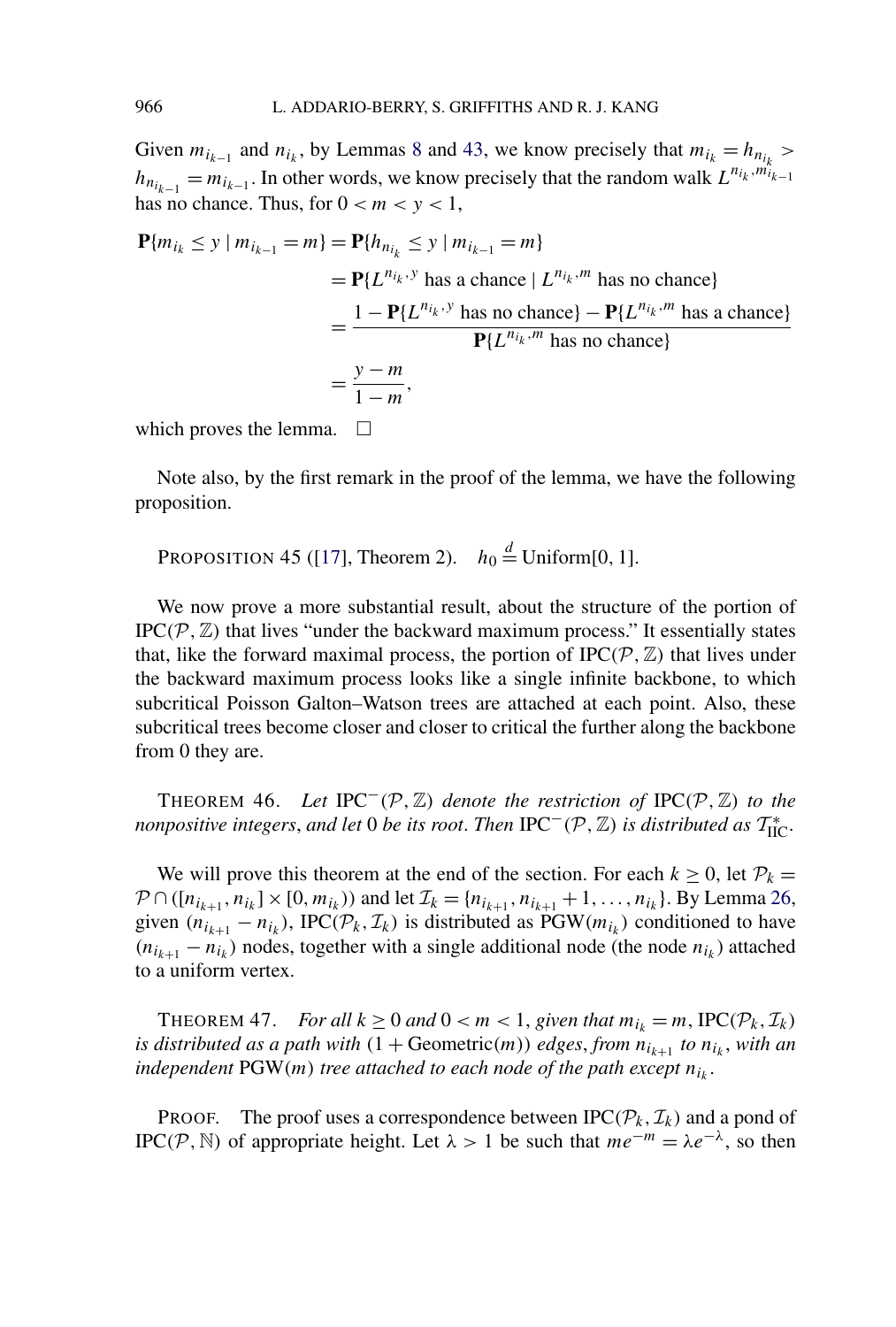<span id="page-36-0"></span> $m = \lambda(1 - \theta(\lambda))$ . For all  $n \ge 1$ , by Lemma [40](#page-31-0) we have

$$
\mathbf{P}\{n_{i_{k+1}} - n_{i_k} = n \mid m_{i_k} = m\} = (1 - m) \cdot \frac{(mn)^{n-1}e^{-mn}}{(n-1)!}
$$

$$
= \frac{n^{n-1}}{(n-1)!} (me^{-m})^n \frac{1-m}{m}
$$

$$
= \frac{n^{n-1}}{(n-1)!} (\lambda e^{-\lambda})^n \frac{1-\lambda(1-\theta(\lambda))}{\lambda(1-\theta(\lambda))}
$$

$$
= \frac{n^{n-1}}{(n-1)!} (\lambda e^{-\lambda})^n \frac{\theta(\lambda)}{\lambda \theta'(\lambda)}
$$

$$
= \frac{\theta(\lambda)}{\theta'(\lambda)} \frac{(\lambda n)^{n-1}e^{-\lambda n}}{(n-1)!}.
$$

By Corollary [29,](#page-21-0) the latter is the probability that a pond of  $IPC(P, \mathbb{N})$ , conditioned to have height  $\lambda$ , has size *n*. Thus, IPC( $\mathcal{P}_k$ ,  $\mathcal{I}_k$ ) is distributed as a pond of IPC $(P, N)$  conditioned to have height  $\lambda$ . By Theorem [30,](#page-22-0) it follows that the length of the path from  $n_{i_{k+1}}$  to  $n_{i_k}$  has distribution  $1 + \text{Geometric}(\lambda(1 - \theta(\lambda))) \stackrel{d}{=}$ 1 + Geometric*(m)*. Furthermore, by Theorem [31,](#page-22-0) to each vertex of the path except  $n_{i_k}$  is attached an independent copy of PGW*(m)*. This completes the proof.  $\Box$ 

Having proved Theorem [47,](#page-35-0) we are now prepared for the last ingredient needed for the proofs of Theorems [1](#page-3-0) and [46.](#page-35-0)

THEOREM 48. IPC $(P, \mathbb{Z})$  *is distributed as the Poisson IIC, in the local weak sense*.

PROOF OF THEOREM 48. For each  $j \ge 0$ , let  $T_j$  be the subtree of IPC( $P$ ,  $\mathbb{Z}$ ) rooted at  $n_j$  and containing all nodes reachable from  $n_j$  without passing through  $n_{j-1}$  or  $n_{j+1}$  (so  $T_j$  contains neither  $n_{j-1}$  nor  $n_{j+1}$ ). We show that independently for each *j*,  $T_i$  is distributed as PGW(1), which proves the theorem.

For each *j*, let  $k = k(j)$  be the largest integer k for which  $i_k \leq j$ . Let  $U_j$  be the subtree of  $T_j$  containing only nodes of index less than  $n_k$  (in other words,  $U_j$  is the subtree of  $T_j$  which lives under the backward maximum process). Also, let  $V_j$ be the subtree containing  $n_j$  and all nodes of  $T_j$  not in  $U_j$ . Then by Theorem [47,](#page-35-0)  $U_j$  is distributed as PGW( $m_{i_{k(j)}}$ ), independently of  $\{U_{j'}\}_{j' \neq j}$ .

Next, for each node  $\ell \in U_j$ , the number of children of  $\ell$  in IPC( $\mathcal{P}, \mathbb{Z}$ ) that are not in  $U_i$  is precisely the number of points of  $P$  in  $[\ell - 1, \ell) \times (m_{i_{k(i)}}, 1)$ , and therefore has Poisson $(1 - m_{i_{k(i)}})$  distribution. Furthermore, all such children have strictly positive index by the definition of  $U_i$ .

Finally, as in Theorem [42,](#page-33-0) let  $r_1 = \min(i > 0 : [x(p_i)] \in U_i)$ . Then  $r_1$  has a Poisson(1) number of children, independently of  $U_i$ . More generally, exposing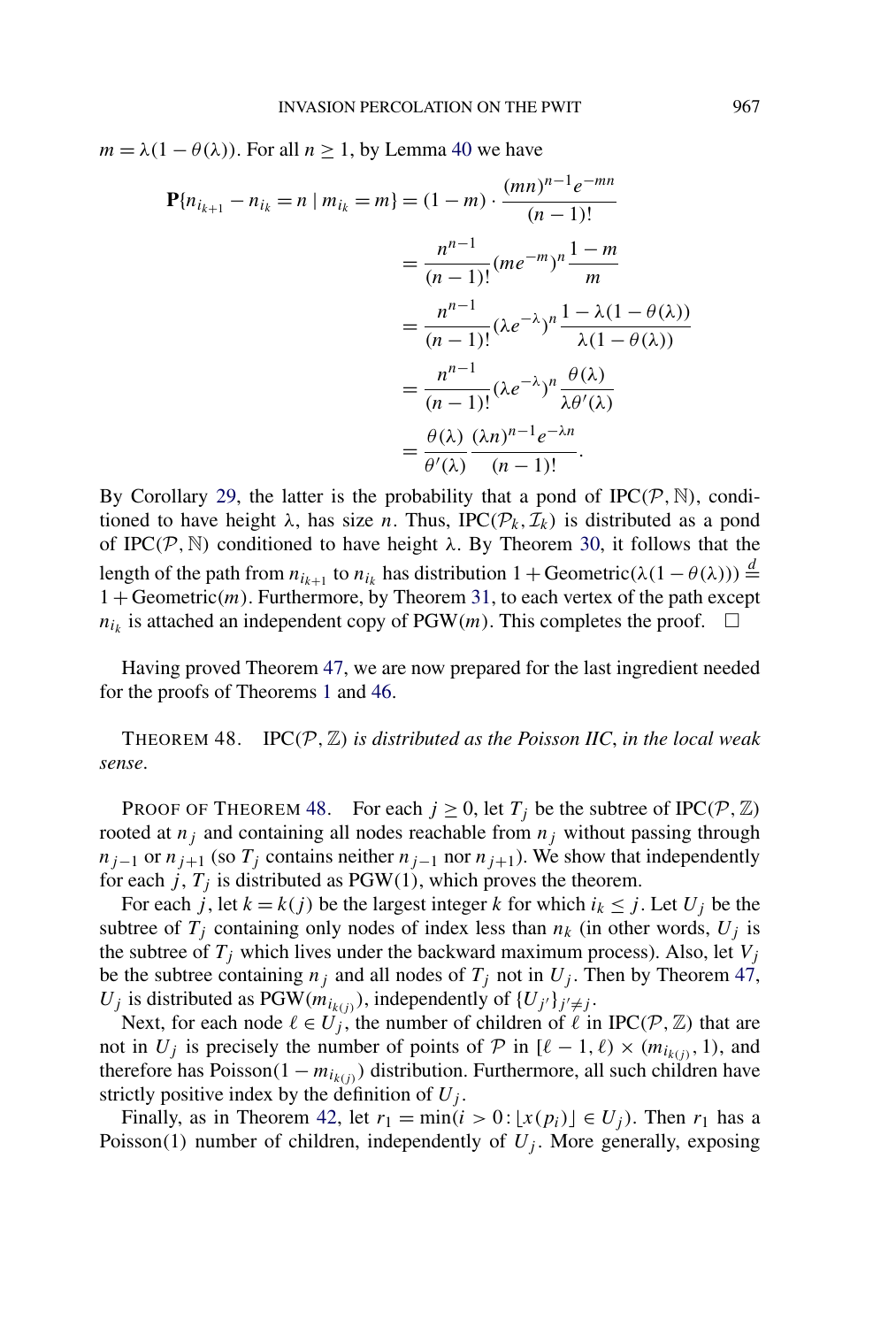<span id="page-37-0"></span>the descendants of  $U_i$  in a left-to-right fashion as in Theorem [42,](#page-33-0) we see that each descendant of  $U_j$  with positive index has a Poisson(1) number of children, independently of all the others.

To sum up:  $U_j$  is distributed as PGW $(m_{i_{k(j)}})$ ; each node of  $U_j$  independently has Poisson $(1 - m_{i_{k(i)}})$  children in  $T_j \setminus U_j$ ; and each of these children is the root of a PGW(1) tree, independently of each other and of  $U_j$ . It follows that  $T_j$  is distributed as  $PGW(1)$ , as claimed.  $\square$ 

PROOF OF THEOREM [1.](#page-3-0) The two graphs *T* and *T'* are  $BG(\mathcal{P}, \mathbb{Z})$  and IPC $(P, \mathbb{Z})$ . Part (a) follows from Lemma [17.](#page-13-0) Part (b) is trivial. Part (c) follows from the example given in Figure [2.](#page-13-0) Part (d) is trivial. Part (e) follows from Theo-rems [34](#page-25-0) and [48.](#page-36-0)  $\Box$ 

PROOF OF THEOREM [2.](#page-4-0) For each *n*, IPC( $P$ , { $-n$ ,  $-n+1$ , ...}), viewed as rooted at 0, is distributed as  $IPC(P, \mathbb{N})$ , viewed as rooted at *n*. The theorem then follows from the fact that  $IPC(P, \{-n, -n+1, ...\}) \rightarrow IPC(P, \mathbb{Z})$  almost surely.  $\Box$ 

PROOF OF THEOREM [3.](#page-4-0) Let  $q:[1,\infty) \to (0,1]$  be the unique map satisfying the implicit equation  $\frac{d\theta(q(\lambda))}{d\lambda} = -1$  for all  $\lambda \in [0, \infty)$ . (It is possible to write down a more detailed—though still implicit—formula for  $q$ , but this is unilluminating and we omit it.) If *W* is a random variable satisfying  $P{W \le x} = \theta(x)$  for all  $x \ge 1$ , then  $q(W) \stackrel{d}{=}$  Uniform[0, 1], from which the first part of the theorem follows immediately. The second part of Theorem [3](#page-4-0) then follows from the first, together with Theorems [30,](#page-22-0) and [31.](#page-22-0)  $\square$ 

PROOF OF THEOREM [46.](#page-35-0) Let  $U_0, U_1, U_2, \ldots$  be the subtrees of IPC( $P, \mathbb{Z}$ ) introduced in the proof of Theorem [48.](#page-36-0) IPC<sup> $-$ </sup>( $\mathcal{P}, \mathbb{Z}$ ) consists exactly of an infinite backbone path through vertices  $n_0, n_1, n_2, \ldots$ , with  $U_j$  attached at  $n_j$  for each  $j \geq 0$ . Each  $U_j$  is distributed as PGW $(m_{i_{k(j)}})$ . So all that remains to prove the theorem is to prove that the sequence  $(m_{i_{k(j)}})$  is distributed as the sequence  $(M_j)_{j\geq 0}$ defined in the [Introduction.](#page-0-0) This follows from Theorem [47](#page-35-0) [which states that the backward maximum process weights  $m_{i_{k(j)}}$  stay constant for one plus a geometric number of values of *j*, with parameter dependent on the current weight  $m_{i_{k(i)}}$ , and the fact that the sequence  $(m_{i_k})_{k\geq 0}$  is as described in Lemma [44\]](#page-34-0).  $\Box$ 

## REFERENCES

<sup>[1]</sup> ALDOUS, D. J. and STEELE, J. M. (2003). The objective method: Probabilistic combinatorial optimization and local weak convergence. In *Probability on Discrete Structures*, *Encyclopedia of Mathematical Sciences* (H. Kesten, ed.) **110** 1–72. Springer, Berlin. [MR2023650](http://www.ams.org/mathscinet-getitem?mr=2023650)

<sup>[2]</sup> ANGEL, O., GOODMAN, J. and MERLE, M. (2009). Scaling limit of the invasion percolation cluster on a regular tree. arXiv:0910.4205v1 [math.PR].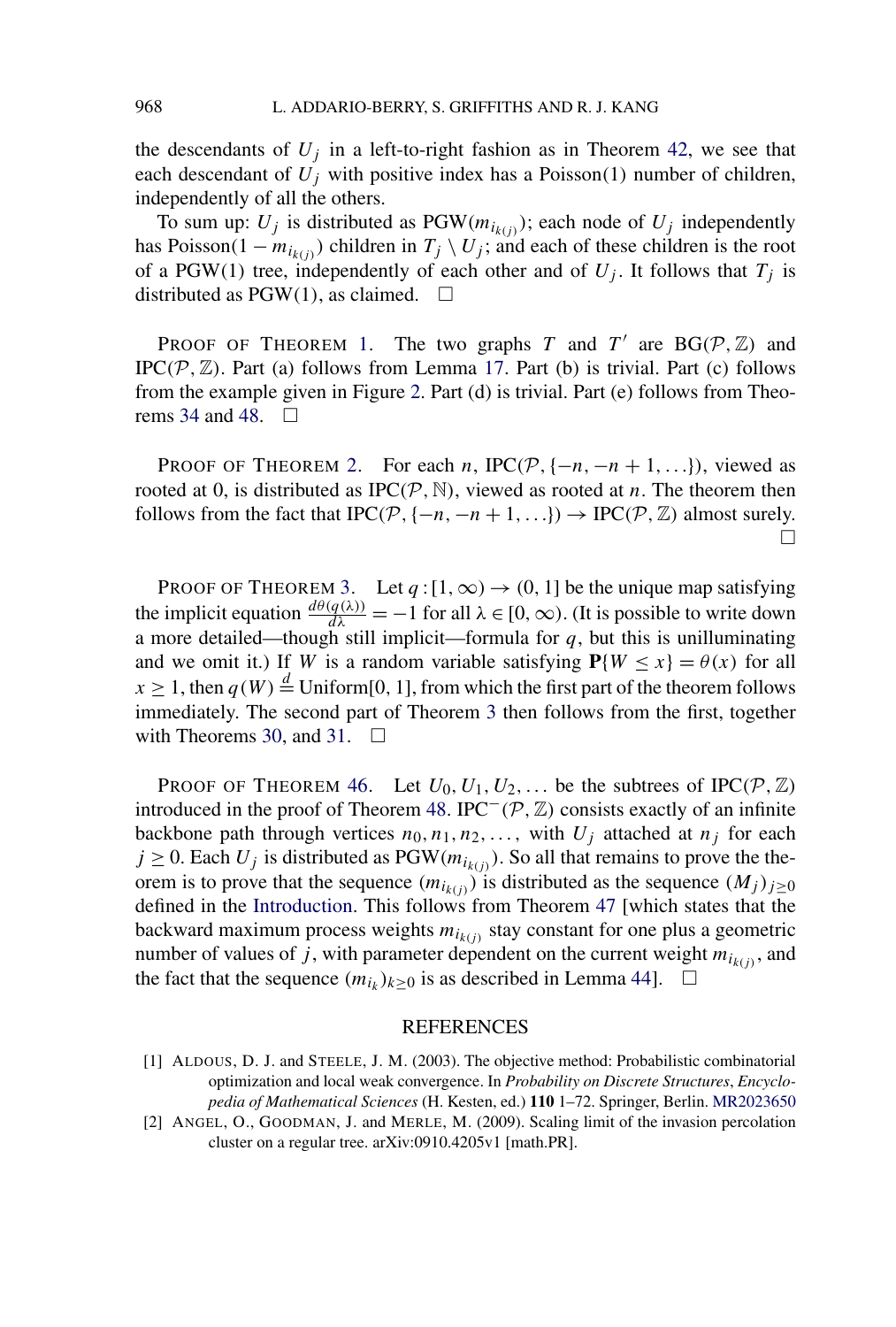- <span id="page-38-0"></span>[3] ANGEL, O., GOODMAN, J., DEN HOLLANDER, F. and SLADE, G. (2008). Invasion percolation on regular trees. *Ann*. *Appl*. *Probab*. **36** 420–466. [MR2393988](http://www.ams.org/mathscinet-getitem?mr=2393988)
- [4] BOREL, E. (1942). Sur l'emploi du théorème de Bernouilli pour faciliter le calcul d'une infinité de coefficients. Application au problème de l'attente à un guichet. *C*. *R*. *Acad*. *Sci*. *Paris* **214** 452–456. [MR0008126](http://www.ams.org/mathscinet-getitem?mr=0008126)
- [5] CHANDLER, R., LERMAN, K., KOPLIK, J. and WILLEMSEN, J. F. (1982). Capillary displacement and percolation in porous media. *J*. *Fluid Mech*. **119** 249–267.
- [6] DAMRON, M., SAPOZHNIKOV, A. and VÁGVÖLGYI, B. (2009). Relations between invasion percolation and critical percolation in two dimensions. *Ann*. *Appl*. *Probab*. **37** 2297–2331. [MR2573559](http://www.ams.org/mathscinet-getitem?mr=2573559)
- [7] DAMRON, M. and SAPOZHNIKOV, A. (2011). Outlets of 2D invasion percolation and multiplearmed incipient infinite clusters. *Probab*. *Theory Related Fields* **150** 257–294.
- [8] DWASS, M. (1962). A fluctuation theorem for cyclic random variables. *Ann*. *Math*. *Statist*. **33** 1450–1454. [MR0141155](http://www.ams.org/mathscinet-getitem?mr=0141155)
- [9] FERRARI, P. A., LANDIM, C. and THORISSON, H. (2004). Poisson trees, succession lines and coalescing random walks. *Ann*. *Inst*. *Henri Poincaré B* **40** 141–152. [MR2044812](http://www.ams.org/mathscinet-getitem?mr=2044812)
- [10] GRIMMETT, G. R. (1980). Random labelled trees and their branching networks. *J*. *Austral*. *Math*. *Soc*. *Ser*. *A* **30** 229–237. [MR0607933](http://www.ams.org/mathscinet-getitem?mr=0607933)
- [11] GUREL-GUREVICH, O. and PELED, R. (2011). Poisson thickening. *Israel J. Math.* To appear.
- [12] HOLROYD, A. E. and PERES, Y. (2003). Trees and matchings from point processes. *Electron*. *Commun*. *Probab*. **8** 17–27. [MR1961286](http://www.ams.org/mathscinet-getitem?mr=1961286)
- [13] HOLROYD, A. E., PEMANTLE, R., PERES, Y. and SCHRAMM, O. (2009). Poisson matching. *Ann*. *Inst*. *Henri Poincaré B* **45** 266–287. [MR2500239](http://www.ams.org/mathscinet-getitem?mr=2500239)
- [14] JARNIK ´ , V. (1930). O jistém problému minimálnim. *Práce Mor*. *Pˇrírodovˇed*. *Spol*. *v Brnˇe* (*Acta Societ*. *Scient*. *Natur*. *Moravicae*) **6** 57–63.
- [15] KESTEN, H. (1986). Subdiffusive behavior of random walk on a random cluster. *Ann*. *Inst*. *Henri Poincaré B* **22** 425–487. [MR0871905](http://www.ams.org/mathscinet-getitem?mr=0871905)
- [16] LENORMAND, R. and BORIES, S. (1980). Description d'un mécanisme de connexion de liaison destiné à l'étude du drainage avec piégeage en milieu poreux. *Comptes Rendus des Séances de L'Académie des Sciences de Paris*, *Série B* **291** 279–282.
- [17] MCDIARMID, C., JOHNSON, T. and STONE, H. S. (1997). On finding a minimum spanning tree in a network with random weights. *Random Structures Algorithms* **10** 187–204. [MR1611522](http://www.ams.org/mathscinet-getitem?mr=1611522)
- [18] MOON, J. W. (1970). *Counting Labelled Trees* **1**. Canadian Mathematical Monographs. [MR0274333](http://www.ams.org/mathscinet-getitem?mr=0274333)
- [19] NEWMAN, C. M. (1997). *Topics in Disordered Systems*. Birkhäuser, Basel. [MR1480664](http://www.ams.org/mathscinet-getitem?mr=1480664)
- [20] PRIM, R. C. (1957). Shortest connection networks and some generalizations. *Bell System Techn*. *J*. **36** 1389–1401.
- [21] TAKÁCS, L. (1967). *Combinatorial Methods in the Theory of Stochastic Processes*, 1st ed. Wiley, New York, NY. [MR0217858](http://www.ams.org/mathscinet-getitem?mr=0217858)
- [22] TANNER, J. C. (1961). A derivation of the Borel distribution. *Biometrika* **48** 222–224. [MR0125648](http://www.ams.org/mathscinet-getitem?mr=0125648)
- [23] TIMÁR, A. (2004). Tree and grid factors for general point processes. *Electron*. *Commun*. *Probab*. **9** 53–59. [MR2081459](http://www.ams.org/mathscinet-getitem?mr=2081459)

L. ADDARIO-BERRY DEPARTMENT OF MATHEMATICS AND STATISTICS MCGILL UNIVERSITY 1005-805 SHERBROOKE WEST MONTREAL, QC, K3A 2K6 CANADA E-MAIL: [louigi@gmail.com](mailto:louigi@gmail.com)

S. GRIFFITHS IMPA ESTRADA DONA CASTORINA 110 RIO DE JANEIRO, 22460-320, RJ BRAZIL E-MAIL: [sgriff@impa.br](mailto:sgriff@impa.br)